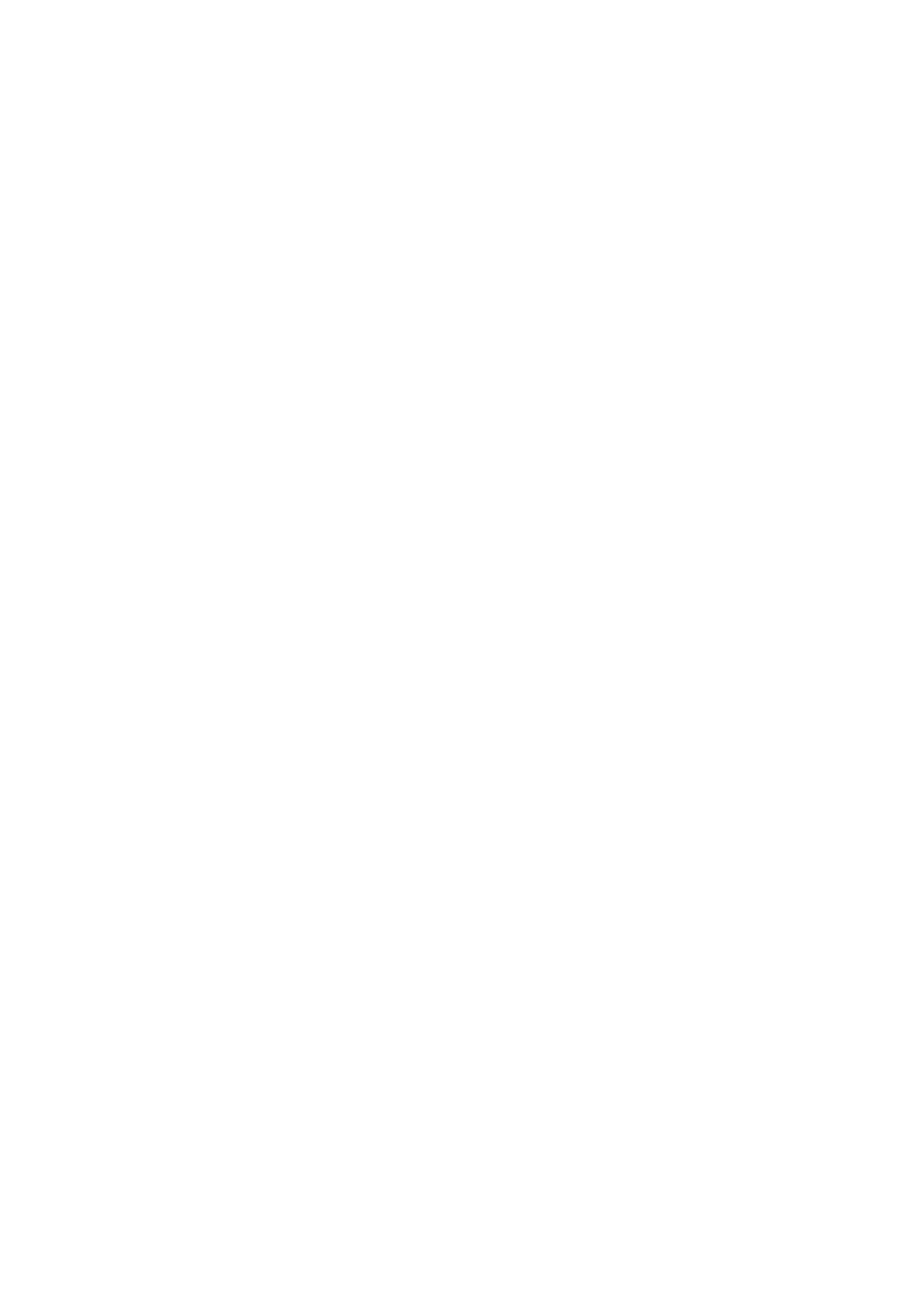# **Contents**

| 1. About this Report        | $\overline{2}$ |
|-----------------------------|----------------|
| 2. GUC CSR Policy           | $\overline{4}$ |
| 3. Business Model           | 24             |
| 4. Corporate Governance     | 28             |
| 5. Economic Performance     | 36             |
| 6. Environmental Benchmarks | 40             |
| 7. Employee Care            | 52             |
| 8. Social Participation     | 66             |
| 9. Appendix                 | 68             |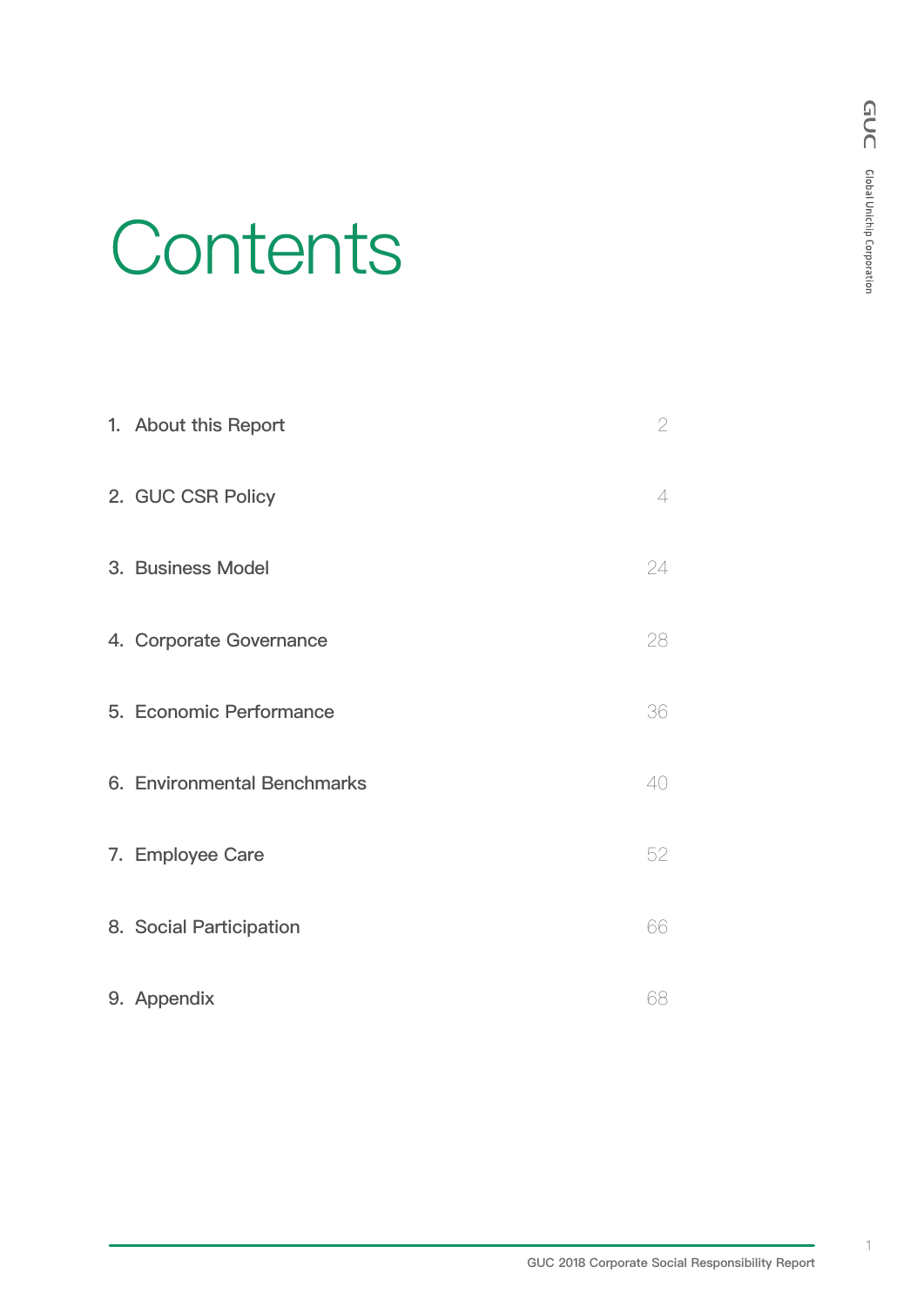# About this Report

This is the 8th time that GUC has prepared a Corporate Social Responsibility (CSR) Report. We will continue to publish these reports on a yearly basis. There is no major organization, structure, ownership, and supply chain changes during the report timeline. This report is not only in response to sustainability issues of concern of stakeholders, including shareholders, employees, customers, suppliers, government, academic institutions, and society, but also reveal our implementation of those major issues in our sustainable development process.

We have earned the Independent Third Party GRI Standards & AA1000 Double International Assurance Statement issued by British Standards Institution (BSI).

#### Report Timeline

This report presents GUC's CSR progress for the period from Jan. 1st to Dec. 31st, 2018.

#### Last Report Date

May 30, 2018.

#### Report Frequency

In annual basis.

# Report Scope and Boundaries

The report covers CSR-related data and activities of GUC's Hsinchu Headquarters and Taipei Office in Taiwan only, and does not include our overseas subsidiaries and liaison offices. The data is related to our performance in financial, environmental and social aspects. However, only financial information covers both GUC's Headquarters and its overseas subsidiaries and liaison offices.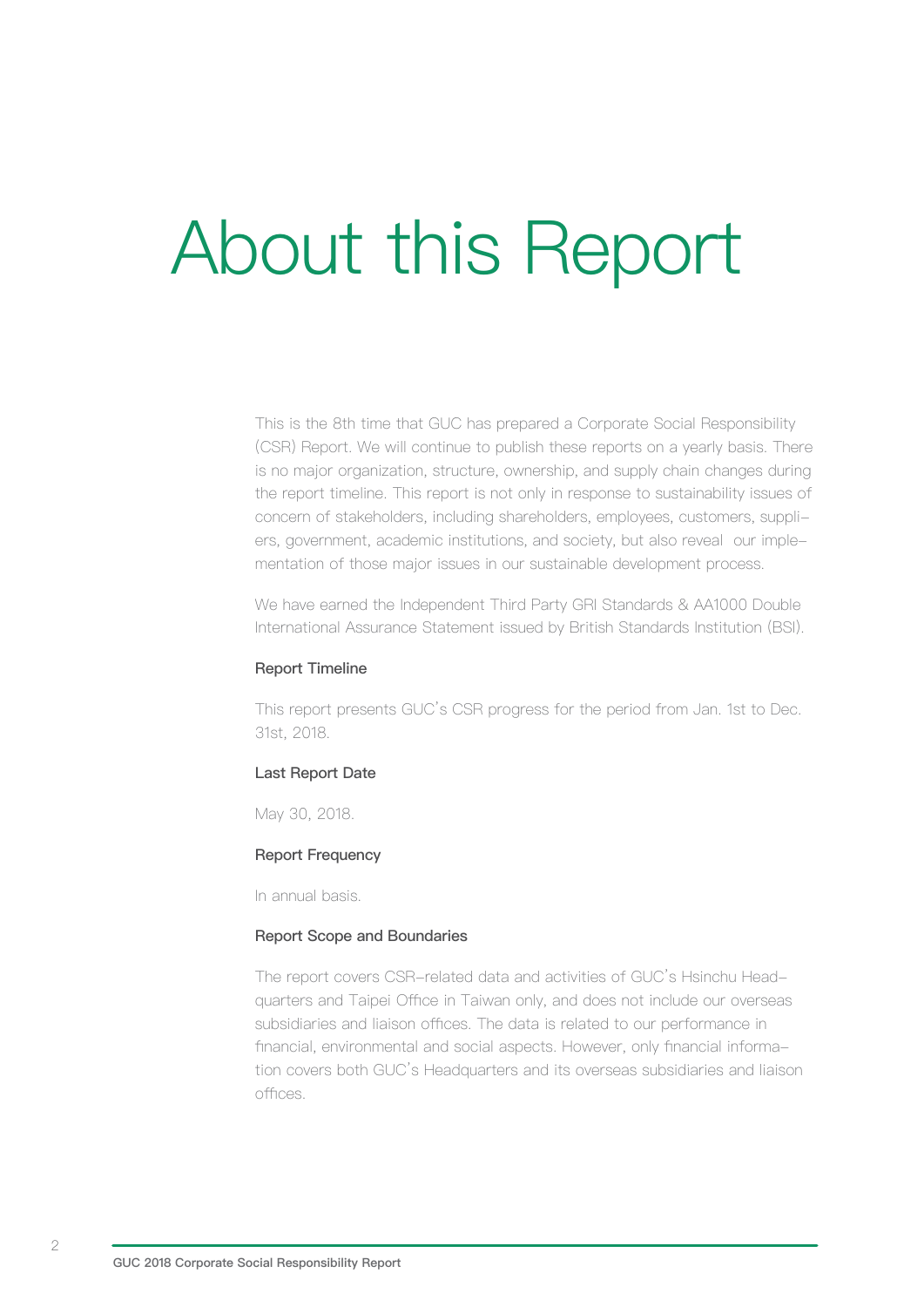#### **Reference**

This report follows the Global Reporting Initiative, Sustainability Reporting Standards, (GRI) and in accordance with core option of General Standard Disclosures and Specific Standard Disclosures and a cross-reference table of GRI content index is attached at the end of the report.

#### About the Use of this Report Image

100% of the images in this report are copyrighted.

#### Third-Party Assurance

This report has received assurance from third parties. We have earned the Independent Third Party Assurance Statement issued by British Standards Institution (BSI). The criteria used for this assurance are as follows:

- AA1000AS:2008: AA 1000 Assurance Standard
- AA1000APS:2008: AA 1000 Account Ability Principles Standard

#### Contact Information

This report is available on GUC's company website. You are welcome to contact us if you have any suggestions or questions concerning this report:

- Address: No. 10, Li-Hsin 6th Rd., Hsinchu Science Park, Taiwan, R.O.C.
- Contact: Asia Lin, Department Manager
- Tel: 886-3-5646600#6868
- Email: irinfo@guc-asic.com
- Website: http://www.guc-asic.com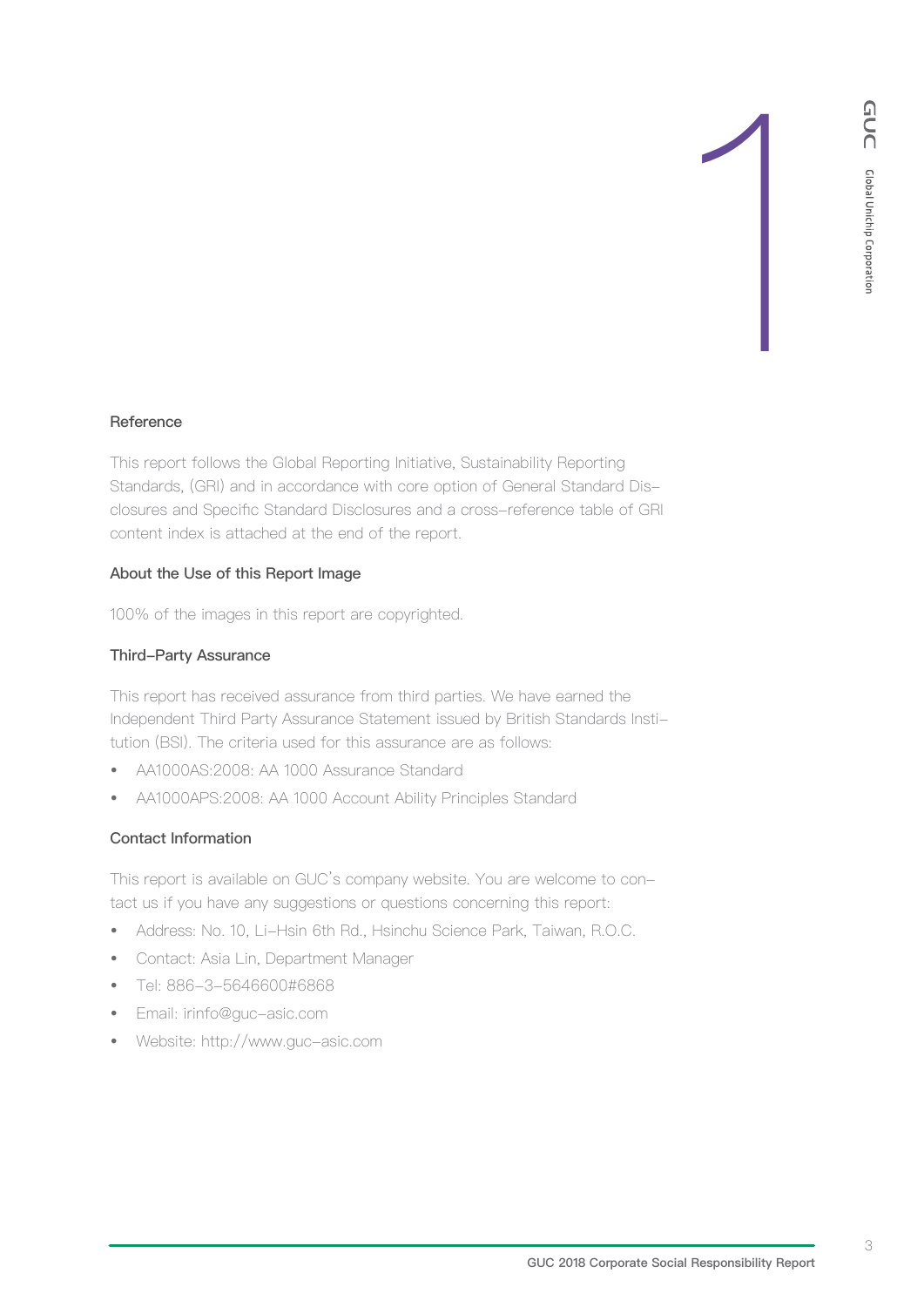# GUC CSR Policy

#### **2.1 Our vision, mission and Faith**

#### Our vision

Become the world ASIC Supplier Leader

#### Our mission

To be an advanced ASIC Leader offers total services and implement customers' idea in a short period of time.

#### Our Faith

Technological Innovation, Quality Improvement, Excellence Service

#### Our Implementation Policy

To promote business behavior in keeping with integrity and morals, and to support compliance with legal order, we have established our internal Ethics Code of Conduct (the 'Code') which is called 'Procedures for Ethical Management, Ethics & Business Code of Conduct.' in accordance with 'Taiwan Corporate Conduct and Ethics Implementation'. Internally, we require all employees to comply with ethical values and business conduct, and report to the board on a regular basis if there is any violation of business ethics.

In environment protection, GUC is committed to environmental sustainability; adhere to the green design and green supply chain, and in pursuit of the best efficiency of resources to reach the goal of waste reduction and pollution prevention and control. In social care, GUC combined with the company's resources and employee's spontaneous love, to help people or disadvantaged with money, materials and manpower, and to provide vulnerable groups life assistance and emergency donation, and are planning beach or mountain cleaning activities in family day in the near future.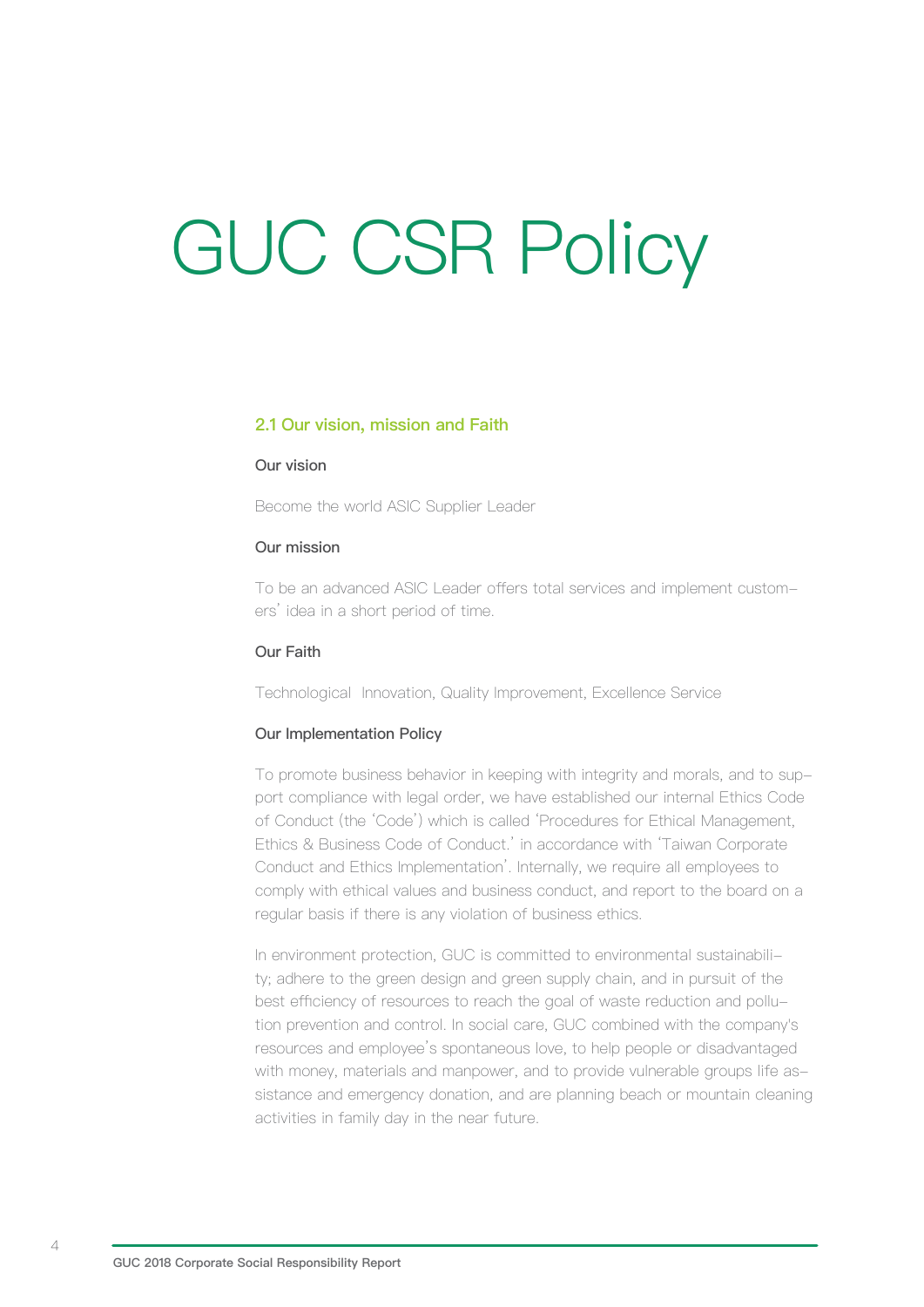

# **2.2 Important Achievement in 2018**

In this report, we will discuss the performance of corporate social responsibility in 2018 and how we focus on the issues that stakeholders are paying attention to. More importantly, we hope through the excellent corporate value show, play a friendly society of the positive cycle. Most importantly, through the demonstration of our excellent corporate value, we have exerted a positive society-friendly cycle. Here are some important features:

#### Economy

- Our total revenue (including NRE & Turnkey) and profit both reached record levels. Net sales reached NT\$13.46 billion in 2018 with the year-over-year growth rate of 11%, and after-tax profit reached NT\$989 million with the year-over-year growth rate of 16%. EPS was NT\$7.37 in 2018. Revenue and profit kept growing in last five years.
- GUC was listed in the Taiwan High Compensation 100 Index published by Taiwan Stock Exchange for four consecutive years.
- GUC was awarded "the Top 5% companies" in the first to fifth Corporate Governance Evaluation of Listed Companies by Taiwan Stock Exchange.

# Environment

- In response to the operational growth in 2018, GUC set the annual electricity saving target for 2018: increase / month (3%), the actual execution: electricity increase / month (only 2.1%).
- GUC set the annual water saving target for 2018 is a decrease of 186 degrees / year. To support our operational growth, while revenue growth rate is 11% and headcount increase rate is 19% in 2018, actual water saving is 105 degree / year.
- 7nm/16nm HBM2-2.4G PHY+Controller both are silicon-proven in TSMC and the power consumption can be reduced by 20%~50% compared with 28nm.
- Completed chip validation of 7nm/16nm TCAM IP. This IP can be widely used in networking equipment, like IP switch router and data center, and it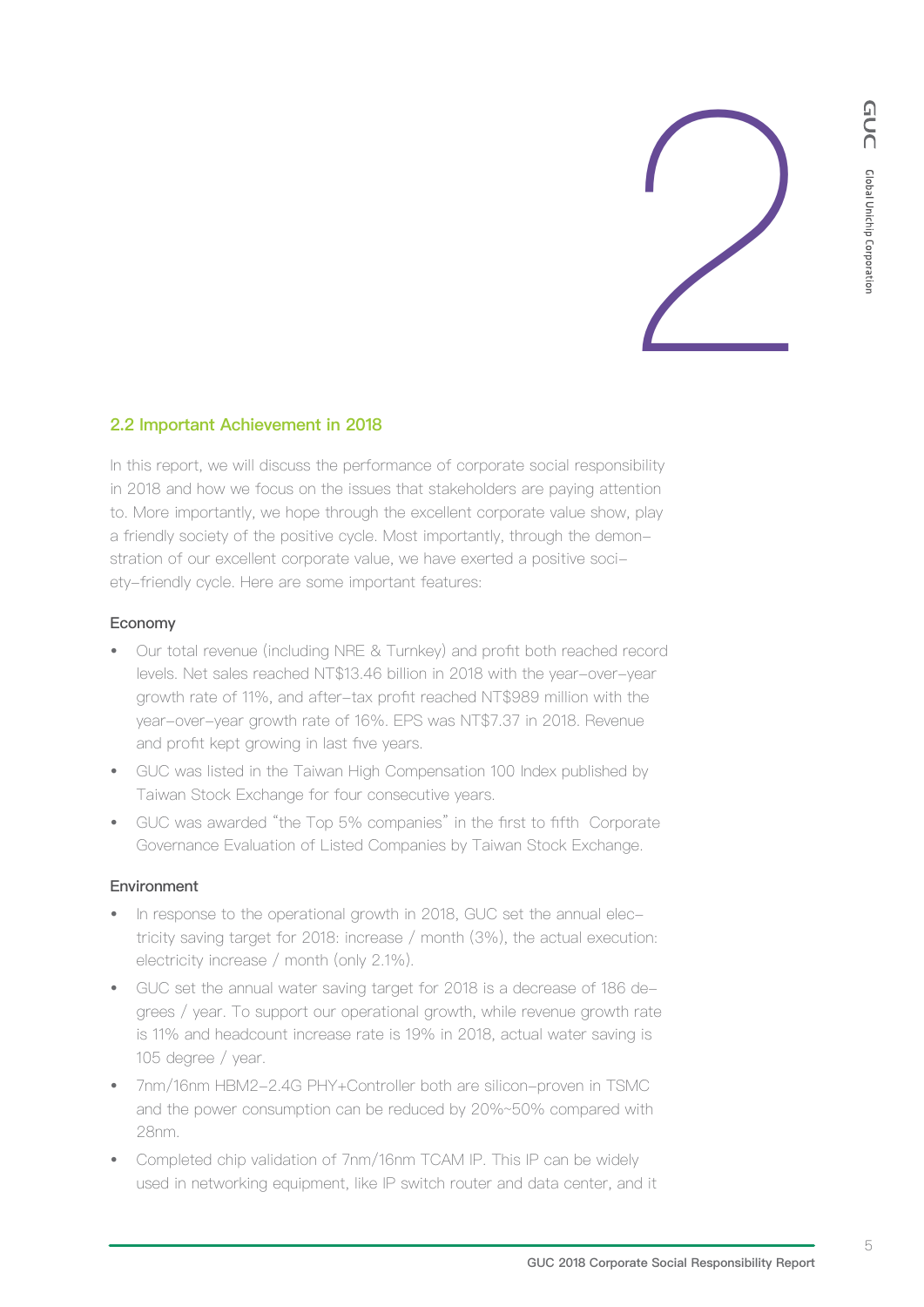will significantly increase the efficiency of advanced chips. The power consumption can be reduced by 12%~80% because of its flexible design.

• Zero accident.

#### **Society**

- Donated 15 computers and 20 monitors to the Youth Care Center in 2018.
- We encourage our employees to give blood and save lives and 99 people have responded to our call in 2018.

#### **2.3 Letter from the CSR Committee Chairperson**

Revenue and profitability of GUC have continued to grow for five consecutive years. We are the only one made this achievement in the IC design service industry. This is the result of the efforts from many hard-working employees and the support & assistance of relevant stakeholders.

#### To serve as a force for sustainability that pushes society forward

In the past few years, GUC has invested a lot of resources in R&D and human resource to enhance our competitiveness and increase the value of customer products, and has learned more about GUC's substantial impact in the value chain to balance the interests of stakeholders and implement our corporate social responsibilities without hesitation.

# R&D and innovation

In order to maintain our technology leading position, GUC continued investment in research and development; hence R&D expense increased 40% in 2018 compared to the previous year. Design capability for the most advanced process nodes is the key factor in ensuring revenue and profit growth for ASIC design service companies. GUC is the first one to provide 7nm design and production service and we completed a number of 7nm projects in 2018. About 31% revenue of GUC is for 7nm & 16/12nm process nodes in 2018. In addition, our patent portfolio consists of 279 patents at the end of 2018 to demonstrate GUC's continued ability to innovate.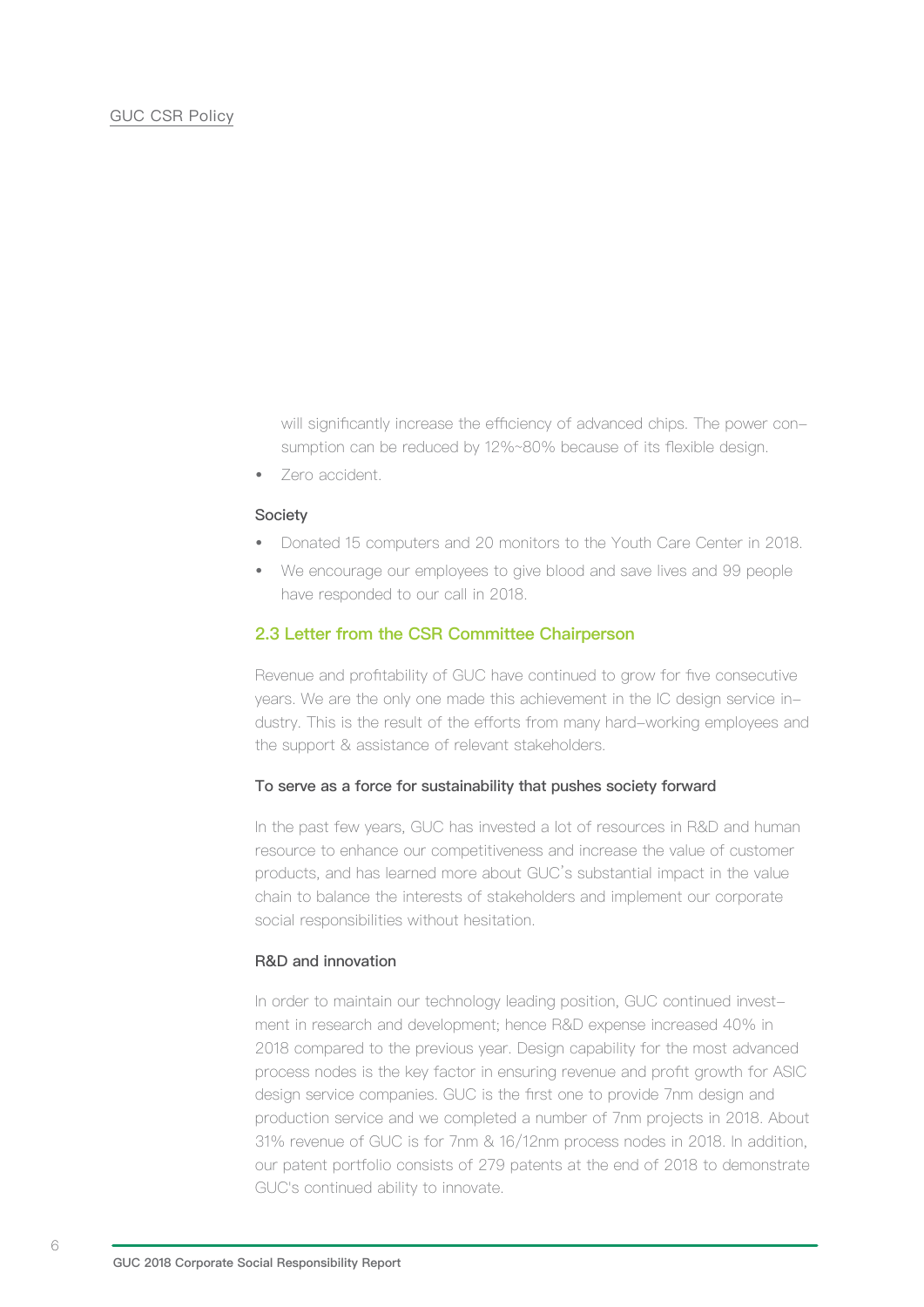Looking into 2019, GUC will choose projects with a more cautious attitude to improve hit rate and increase profitability. At the same time, we will continue to implement core competition strategies, actively improve the quality of design service, and engage in more front-end system design service projects to enhance stickiness of current customers and secure long-term profitability.

# Ethical Management

Integrity is the most important core value of GUC's culture. Internally, we continue to instill a high standard of ethical culture by providing training and promotional campaigns. GUC's employees set the tone from the top by acting in compliance with governing legislation and regulations. Externally, we assist our suppliers to understand and act in accordance with GUC's ethical standards. We aim to become a trusted partner for our stakeholders.

# Friendly workplace

We continue to invest huge heavily in our employees. Through our well-organized training and cultivation, we are also devoted in inspiring innovators inside the corporate and concentrating on building up an outstanding and energetic work environment. GUC was awarded the "Amiable Workplace Prize" by the Council of Labor Affairs. We were recognized "Health Management Award" by the Bureau of Health Promotion, Department of Health, Taiwan, R.O.C. GUC was also listed in the Taiwan High Compensation 100 Index published by Taiwan Stock Exchange for five consecutive years.

# Corporate Governance

GUC values corporate governance. This is the 5th year that we awarded "the Top 5% companies" in the 5th Corporate Governance Evaluation of the Listed Companies by Taiwan Stock Exchange, and GUC was listed in the Taiwan Corporate Governance 100 Index published by Taiwan Stock Exchange for three consecutive years. GUC always plans ahead before the enactment of the law, and actively promote and implement corporate governance to gain long-term trust and support from stakeholders.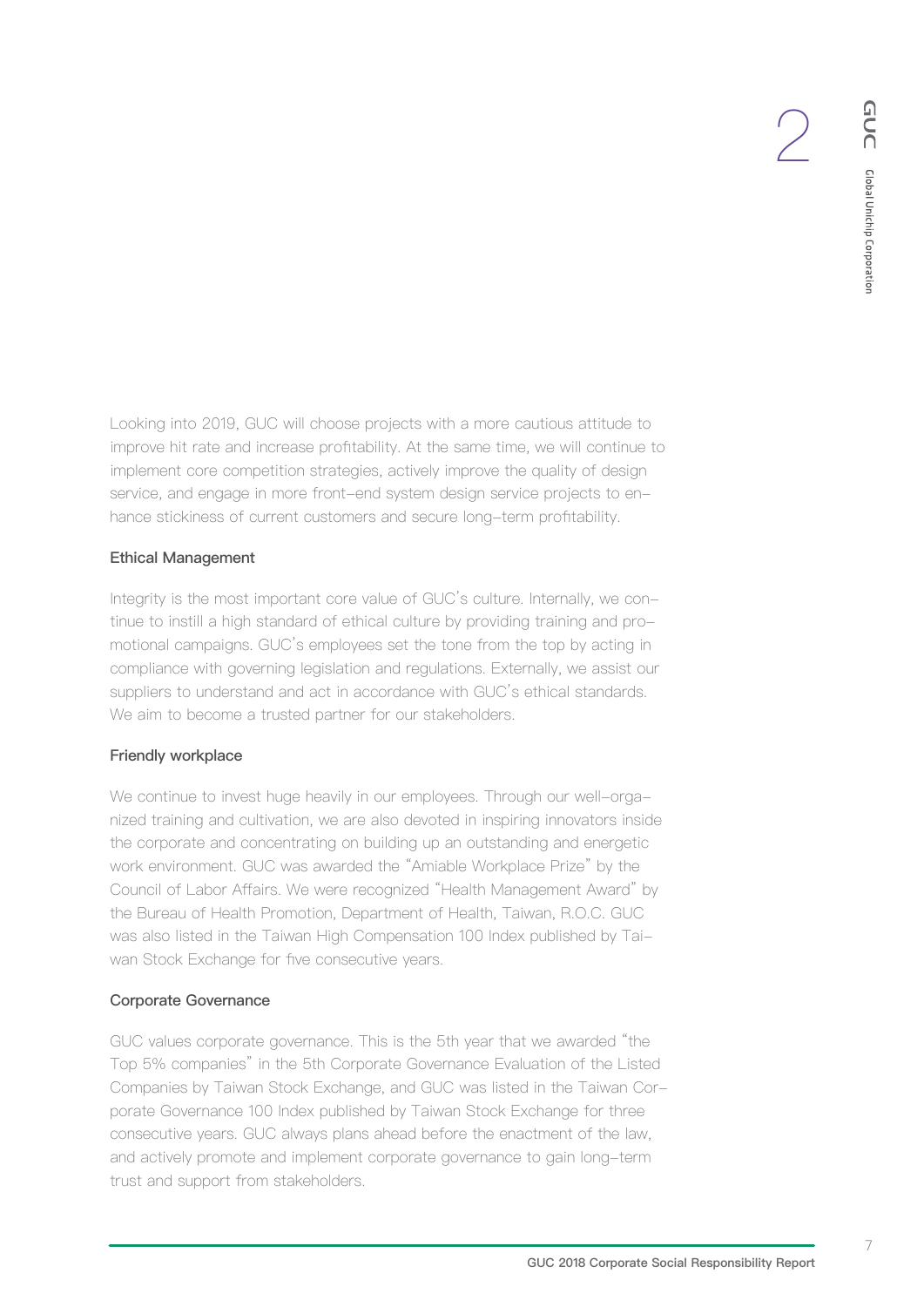#### **Environment protection and social welfare**

In 2018, we continuously worked with the non-profit Hsinchu Blind Welfare Association by purchasing massage services from them. We participated in the Accton Cultural & Educational Foundation for the Christmas Dreams project. This also inspires the industry to help children from disadvantaged families and bring them the opportunity to enjoy and experience the merry atmosphere of Christmas. GUC also continues to participate in the activities promoted by Triple E institute to reducing the digital gap in remote area. In the future, we will implement social feedback in conjunction with the Family Day activities and charity activities of our welfare committee.

GUC expects to work hand in hand with stakeholders to advance a happy future.

Senior Vice President and Chairperson of the Corporate Social Responsibility Committee

秘统

# **2.4 CSR Management**

In 2015, GUC established the "Corporate Social Responsibility Promotion Committee", and the Board of Directors appointed Chief Financial Officer as Chairman of the Committee. Representatives from various departments, including human resources, investor relations, legal, operations, environmental facility safety, finance, customer service, research and development, design services, etc., meet regularly every year to promote relevant activities and review the implementation for continuous improvement, the chairman of the committee regularly reports to the board of directors the Corporate Social Responsibility Report certified by "British Standards Association".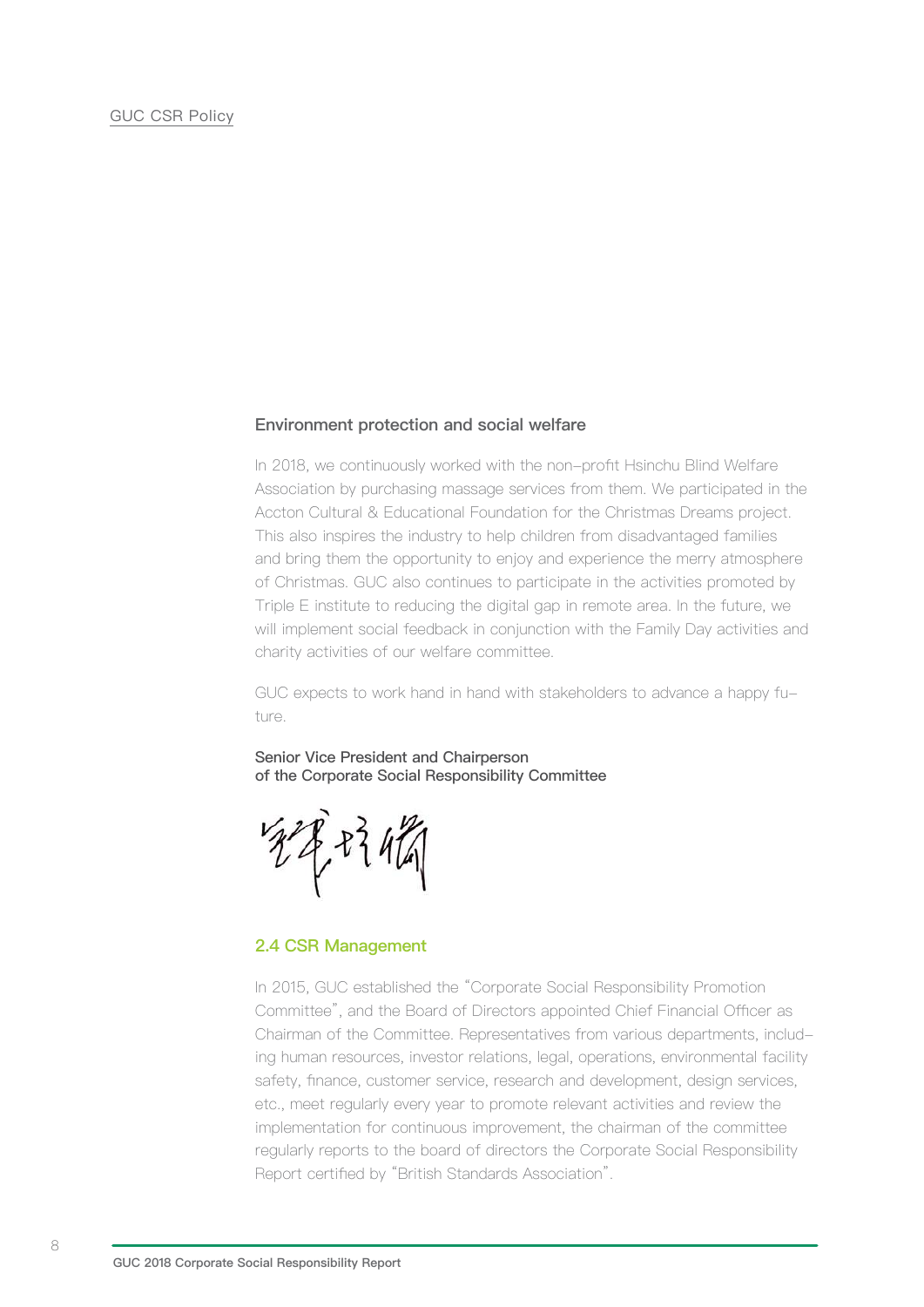

# **2.5 CSR Policy**

GUC has being considering not only the economic value of corporate creates, but also balance the interests of stakeholders and implement our corporate social responsibilities without hesitation. It builds sustainable value for GUC and its stakeholders. Our management team is committed to establishing a management system to ensure that GUC and suppliers comply with our standard.

# **2.6 Stakeholder Communication Channels**

According to 'GUC Social Responsibility Best Practice Principles', the commission is composed of cross-department representatives in order to imple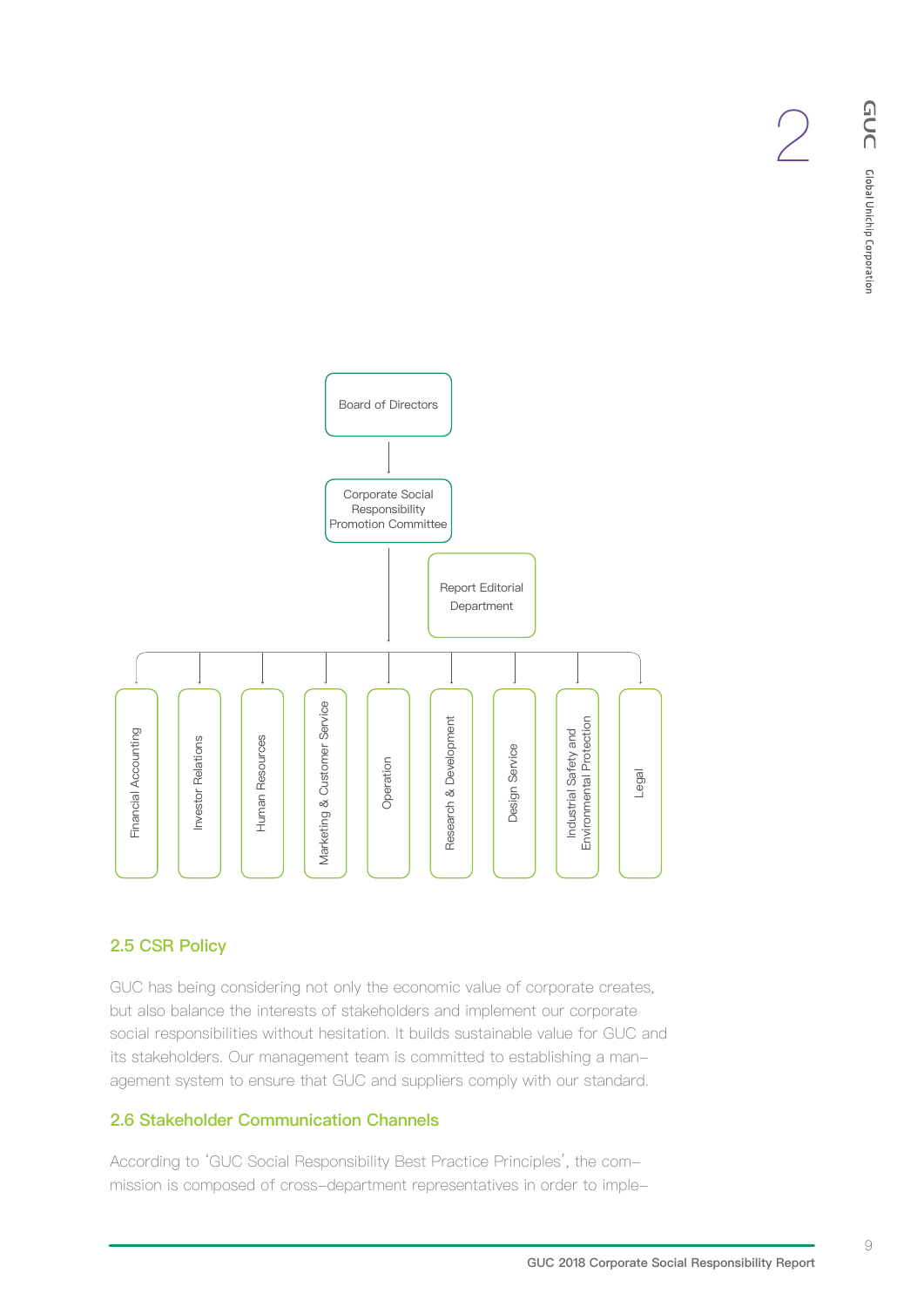ment corporate social responsibility initiatives. GUC sorts out the stakeholders into 7 categories: shareholders, employees, customers, suppliers, government, academic institutions, and society. GUC pursuits the sustainable development in order to meet the stakeholders' demands and expectations. Through the establishment of long-term business development and integrity with a clear, effective, and real-time communication channels to the stakeholders. And representatives from each team continued to communicate with stakeholders and in the ordinary course of business collect questionnaires and comments to the interested parties to do all the management issues and achieve related issues of corporate social responsibility.

The basic objective of this report is as follows:

- Stakeholders concerned to fully understand the question, continued to improve CSR performance.
- Meet the expectations of different stakeholders is always our goal to become sustainable business

# **2.6.1 GUC stakeholders' management procedures**

GUC's stakeholders' management procedure is divided into identification, analysis, planning, and management of four steps:

- Identification of stakeholders: Stakeholders are defined within GUC impact on GUC or affected by external groups or individuals. Therefore, we identified GUC's stakeholders including shareholders, employees, customers, suppliers, government agencies, academic and research institutions and community.
- Analysis of major stakeholders concerned issues: issues of concern after major stakeholders completed questionnaires were collected, according to their degree of concern about the influence and GUC establish communication platform GUC interested parties, and the establishment by the teams in charge of the unit Multiple communication channels, and interested parties aggregated issues of concern, considering the GUC concept of sustainable development, taking into consideration the surface GRI, 19 interested parties identified issues of concern, and the concern suffered by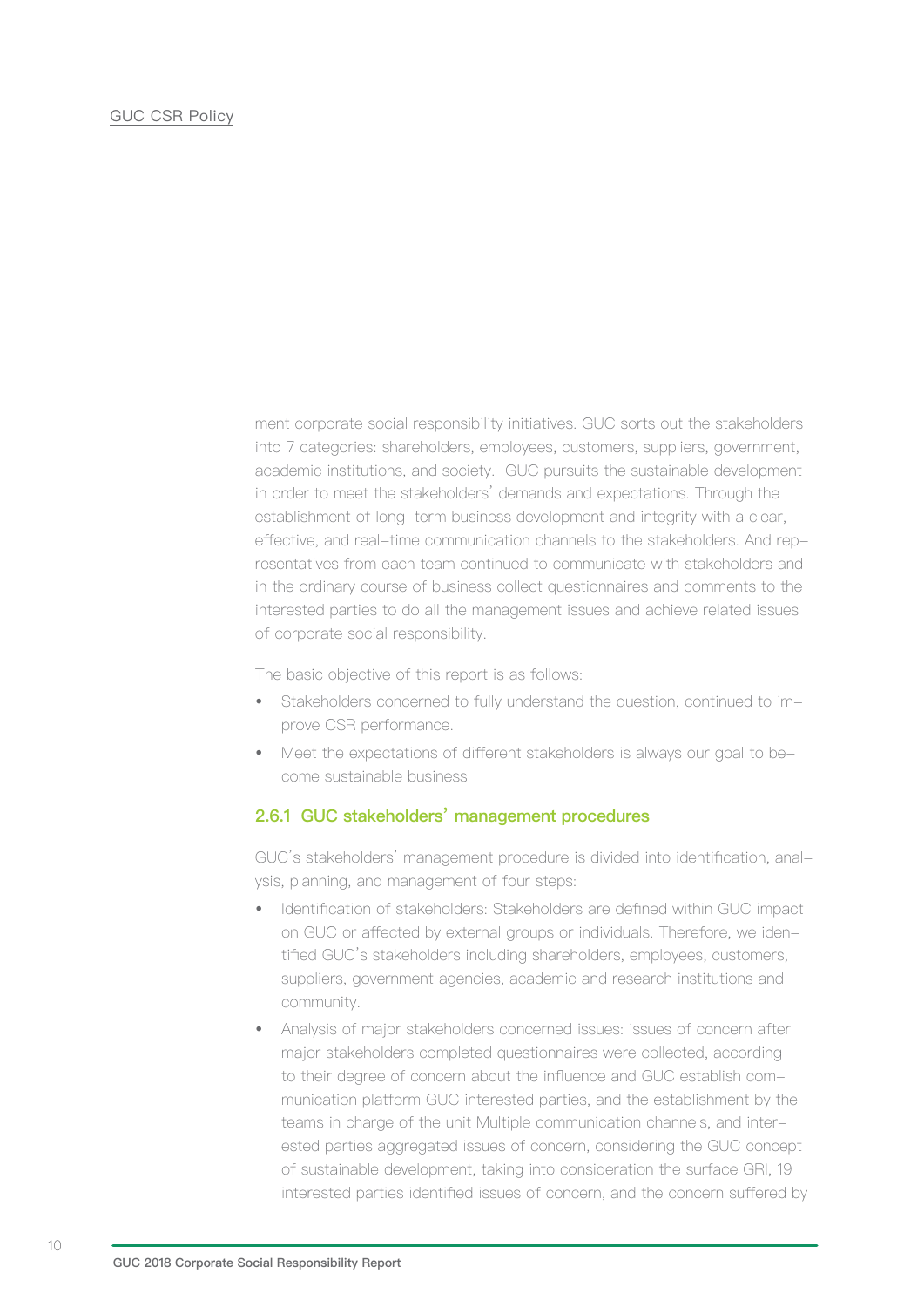the subject assessment and analysis of significant degree.

- Stakeholders related programs: GUC basis of the preceding analysis of the relevant team result set management approach into their daily or annual work plan and regular review and assessment of the effectiveness of the management approach, as the company sustainable development strategy important reference.
- Interested party management: GUC based on the importance of the interested parties and have varying degrees of interaction with the effective use of company resources and create mutually beneficial win-win relationship.

# **2.6.2 Stakeholder Interaction**

# General Shareholders

- Annual General Shareholders Meeting is held in Q2
- CSR report & Annual Report are released annually
- Financial result is release quarterly
- Communicate with GUC by phone and e-mail
- Semi-annual Investor Conference
- Participation in Investor Forum or Investor Conference held by both domestic and foreign investment agent and securities companies
- Reception for investors, domestic and foreign investment agent and securities companies from time to time
- Public information release on MOPS and corporate website

# GUC reply

Financial performance / Based on International Financial Accounting Standards, Taiwan-IFRSs and the relevant laws and regulations complete various types of financial statements, and analyze and explain the financial differences of different periods.

Business Strategy / Explanation of GUC's mid-to-long-term development direction and corresponding strategy.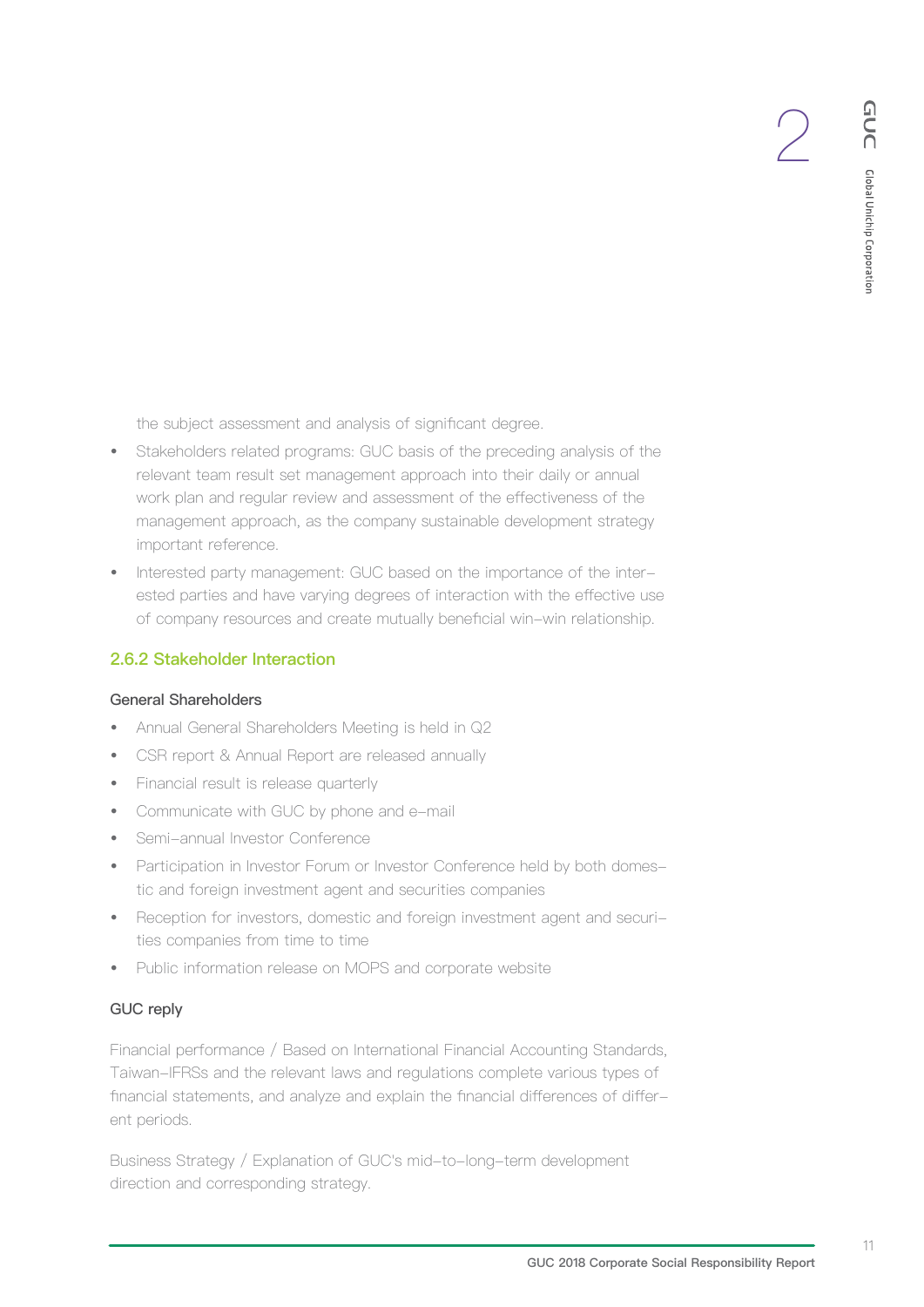Dividend Policy / Explanation of GUC's dividend policy and influencing factors.

Corporate governance / Communication between investors the corporate governance related information.

#### Employees

- Corporate general announcement
- Quarterly employees conference and other regular meetings
- Mailbox for appeals from employees
- Questionnaire surveys & HR service
- EFS service center
- Employee assistance program

#### GUC reply

Work-Life Balance / EFS Service Center and External Consulting Assistance

Labor Relations and organizational identification from employees/Staff Communication Conference Q&A

Anti-discrimination and equality of work rights / through internal audit, RBA and other units to monitor

Attract and retain talent / provide competitive compensation and benefits

Human rights policy /compliance with the regulations of the location of the operation site, and treat all employees with dignity

#### **Customers**

- Customer audit
- Customer meeting
- Annual tech symposium
- Client satisfaction survey
- Complied with customer's requests of industry and social responsibility survey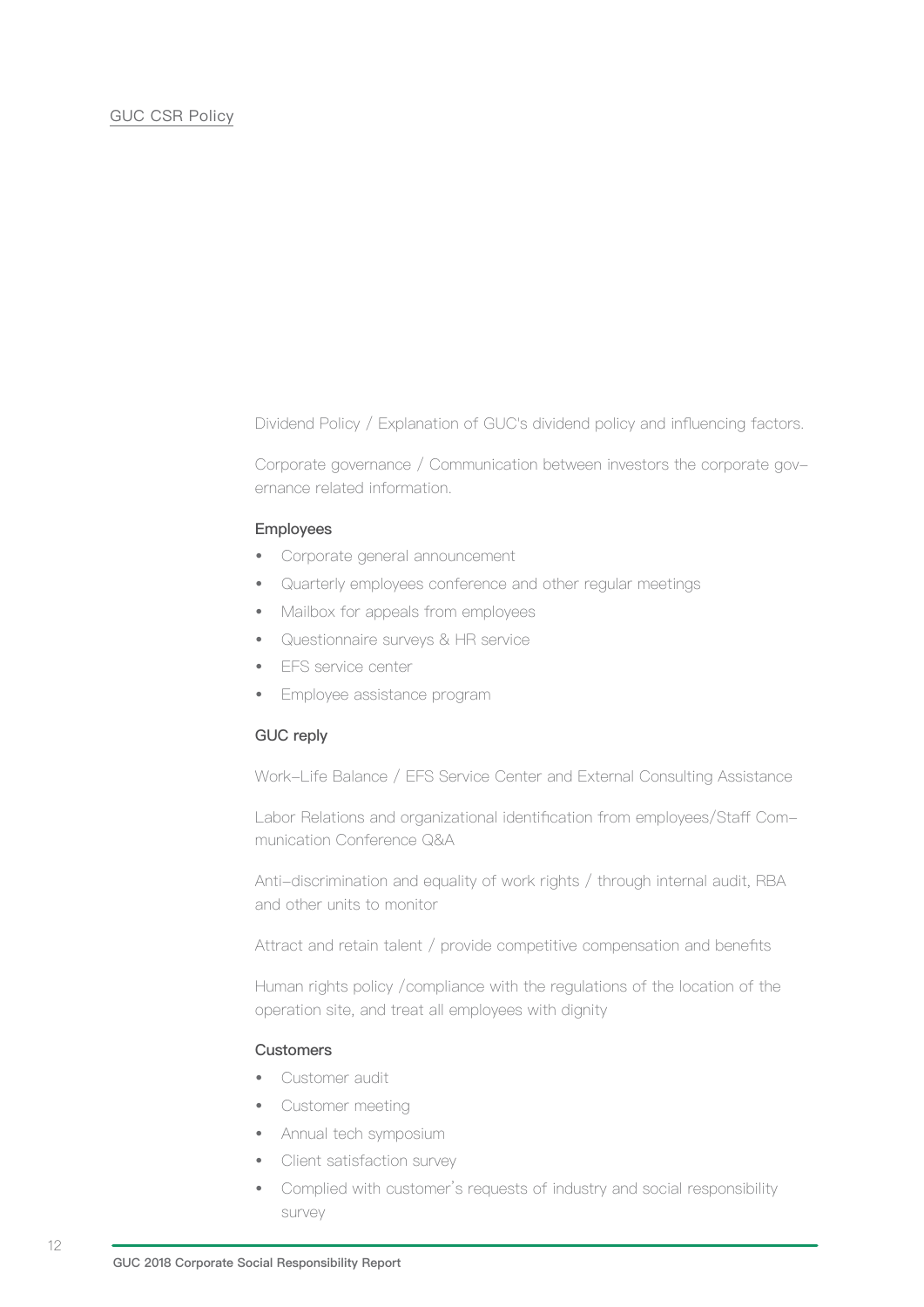• Mailbox for appeals from customers

# GUC reply

Management of Hazardous Substance of our product / GUC complies with RBA regulations

Environmental Management and Pollution Prevention / GUC complies with RBA regulations

Customer Service and Handling complaints / dissatisfaction and tracking

# **Suppliers**

- Supplier information platform
- Irregular supplier audit
- Irregular interviews and meetings
- Regular questionnaire surveys
- Propaganda of Code of Business Conduct

# GUC reply

Conflict Minerals / Request a supplier declaration or signing

Code of Business Conduct & Supplier Code of Conduct / Suppliers are required to follow RBS regulations

# **Government**

- Irregular official documents receiving and delivering
- Irregular regulation conference
- Corporate financial statement
- Offering relevant reports in response to the demands and regulations from government authorities
- Communication with government authorities via associations or unions
- Industry-Government-Academia seminar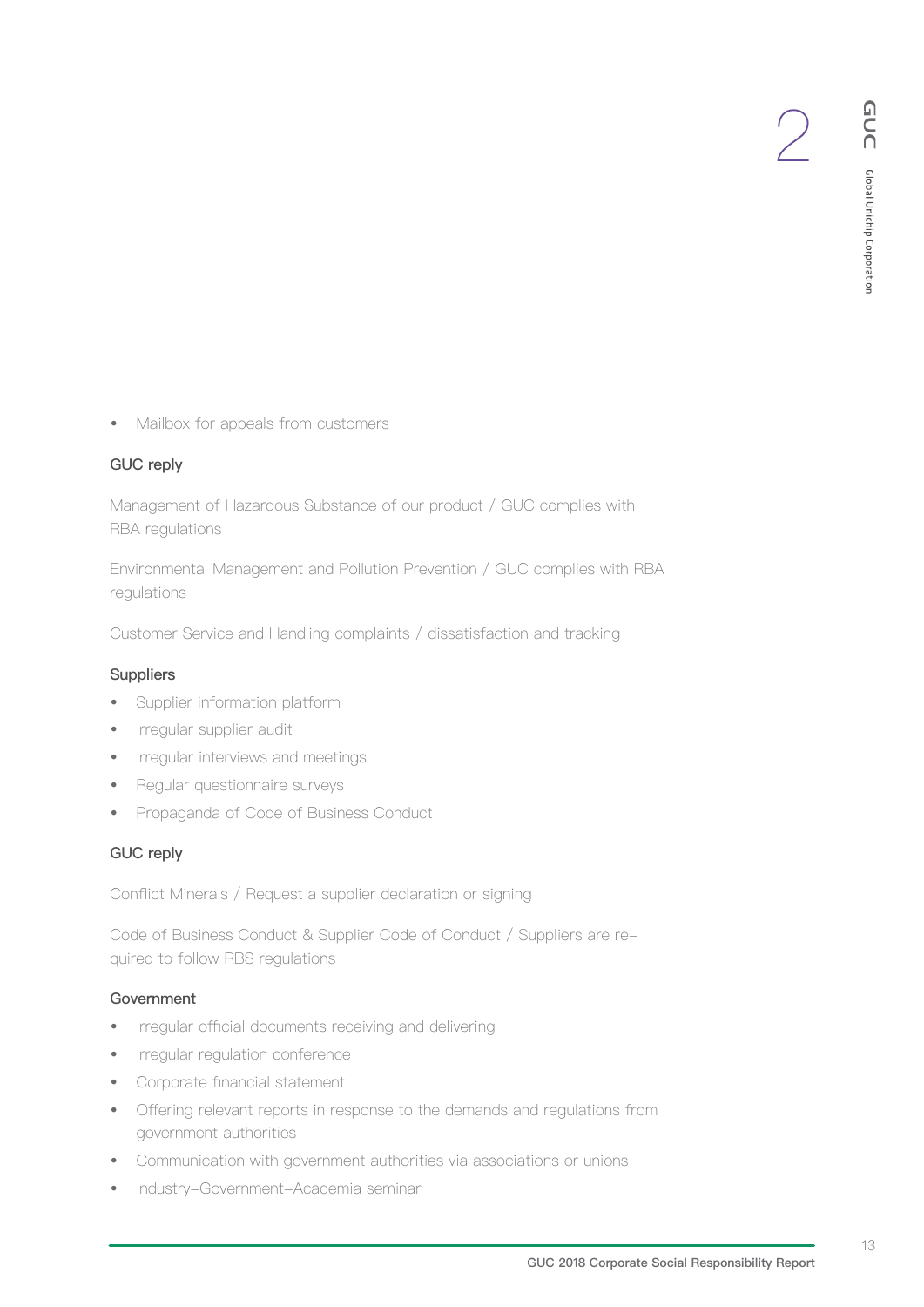# GUC reply

Water resource management / Recycled water utilization and recycling

Waste management/ Full-time department promote waste reduction, including source reduction, office recycling, etc.

Regulations and system/pay attention to regulations and compliance, and suggestions and responses are timely given through communication channels

#### Society

- Irregular press release about new technologies and new products
- Monthly Revenue press release
- Quarterly operating results release
- Participation in support programs to media charity activities
- Publishing CSR Report
- Official Website and email
- Participation in disaster relief activities
- Participation in the dream project of the disadvantaged families

#### GUC reply

Social benefit/ Actively participate in public welfare projects and make contribute to the society'

# Academic Institutions

- Questionnaire survey
- Company and school collaboration program
- Summer interim program
- Company visiting program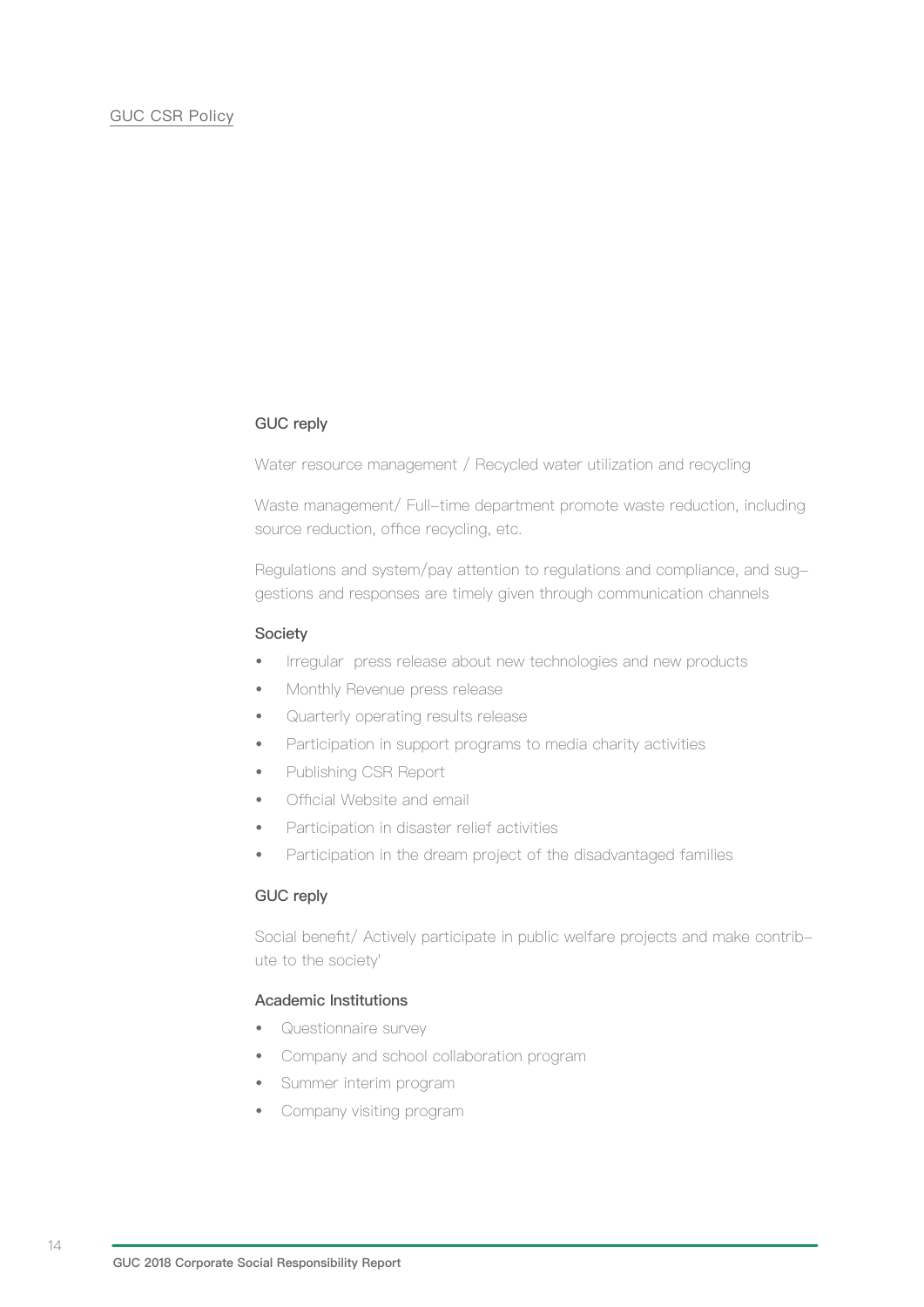# GUC reply

Talent Recruitment / Talent training, development and providing career guidance.

R&D innovation/encourage patent applications and provide bonuses

# **2.7 Identify Material Aspects and Boundaries**

We identify material aspects and boundaries through identification, prioritization, validation and review. After GUC's internal meeting, we sort out the 'Relevant Topics', which is a list of issues to be included in this CSR Report.

The issues are selected based on the 2 directions from "Global Reporting Initiative, Sustainability Reporting Standards" (GRI ) Topics and standard disclosures in the step 1.

Prioritize the referred issues based on the 3 principles for relevant topics in the step 2, which includes: Stakeholder Inclusiveness: The organization should identify its stakeholders, and explain how it has responded to their reasonable expectations and interests. Materiality:

Reflect the organization's significant economic, environmental and social impacts. Sustainability Context: Discrepancy of the corporation's contribution to the improvement or deterioration of economic, environmental and social conditions, developments, and trends. We use surveys to collect the main issues concerned by our stakeholders and 125 surveys were recovered.

In accordance with the Completeness Principle of GRI, we validate the dimensions of scope and aspect boundaries. The prioritized Material Aspects list has been verified by top decision makers. After the report has been published, a review of this report is prepared for the next reporting cycle. The result of the review would be helpful for the Identification Step for the next reporting cycle. There is not any restated compare to the previous year's report.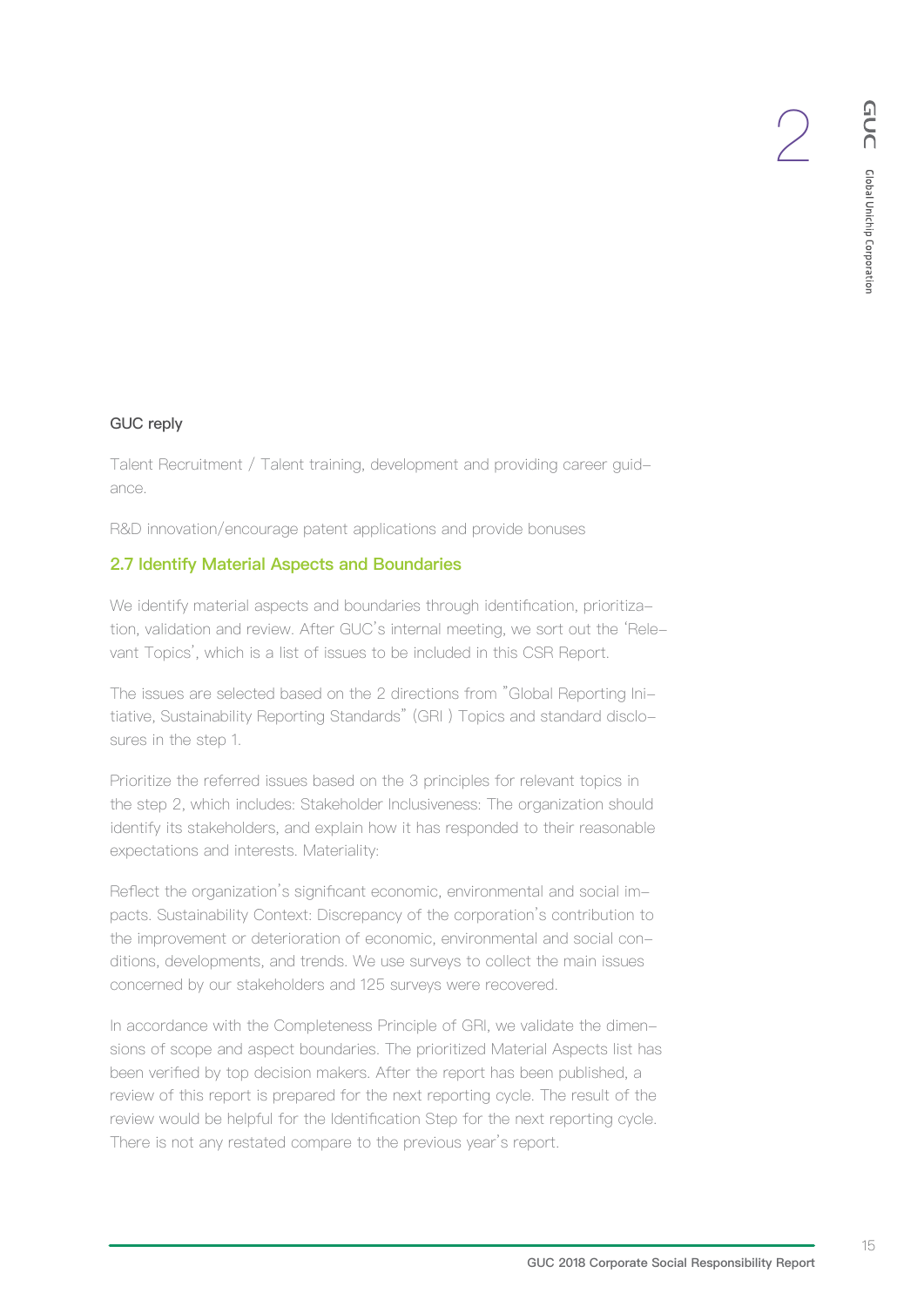# Material Topics

- 01. R&D Innovation
- 02. Customer Relations
- 03. Sustainable Development
- 04. Product Quality and Competiveness
- 05. Labors' Rights
- 06. Employee Development
- 07. Corporate Governance

#### Secondary Topics

- 01. Employee Relations and Compensation Packages
- 02. Ethical Practice
- 03. Occupational Safety and Health
- 04. Risk Management
- 05. Supply Chain Management
- 06. Green Products and Productions

# General Topics

- 01. Social Participants
- 02. Environmental Policy
- 03. Greenhouse gas reduction (climate change)
- 04. Environmental Protection Expenditure
- 05. Environmental Management
- ▼Explanation of major considerable issues:Corporate Governance is a new item in 2018, which indicated that our stakeholders are paying more and more attention on corporate governance.
- ▼Difference of major considerable issues correspond to GRI topics: GRI403/405 are new major considerable issues in 2018, but GRI205/206/307/402/419/ are removed from the list, which is because that Labors' Rights and Corporate Governance are major considerable issues after identification.
- ▼List of Material Topics and Management Policy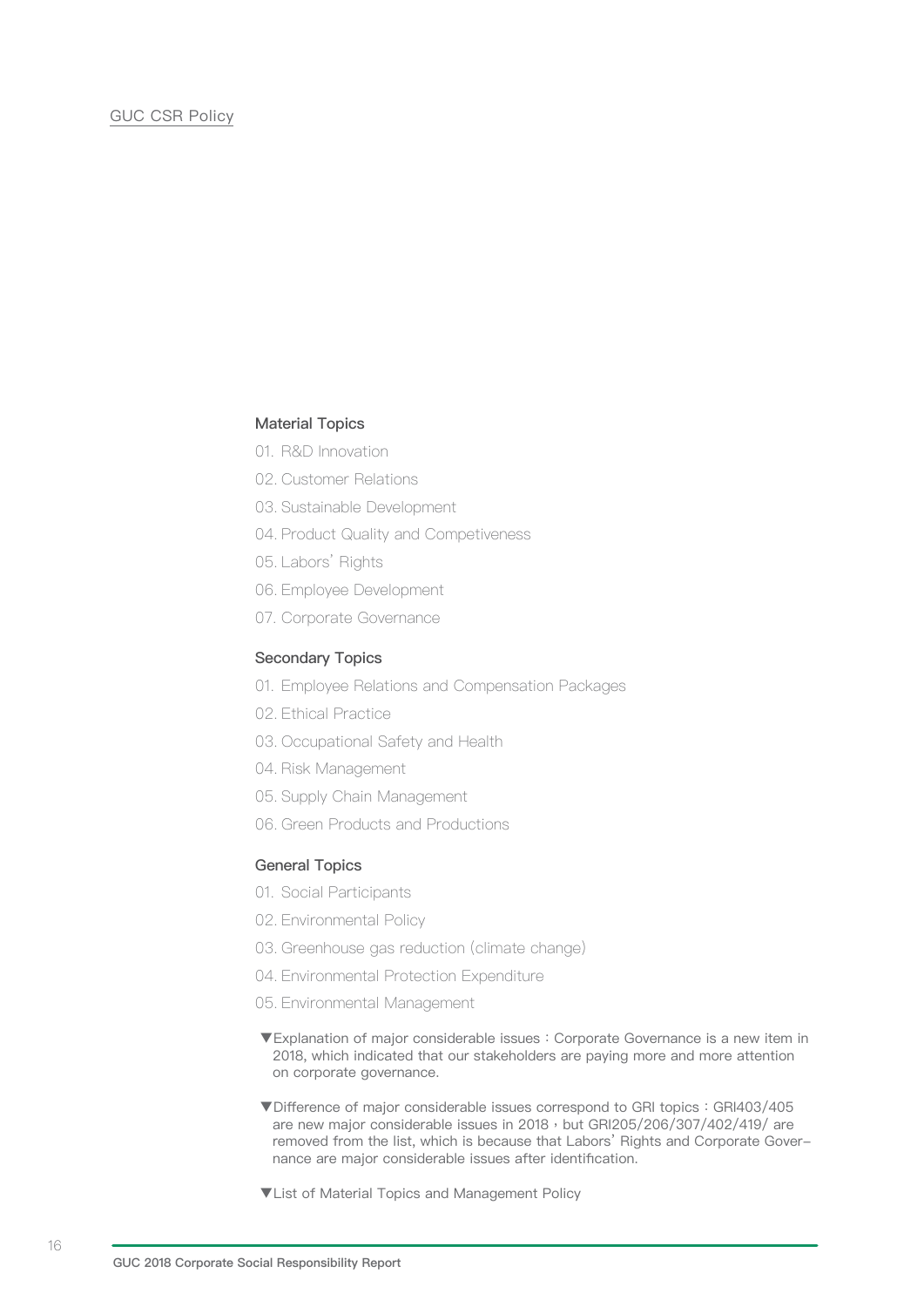|                          |                                                       | Internal            | External     |            |            |                     |                          |
|--------------------------|-------------------------------------------------------|---------------------|--------------|------------|------------|---------------------|--------------------------|
|                          | Material topics                                       | Employees           | Shareholders | Customers  | Suppliers  | Communities         | Academic<br>Institutions |
| Economic Category        | Corporate<br>Governance                               | $\circ$             |              |            | $\circ$    | $\circlearrowright$ |                          |
|                          | Ethical Practice:<br>anticorruption,<br>anti-monopoly | $\circ$             | $\bigcirc$   | $\bigcirc$ | $\bigcirc$ | $\bigcirc$          |                          |
|                          | Customers<br>Relations                                |                     |              | $\bigcirc$ |            |                     |                          |
|                          | Products quality<br>and<br>competitiveness            |                     |              |            |            |                     |                          |
|                          | R&D Innovation                                        | $\bullet$           | $\bullet$    |            | $\bullet$  | $\bullet$           | $\bullet$                |
|                          | Risk Management                                       | $\bigcirc$          | $\bigcirc$   | $\bullet$  | $\bigcirc$ | $\circlearrowright$ | 0                        |
|                          | Sustainable<br>Development                            |                     |              | $\bigcirc$ |            |                     |                          |
| Environmental Indicators | Climate Change<br>(greenhouse<br>gas reduction)       |                     |              |            |            |                     |                          |
|                          | Environmental<br>policy                               |                     |              |            |            |                     |                          |
|                          | Green Product and<br>Operations                       |                     |              | $\bigcirc$ |            | $\bigcirc$          |                          |
|                          | Environmental<br>energy saving<br>expenditure         |                     |              |            |            |                     |                          |
|                          | Product<br>Responsibility                             | $\circlearrowright$ | $\bigcirc$   |            | $\bigcirc$ |                     | $\bigcirc$               |
|                          | Water Resources<br>Management                         |                     |              |            |            |                     |                          |

▼Analysis statistics of major considerable issues.(●Highly Valued)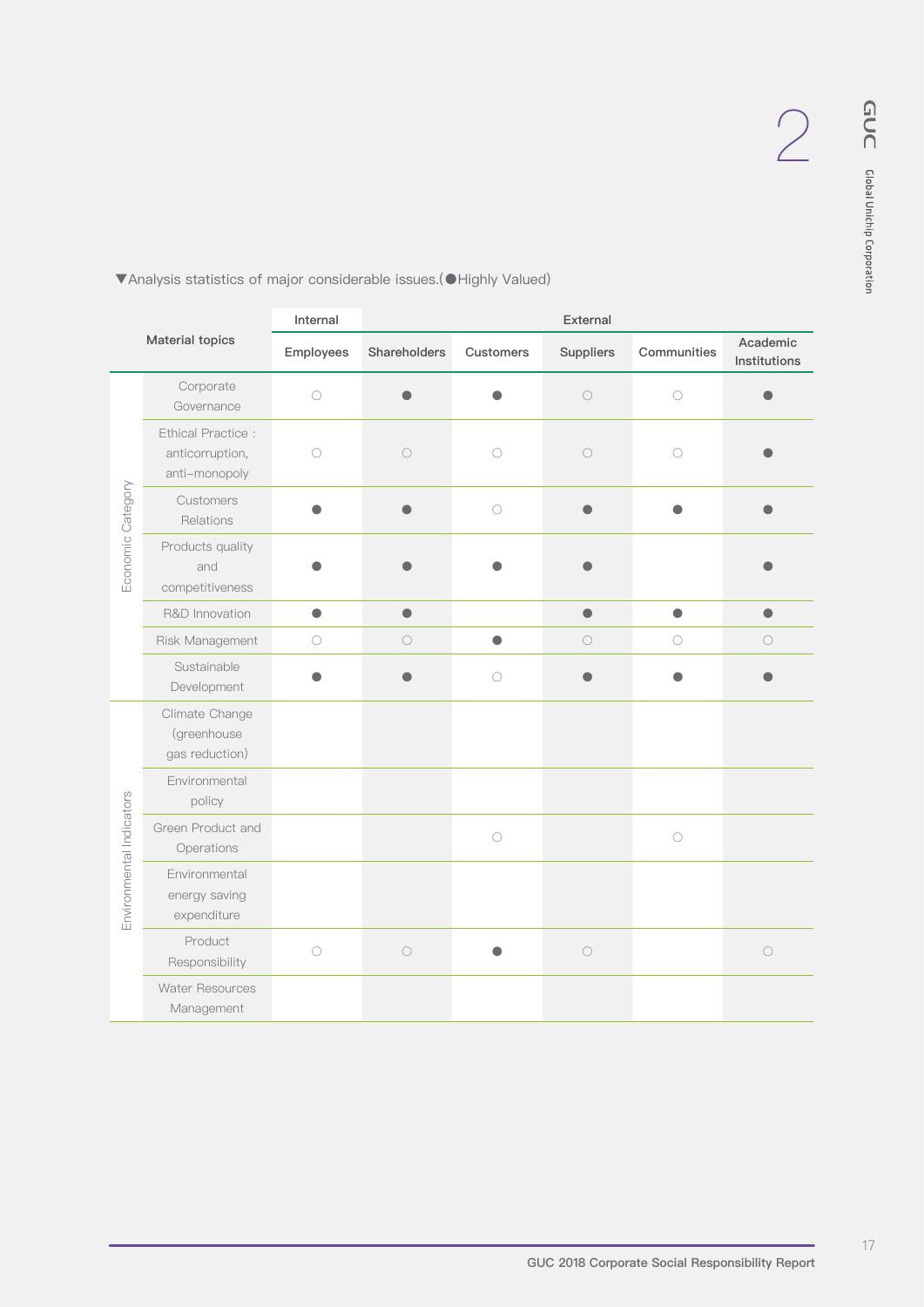# GUC CSR Policy

| Material topics |                                                    | Internal  | External            |                  |           |             |                          |
|-----------------|----------------------------------------------------|-----------|---------------------|------------------|-----------|-------------|--------------------------|
|                 |                                                    | Employees | <b>Shareholders</b> | <b>Customers</b> | Suppliers | Communities | Academic<br>Institutions |
|                 | Social Participants                                |           |                     |                  |           |             |                          |
| Social Category | Occupational<br>safety and health                  |           | $\bigcirc$          |                  |           |             |                          |
|                 | Employee<br>Development                            |           |                     | ()               |           | 0           |                          |
|                 | Employee relations<br>and Compensation<br>Packages |           | $\bigcirc$          |                  | C         |             |                          |
|                 | Labors' Rights                                     |           |                     |                  |           |             | $\bigcap$                |
|                 | Supply Chain<br>Management                         |           |                     |                  |           |             |                          |

Note: Unable to identify the degree of concern of the government without a questionnaire from the government agencies.

# R&D Innovation

| <b>Strategies</b>         | Continue to invest design services on leading technology to enhance the competitive<br>position.                                                       |
|---------------------------|--------------------------------------------------------------------------------------------------------------------------------------------------------|
| <b>Visions</b>            | Become the world ASIC & IP Supplier Leader                                                                                                             |
| Resources                 | Continues to invest R&D resources in 7nm and 5nm leading technology                                                                                    |
|                           | Establishment of the R&D Department, to be in charge of development, integration,<br>۰<br>maintenance of innovative products.                          |
| Actions                   | Technical planning, development and integration for silicon intellectual property in<br>۰<br>relation to Digital, Mixed–Signal, RF, High–Speed SerDes. |
|                           | Integration techniques for SoC, application and development for software, Develop-<br>٠<br>ment for the designing process of ESL.                      |
| <b>GRI Standard Index</b> | GRI 201                                                                                                                                                |
| Effectiveness assessment  | GUC continued investment in research and development on leading technology, and reve-<br>nue and profit continued to create new record highs in 2018.  |
| Targets                   | In 2019, there is Turnkey revenue on 7nm and spec-in projects complete tape-out                                                                        |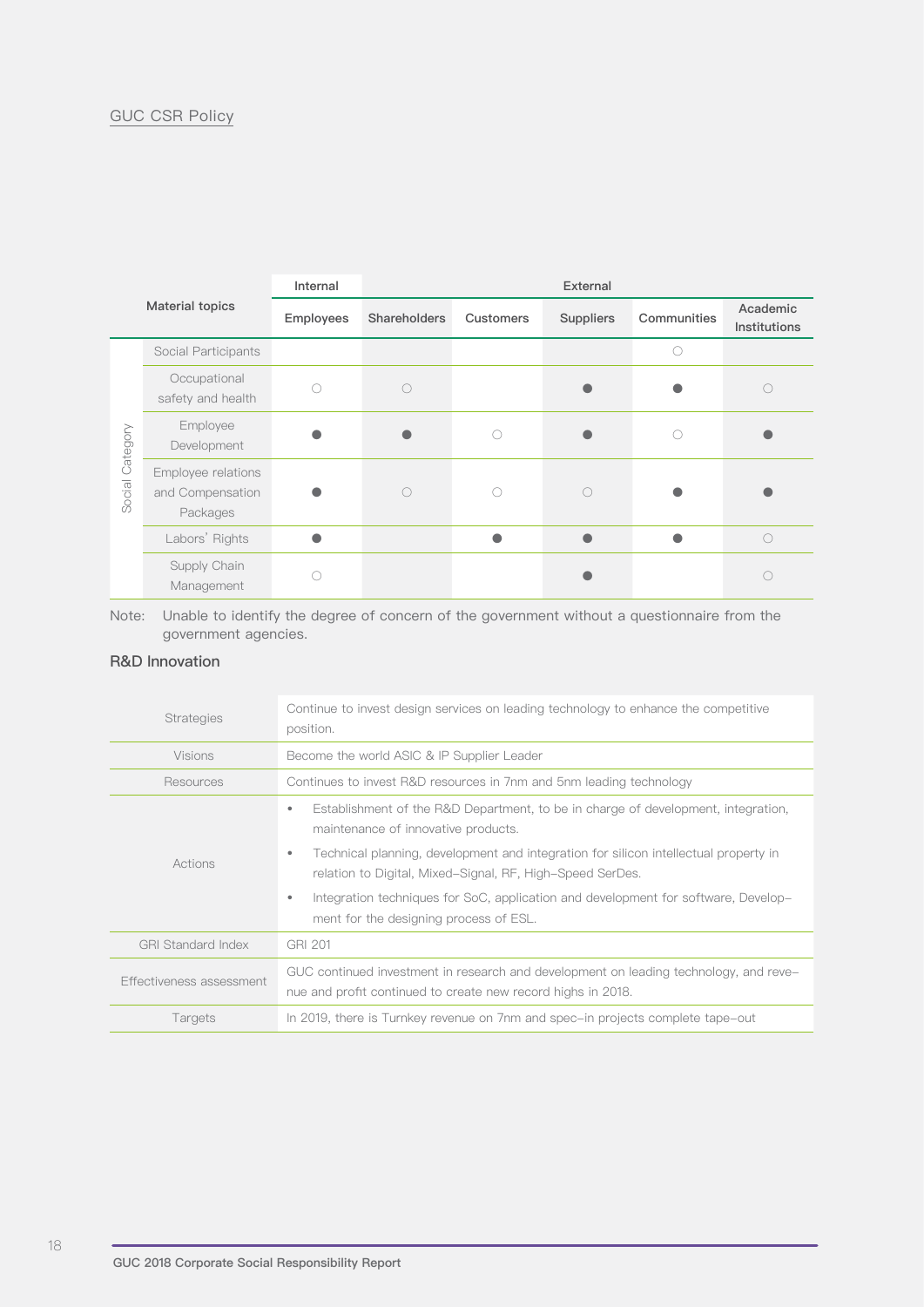# Customers Relations

| <b>Strategies</b>         | Integrate the workflow of customers and GUC to ensure that all customers' products are<br>on schedule. Ensure security of customer's data.                                                                                                                                                                                                                                                                                                                                                                                              |  |
|---------------------------|-----------------------------------------------------------------------------------------------------------------------------------------------------------------------------------------------------------------------------------------------------------------------------------------------------------------------------------------------------------------------------------------------------------------------------------------------------------------------------------------------------------------------------------------|--|
| Visions                   | Create the best customer service experience and win customer trust to improve customer<br>adhesion to GUC.                                                                                                                                                                                                                                                                                                                                                                                                                              |  |
| Resources                 | Provide customers with instant communication channels (reply within 24 hours)                                                                                                                                                                                                                                                                                                                                                                                                                                                           |  |
|                           | Established internal Standard operating procedures and norms, such as 'Confidential<br>$\bullet$<br>Information Protection Policy' and 'Confidential Information Control Protocol'.                                                                                                                                                                                                                                                                                                                                                     |  |
| Actions                   | Every department director has to assign delicate to form 'Proprietary Information<br>$\bullet$<br>Protection' committee, which is responsible for the control of whole company's<br>confidential information. The tasks for the committee include discussing, establishing,<br>auditing and implementing of the privacy operation. The committee is held every two<br>months and will discuss issues about controlling confidential information and make<br>decision. The committee will have interim meetings under certain occasions. |  |
|                           | E-mail Monitoring<br>۰                                                                                                                                                                                                                                                                                                                                                                                                                                                                                                                  |  |
|                           | <b>USB Data Access Control</b><br>$\bullet$                                                                                                                                                                                                                                                                                                                                                                                                                                                                                             |  |
|                           | Installation of surveillance camera.<br>۰                                                                                                                                                                                                                                                                                                                                                                                                                                                                                               |  |
|                           | Regularly customer satisfaction survey, and set customer complaints handling ap-<br>$\bullet$<br>proach to achieve good customer relationship maintenance.                                                                                                                                                                                                                                                                                                                                                                              |  |
| <b>GRI Standard Index</b> | <b>GRI 418</b>                                                                                                                                                                                                                                                                                                                                                                                                                                                                                                                          |  |
| Effectiveness assessment  | To maintain customer relationships, GUC can effectively meet the needs of our customers,<br>and the result is visible because of repeating orders from customer and revenue / profit<br>continued to create a new record high.                                                                                                                                                                                                                                                                                                          |  |
|                           | The annual customer satisfaction survey reached over 95% satisfaction.<br>$\bullet$                                                                                                                                                                                                                                                                                                                                                                                                                                                     |  |
| Targets                   | No complaints in 2018 about Invasion of customer privacy or loss of customer data.<br>$\bullet$                                                                                                                                                                                                                                                                                                                                                                                                                                         |  |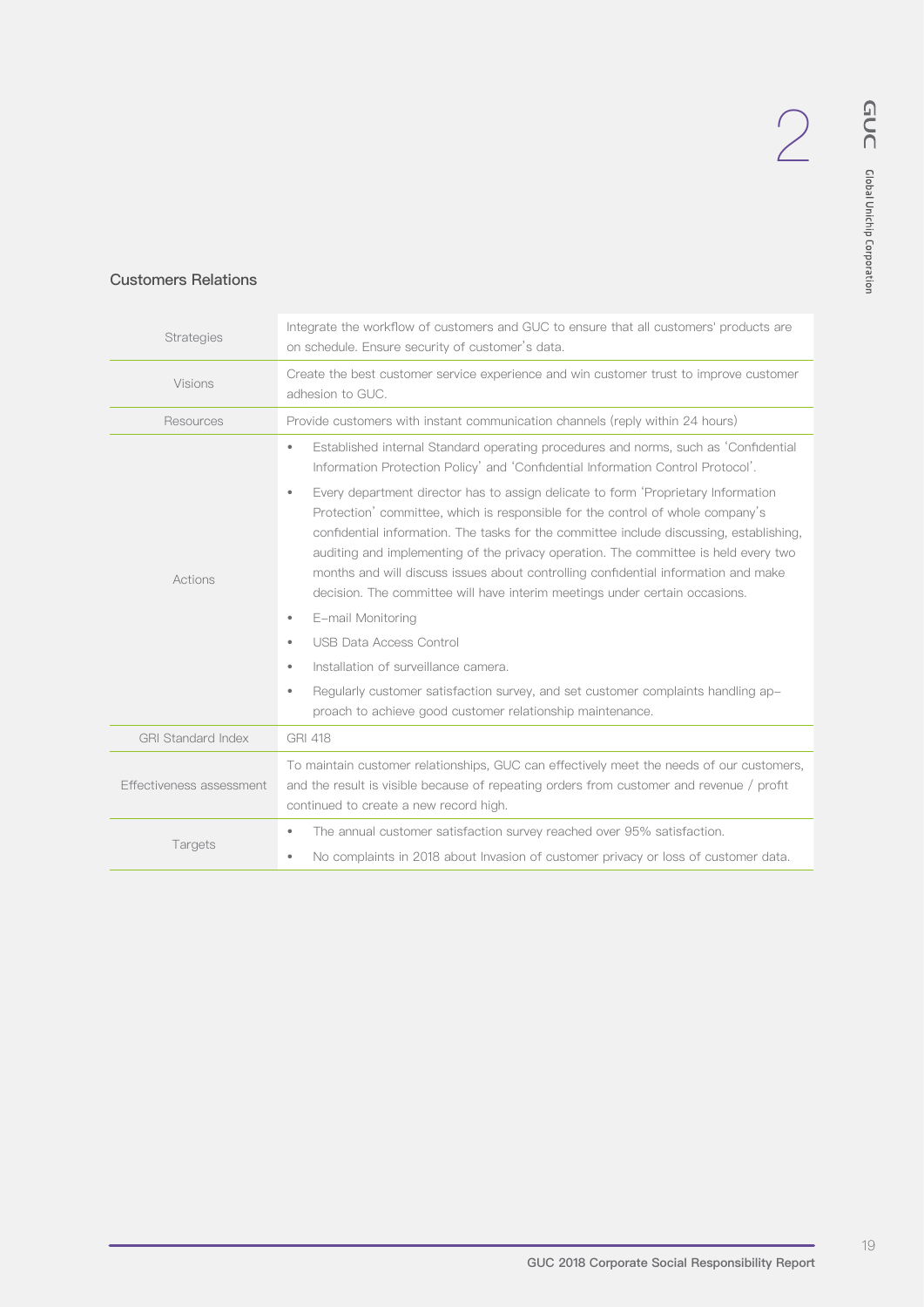#### Ethical Practice

| <b>Strategies</b>         | Integrity is important cornerstone for the implementation of corporate social responsibility.<br>It is also the key to sustainability of the company.                                                                                                                                                                                                                                                                                                  |
|---------------------------|--------------------------------------------------------------------------------------------------------------------------------------------------------------------------------------------------------------------------------------------------------------------------------------------------------------------------------------------------------------------------------------------------------------------------------------------------------|
| Visions                   | Become the world ASIC & IP Supplier Leader                                                                                                                                                                                                                                                                                                                                                                                                             |
| Resources                 | Through the efforts of the GUC's "Corporate Social Responsibility Committee" to inte-<br>grate internal organizations, and they manage issues related to employees, shareholders/<br>investors, customers, suppliers, government, society, etc., and establish work plans to<br>implement GUC'S p social responsibility vision and mission.                                                                                                            |
| Actions                   | In February 2015, the Board approved the "Code of Practice for Corporate Social<br>$\bullet$<br>Responsibility" as the guiding principle for long-term promotion of CSR.<br>Meeting regularly and report to the board very year.<br>۰<br>Education and training every year for employees to explain key strategies and im-<br>٠<br>plementation methods of CSR, and urge all employees to implement the sustainable<br>business vision of the company. |
| <b>GRI Standard Index</b> | <b>GRI 201</b>                                                                                                                                                                                                                                                                                                                                                                                                                                         |
| Effectiveness assessment  | Board of directors plays the role of supervisor. Every year, the executive performance<br>shall be submitted to the Board of Directors by corporate social responsibility committee<br>chairman.                                                                                                                                                                                                                                                       |
| Targets                   | Implement corporate governance and equal treatment of stakeholders, commit to environ-<br>mental protection and public welfare activities, and fulfill social responsibilities.                                                                                                                                                                                                                                                                        |

# Product Quality and Competiveness

| <b>Strategies</b>         | Set the company's technological development plan and complete the reliability verifi-<br>٠<br>cation during the design phase.<br>Implement continuous improvement to internalize quality culture.<br>٠                                                                                                                                                                                                                                                 |  |
|---------------------------|--------------------------------------------------------------------------------------------------------------------------------------------------------------------------------------------------------------------------------------------------------------------------------------------------------------------------------------------------------------------------------------------------------------------------------------------------------|--|
| <b>Visions</b>            | The competitiveness of customers is the competitiveness of GUC, and GUC is committed<br>to becoming a long-term important partner that customers can trust and depend on for<br>success.                                                                                                                                                                                                                                                               |  |
| Resources                 | Expect to encourage employees to strive for excellence through incentives such as award<br>for CIS proposals and public praise.                                                                                                                                                                                                                                                                                                                        |  |
| Actions                   | With quality policy, two principles are ensured by high-level management:<br>To ensure the effective implementation of quality management system, and to achieve<br>quality objectives and quality management system requirements.<br>To ensure that the integrity of the quality management system can be maintained<br>٠<br>when the quality management system changes its planning.<br>Continuous CIS proposals to improve internal procedure.<br>٠ |  |
| <b>GRI Standard Index</b> | <b>GRI 201</b>                                                                                                                                                                                                                                                                                                                                                                                                                                         |  |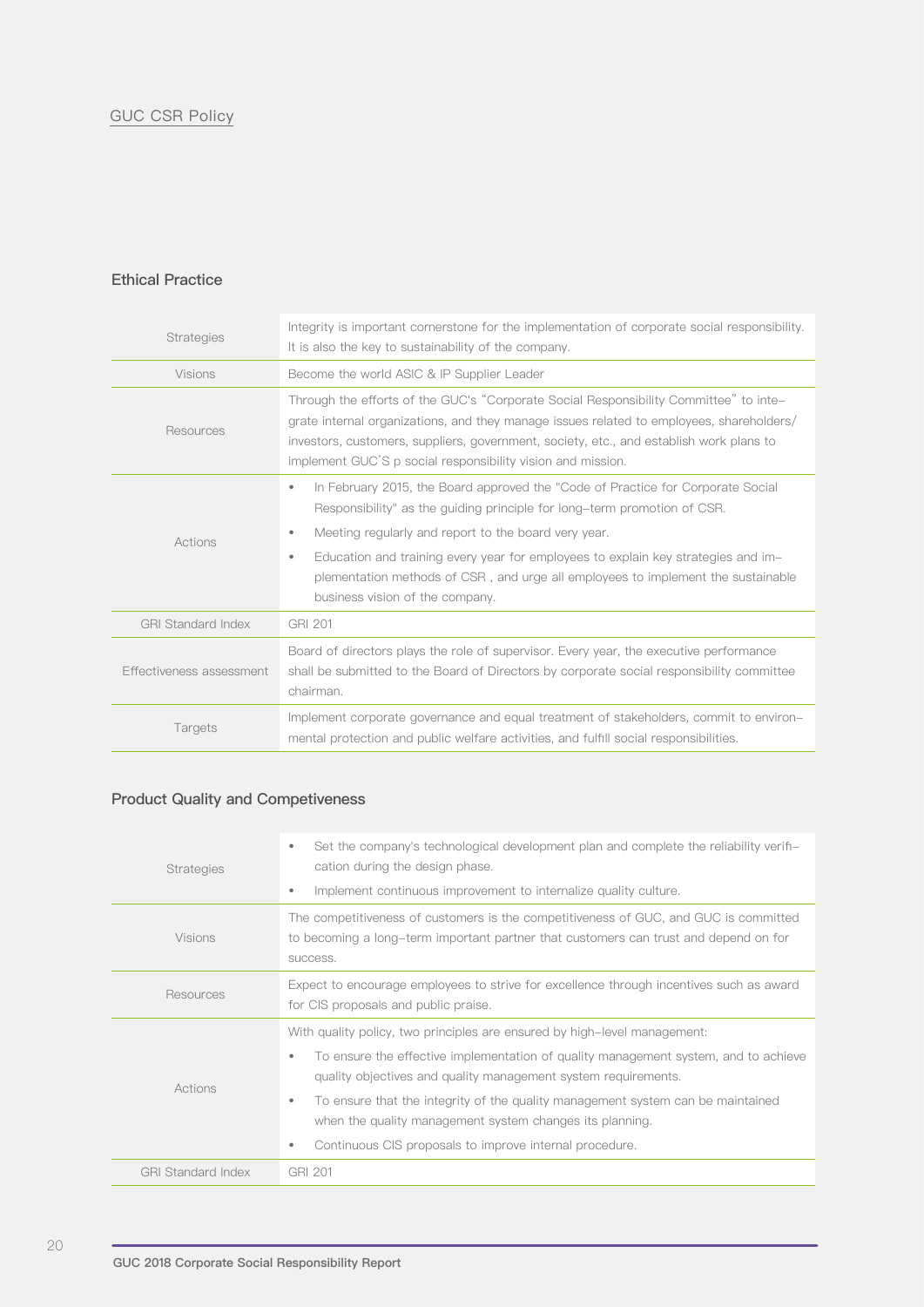| Effectiveness assessment | Customer loyalty is an important indicator of sustainable business management. Corporate<br>image, service quality and satisfaction are important indicators that affect loyalty.                  |
|--------------------------|----------------------------------------------------------------------------------------------------------------------------------------------------------------------------------------------------|
| <b>Targets</b>           | We are committed to promoting "customized quality services" to help customers achieve<br>market opportunities and strengthen their competitiveness with excellent and reliable<br>product quality. |

# Employee Development

| <b>Strategies</b>         | Strengthen supervisory management ability, talent training and organizational devel-<br>۰<br>opment.<br>Improve the attitude of all employees to continue learning.<br>۰                                                                                                  |
|---------------------------|---------------------------------------------------------------------------------------------------------------------------------------------------------------------------------------------------------------------------------------------------------------------------|
| Visions                   | Cooperate with the company's operating plans and objectives to enhance employee effec-<br>tiveness and increase company's output value and profitability.                                                                                                                 |
| Resources                 | Encourage employees to learn independently and provide subsidies to implement continu-<br>ous learning and knowledge sharing through a diverse learning style.                                                                                                            |
| Actions                   | Encourage employees to continue their studies to enhance their ability to continue<br>۰<br>their employment.<br>Arrange relevant education and training to enhance professional skills.<br>۰<br>Arrangement of work rotation to expand the staff multiple functions.<br>۰ |
| <b>GRI Standard Index</b> | <b>GRI 404</b>                                                                                                                                                                                                                                                            |
| Effectiveness assessment  | Proportion of promotion by internal colleagues                                                                                                                                                                                                                            |
| Targets                   | Encourage employees to take the initiative to arrange and plan personal careers, and<br>increase the ratio of internal positions filled by internal employees.                                                                                                            |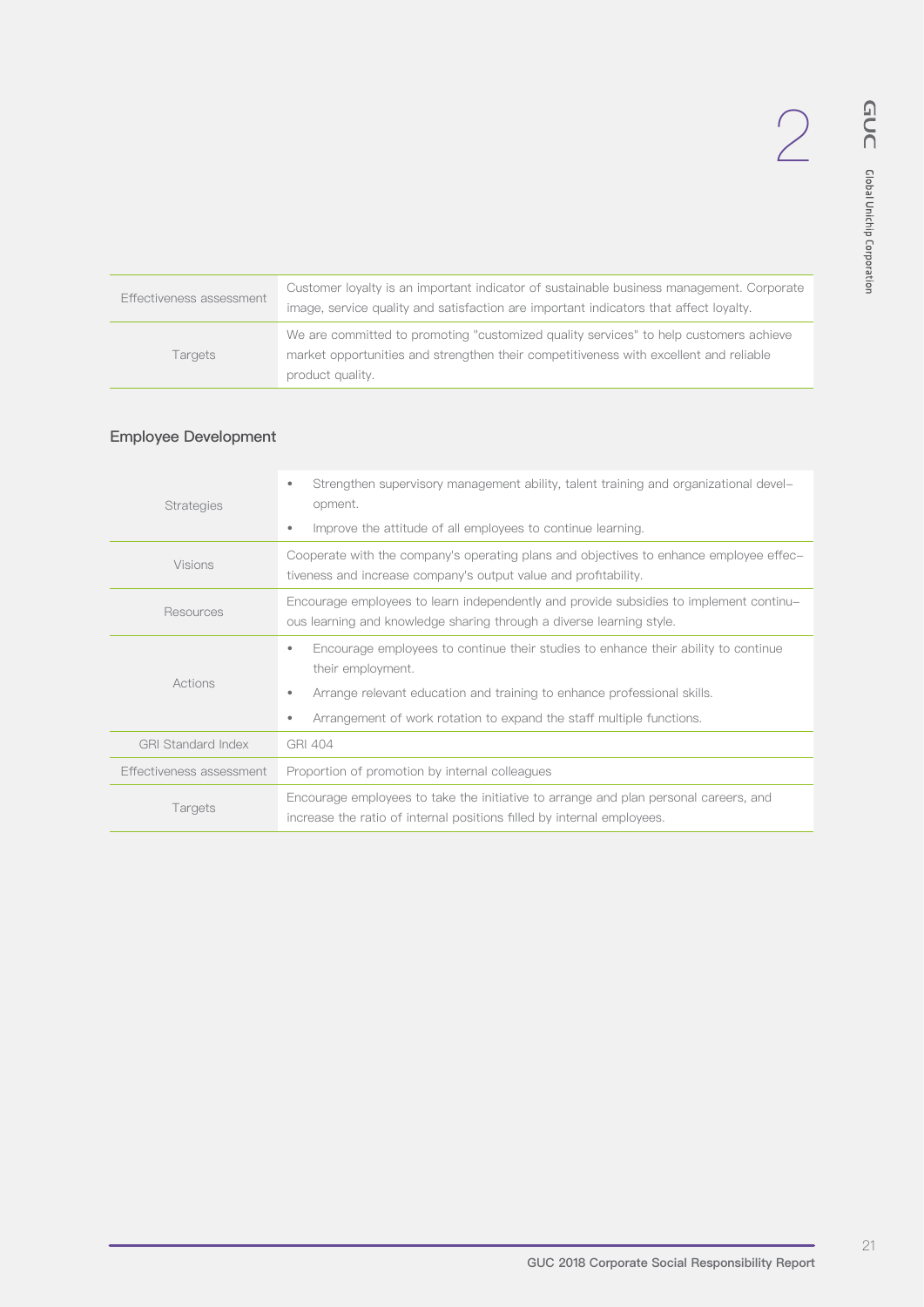# Labors' Rights

| <b>Strategies</b>         | GUC upholds the human rights of workers, including gender equality and every employee<br>should be treated with dignity and respect without discrimination. Any inhumane treatment<br>is not tolerated, including sexual harassment, corporal punishment, psychological coercion<br>or verbal abuse. |
|---------------------------|------------------------------------------------------------------------------------------------------------------------------------------------------------------------------------------------------------------------------------------------------------------------------------------------------|
| Visions                   | Create a work-life balanced working environment with RBA standards as an internal man-<br>agement goal.                                                                                                                                                                                              |
| Resources                 | Provide labor and capital communication platform through internal and external mailboxes<br>and complaint channels.                                                                                                                                                                                  |
| Actions                   | GUC has Responsible Business Alliance (RBA) Code of Conduct, focusing on the<br>$\bullet$<br>human rights of workers and reviews the implementation annually.<br>GUC abides by regulations to hold Labor–Management Meeting quarterly.<br>٠                                                          |
|                           | Employee Communication Meeting is held quarterly to eliminate communication bar-<br>٠<br>riers.                                                                                                                                                                                                      |
| <b>GRI Standard Index</b> | <b>GRI 403</b>                                                                                                                                                                                                                                                                                       |
| Effectiveness assessment  | Number of filing labor disputes                                                                                                                                                                                                                                                                      |
| Targets                   | Advance smooth communication between labor and management, and reach zero labor<br>disputes.                                                                                                                                                                                                         |

# Corporate Governance

| <b>Strategies</b>         | In accordance with laws and regulations, GUC establishes an effective corporate govern-<br>ance structure, strengthens the functions of the board of directors and audit committee.        |
|---------------------------|--------------------------------------------------------------------------------------------------------------------------------------------------------------------------------------------|
| <b>Visions</b>            | Implement equal treatment of all stakeholders.                                                                                                                                             |
| Resources                 | Management team is committed to developing a management system and ensuring<br>٠<br>that the company continues to improve in compliance with the Corporate Governance<br>Code of Practice. |
|                           | GUC has audit committee and salary compensation committee under the board of<br>٠<br>directors.                                                                                            |
|                           | GUC plans to create a full-time position for corporate governance.<br>۰                                                                                                                    |
| Actions                   | There is no gender difference in basic salary and profession and experience are used<br>٠<br>as evaluation criteria.                                                                       |
|                           | GUC already set up a full time corporate integrity management organization and re-<br>٠<br>ported the implementation results to the board of directors on a regular basis.                 |
| <b>GRI Standard Index</b> | GRI 405                                                                                                                                                                                    |
| Effectiveness assessment  | GUC was awarded "the Top 5% companies" for five consecutive sessions in Corporate<br>Governance Evaluation of Listed Companies by Taiwan Stock Exchange.                                   |
| Targets                   | Ensure the maximization of shareholders' interests and continue to be listed in the Taiwan<br>Corporate Governance 100 Index.                                                              |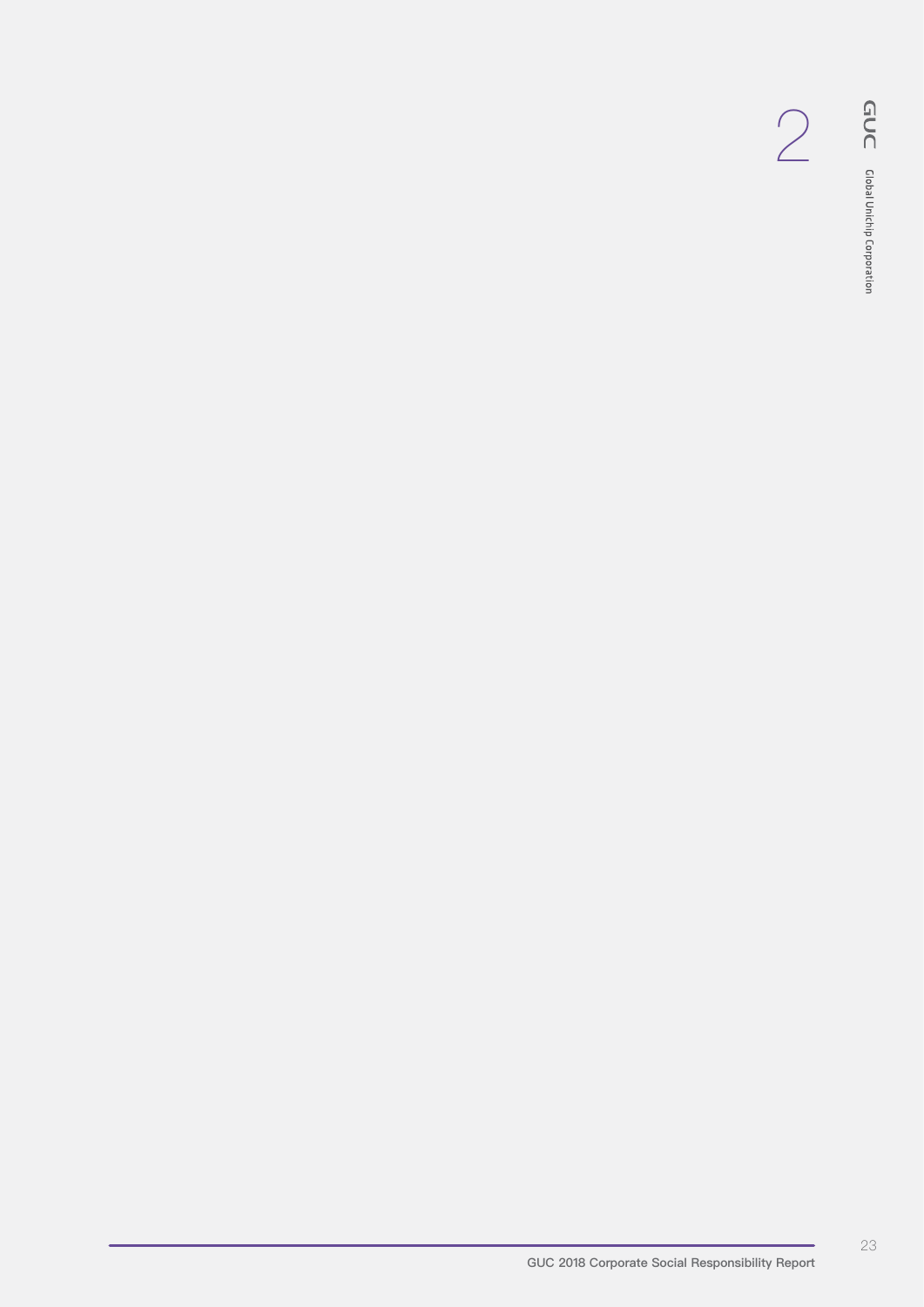# Business Model

Global Unichip Corporation (GUC) is the Flexible ASIC LeaderTM was founded in January, 1998 and headquartered in Hsinchu, Taiwan. We offer full-spectrum services to satisfy today's innovative technology companies unique provide comprehensive flexible customized IC service which is capable to satisfy the unique business and technical requirements of different innovative technology corporations. Harvard Business School published a case study about GUC in 2008, in recognition of our unique and visionary business model.

We aim for providing full-spectrum ASIC design services to assist fabless IC and system companies in secured their market leading position. It is also our goal to pursue excellence to offer the IC design capabilities with the optimize power consumption, the efficient processing speed, great quality and competitively yield rate, as well as the on-time delivery service. GUC's Flexible ASIC ModelTM offers full-spectrum services to satisfy today's innovative technology companies' unique operational and technological needs. GUC also committed to providing the most advanced solutions, and embedded CPU design capability through close partnership with TSMC and other key packaging and testing houses for customers target IC devices of leading edge computing, communications and consumer applications. Thanks to the semiconductor cluster in Taiwan with thorough supply chain of booming IC design houses, foundries, and packaging and testing support, design service providers have expanded significantly. Based in Hsinchu, Taiwan GUC has developed a global reputation with a presence in China, Europe, Japan, Korea, and North America. GUC is publicly traded on the Taiwan Stock Exchange under the symbol 3443. Moreover, we have established the 'Global Unichip Corporate Social Responsibility Best Practice Principles'. This commission is composed of cross-department representatives in order to implement corporate social responsibility initiatives. The Chief Financial Officer is appointed as the Chairman in full charge and the executive performance shall be submitted to the Board of Directors.

#### Products and Services Wafer Products & ASIC Design services:

GUC provides complete services from design, wafer manufacturing to packaging and testing.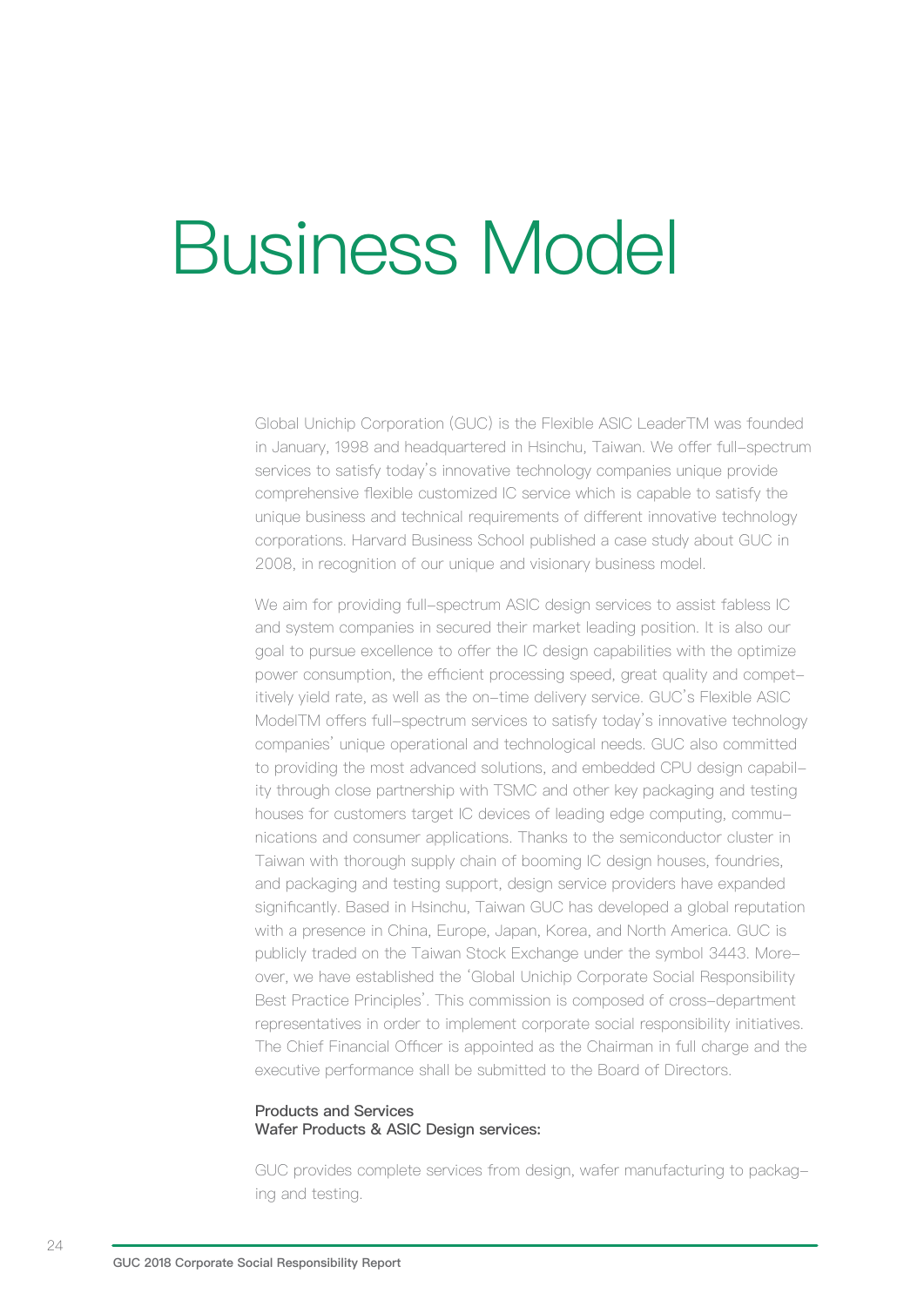

- Wafer Products & ASIC Design services: GUC provides complete services from design, wafer manufacturing to packaging and testing.
- NRE Non-recurring Engineering: We provide circuit design cell library and various IPs required in the process of product design; provide circuit layouts needed for mask making; subcontract mask making, wafer manufacturing, dicing and packaging to vendors; conduct final testing to get prototype samples for customers.
- MPW Multiple-Project Wafer: MPW integrates multiple design projects of different customers on one single mask and by one wafer engineer run. It is an effective and fast time-to-market chip verification service with cost-sharing in masking and wafer engineering run. Design engineers, before the phase of mass production, are able to timely verify their prototype designs with advanced process technologies and much lower costs.
- Intellectual Property (IP): These are silicon-verified reusable IC designs with specific functions. With the rapid advancement of semiconductor processing technologies, the design industry is trending toward multi-functional chips and SoC (System on a Chip). Reusable IP help customers avoid redundant designs and resources.

# Development Programs for New Products

Besides the continuing development of advanced IP in 16nm, 12nm, and 7nm processing technologies, including high speed interfaces such as 16G/28G/32G SerDes, PCIe Gen3/4, HBM2/2EController/PHY, LVDS, DDR3/4&LPDD3/4/4X Memory Controller/PHY. In addition, existing key components such as voltage regulators, power management solutions, ADC/DAC, and clock generators are also porting with advanced processing technologies. GUC has formed a research team to develop our own memory IP (TCAM, SRAM), and customized Standard cell to enrich our IP/Library solutions and to help our customers to provide competitive solutions. In 2H2018, 5nm Design Flow is developing. Test chip will be taped out in 2019Q1.

In semiconductor supply chain, GUC provides the IC design services is on the upstream position. IC manufacturing is on the midstream and IC packing and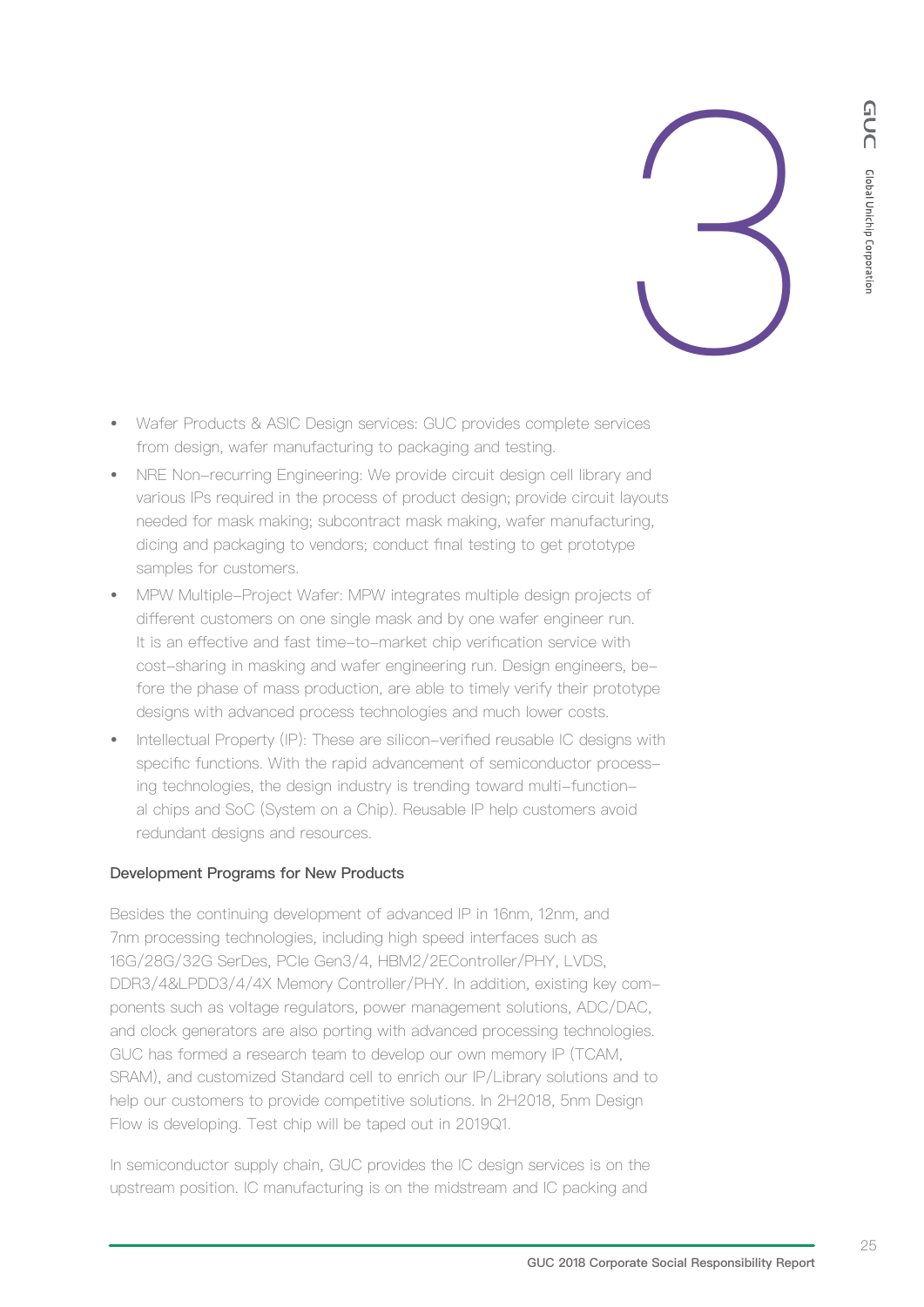testing are on the downstream. Implementation the IC design flow is not only considering the hardware spec, but also the software integration as the process technology approach nanometer scale which enable to produce the high efficiency and competitive power consumption IC chips. There are three core values of Flexible ASIC Services model: IP Solution, Chip Implementation, and

▼GUC provides ASIC design services , which is in the semiconductor industry chain upstream

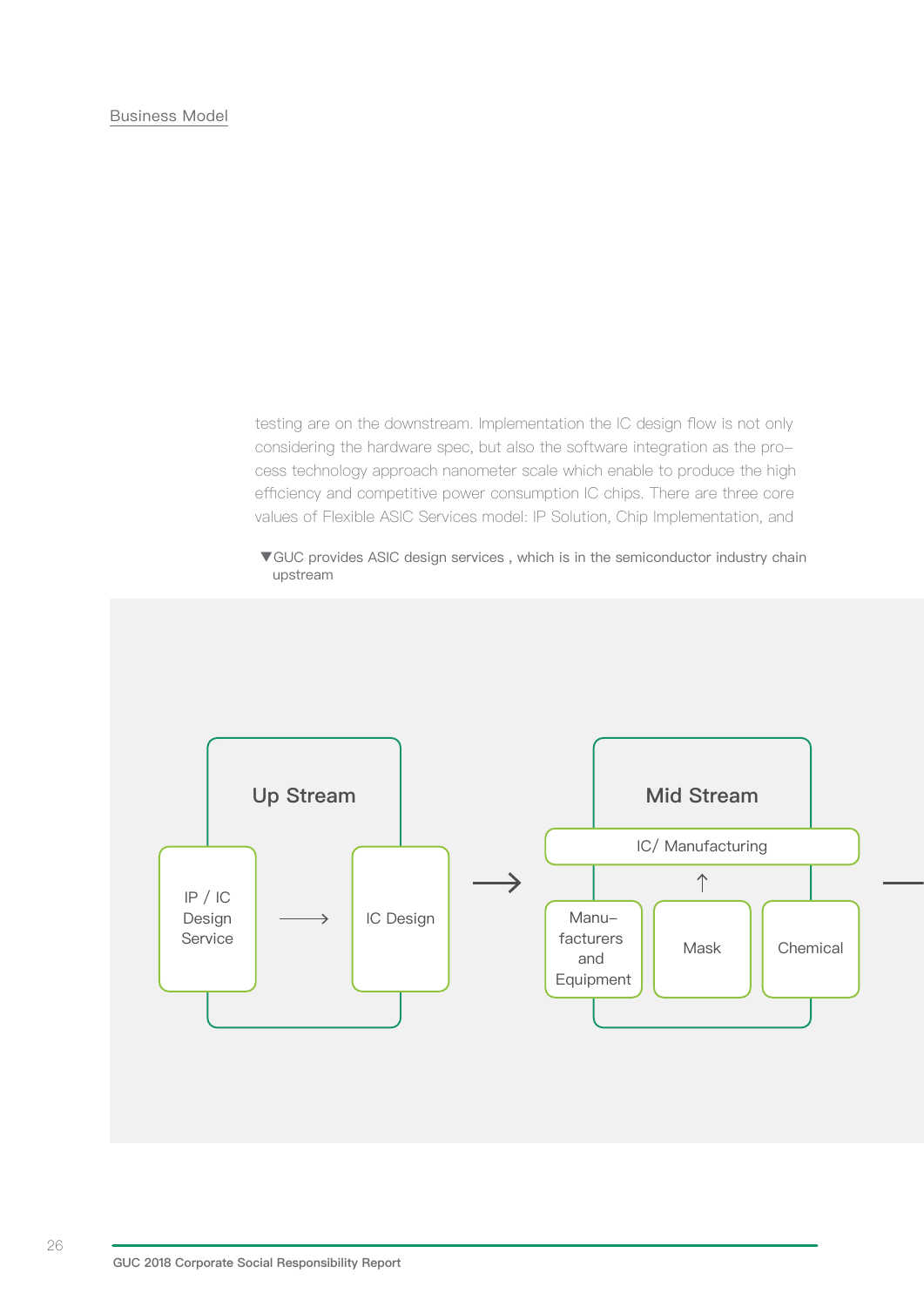ASIC Manufacturing. Therefore, GUC executes the standards of "Green Energy-saving Design" and provide energy-saving products that comply with environmental protection regulations and customers' requirements. Meanwhile, we play a front- end important role of energy saving and carbon reduction in semiconductor industry.

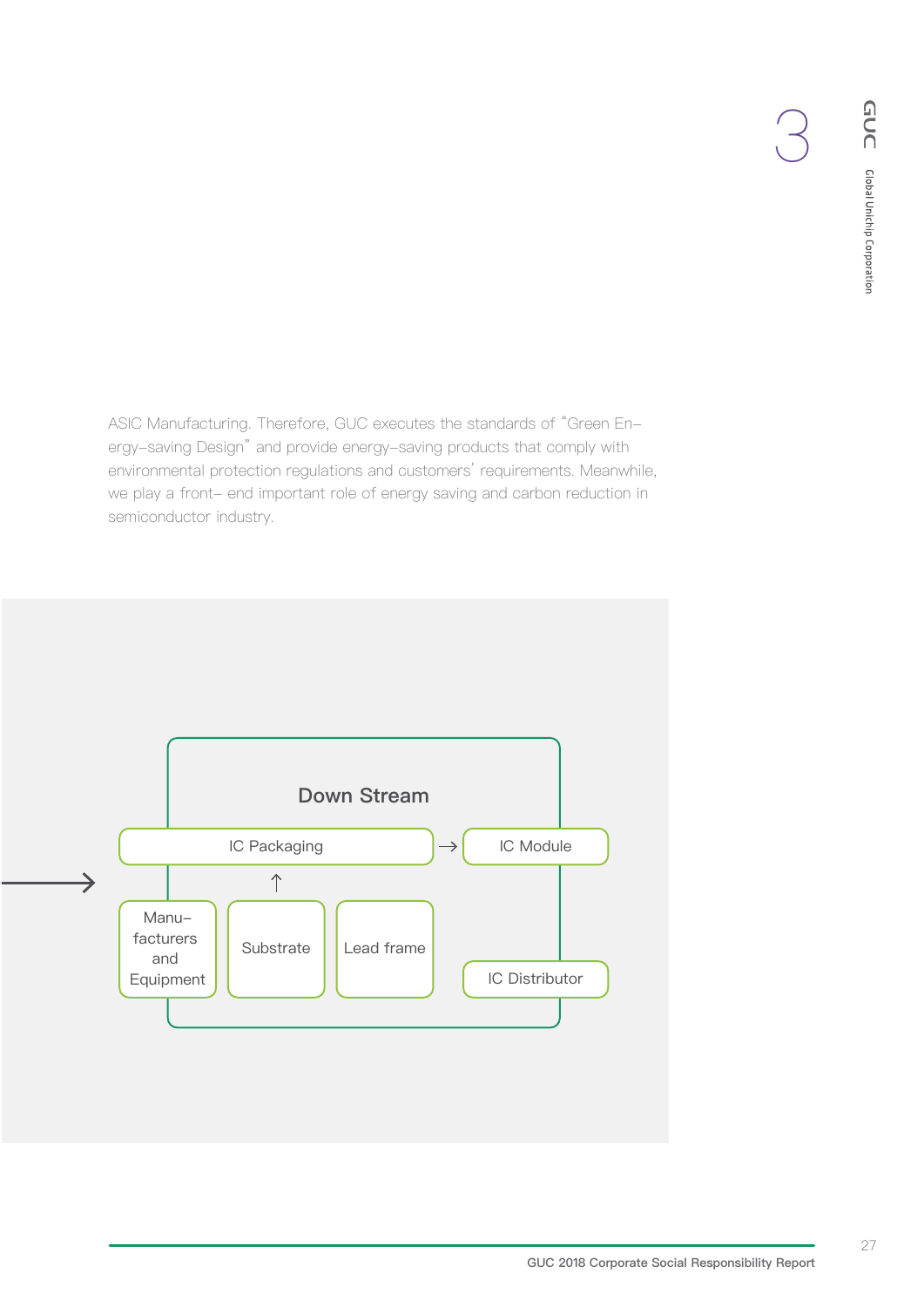# Corporate Governance

# **4.1 Policies and Guidelines**

To ensure the equality of institutional and individual are alien, we deeply well understand the transparency of corporate governance and organization component are become more and more important. We implement corporate governance to maximize our shareholders' interests. This is the 5th year that we were awarded "the Top 5% companies" in the Information Disclosure Assessment and Evaluation of the Listed Companies by Taiwan Stock Exchange, which implies GUC is highly recognized by authorities in safeguard the shareholders' equity, treat the shareholders fairly, enhance the transparency of the information and implement the corporate social responsibility. We are the only IC design company earned this honor.

# **4.2 Corporate Governance Structure**

#### Our board member

| Title                | Name                                        | Gender |
|----------------------|---------------------------------------------|--------|
| Chairman             | Dr. F.C. Tseng<br>Representative of TSMC    | Male   |
| Director             | Dr. Ken Chen<br>Representative of TSMC      | Male   |
| Director             | Mr. Wendell Huang<br>Representative of TSMC | Male   |
| Director             | Dr. Cliff Hou<br>Representative of TSMC     | Male   |
| Independent Director | Mr. Benson Liu                              | Male   |
| Independent Director | Dr. Chien-Wei Jen                           | Male   |
| Independent Director | Dr. Wen-Yeu Wang                            | Male   |
| Independent Director | Dr. Chung-Yu Wu                             | Male   |
| Independent Director | Dr. Kenneth Kin                             | Male   |

Board members are all over 50 years old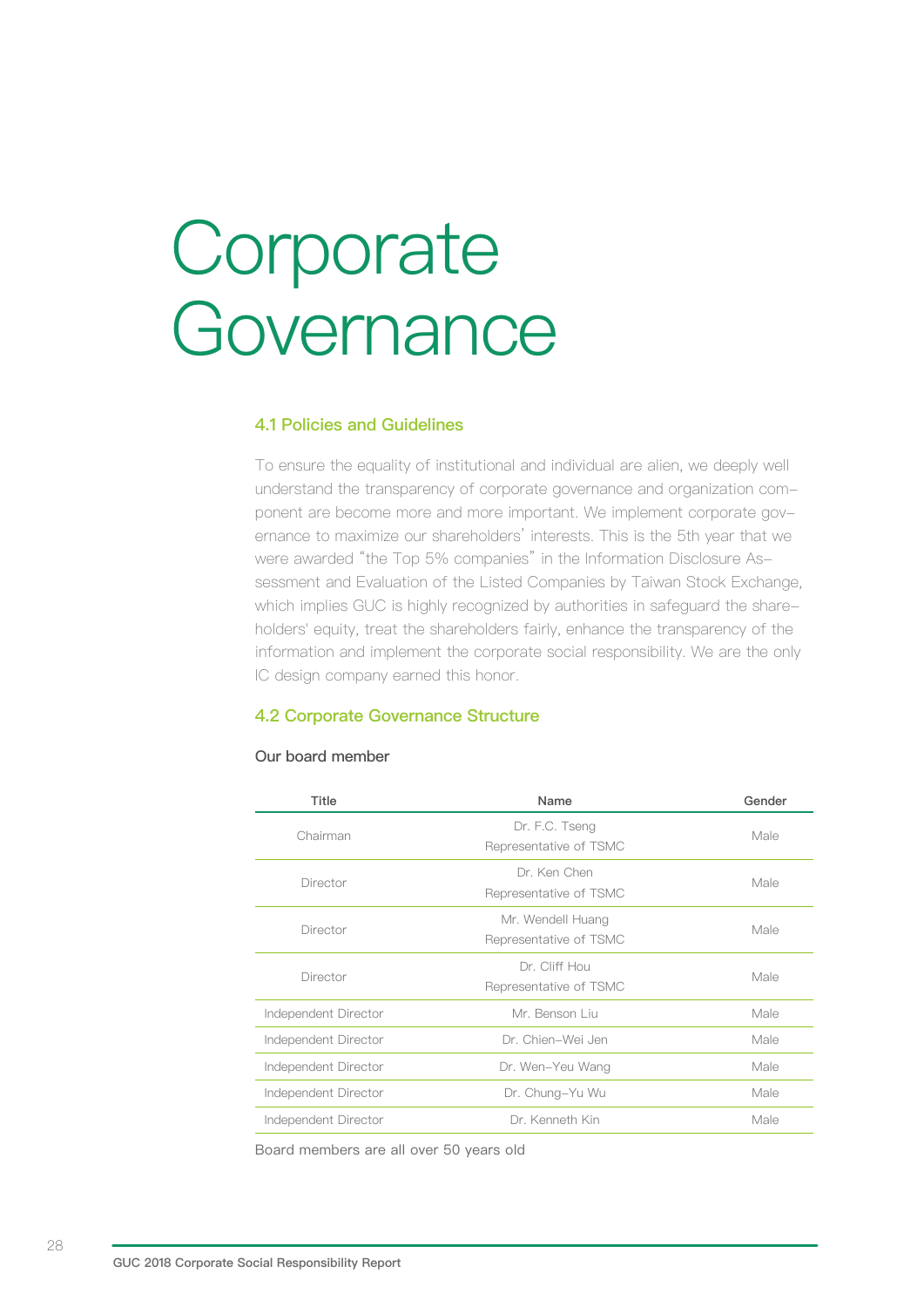

GUC Organization Chart

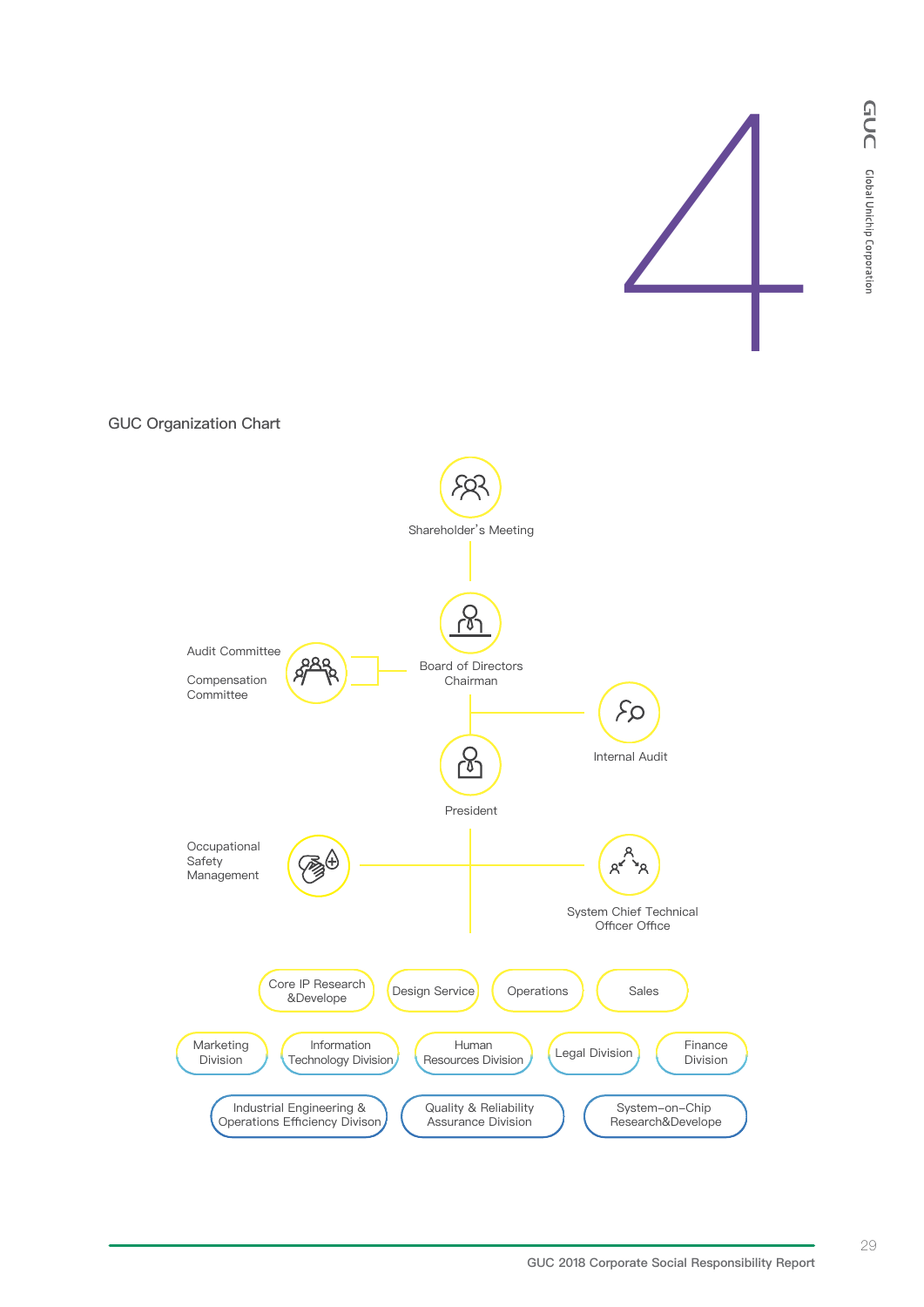#### Corporate Governance

#### Authorization

Based on 'Global Unichip Corporate Social Responsibility Best Practice Principles', the commission is composed of cross department representatives in order to implement corporate social responsibility initiatives. The Chief Financial Officer is appointed as the Chairman in full charge. The executive performance shall be submitted to the Board of Directors. For more information about our corporate governance structure, please see the'2018 GUC Annual Report'.

#### Third-party awards

- Till 2018,we were awarded "the Top 5% companies" in the Corporate Governance Evaluation of the Listed Companies by Taiwan Stock Exchange for five consecutive sessions (first to fifth session).
- We were awarded "A++"for continuous 4 years in the Information Disclosure Assessment and Evaluation of the Listed Companies by Taiwan Stock Exchange, and we are the only IC design company which earn this award.
- We are awarded the "Perseverance Excellence Award" by the British Standards Association (BSI) in 2018.

#### Diversified and fully functional board of directors

Our Board of Directors is currently composed of 9 distinguished directors, one is female director, and one of them is manager of GUC. Six regular board meetings were convened in 2018.The Board of Directors is equipped with diverse knowledge and a great breadth of corporate governance experience. At the same time, independent directors were also appointed to the members of the Audit Committee and the Salary Remuneration Committee. The members of the Board of Directors are chosen by nomination system. We value not only their expertise, but also their integrity and moral reputation.

Candidates for independent directors shall meet the related professional qualification requirements, criteria for independency and restrictions on concurrent positions regulated by the 'Regulations Governing Appointment of Independent Directors and Compliance Matters for Public Companies'. This aims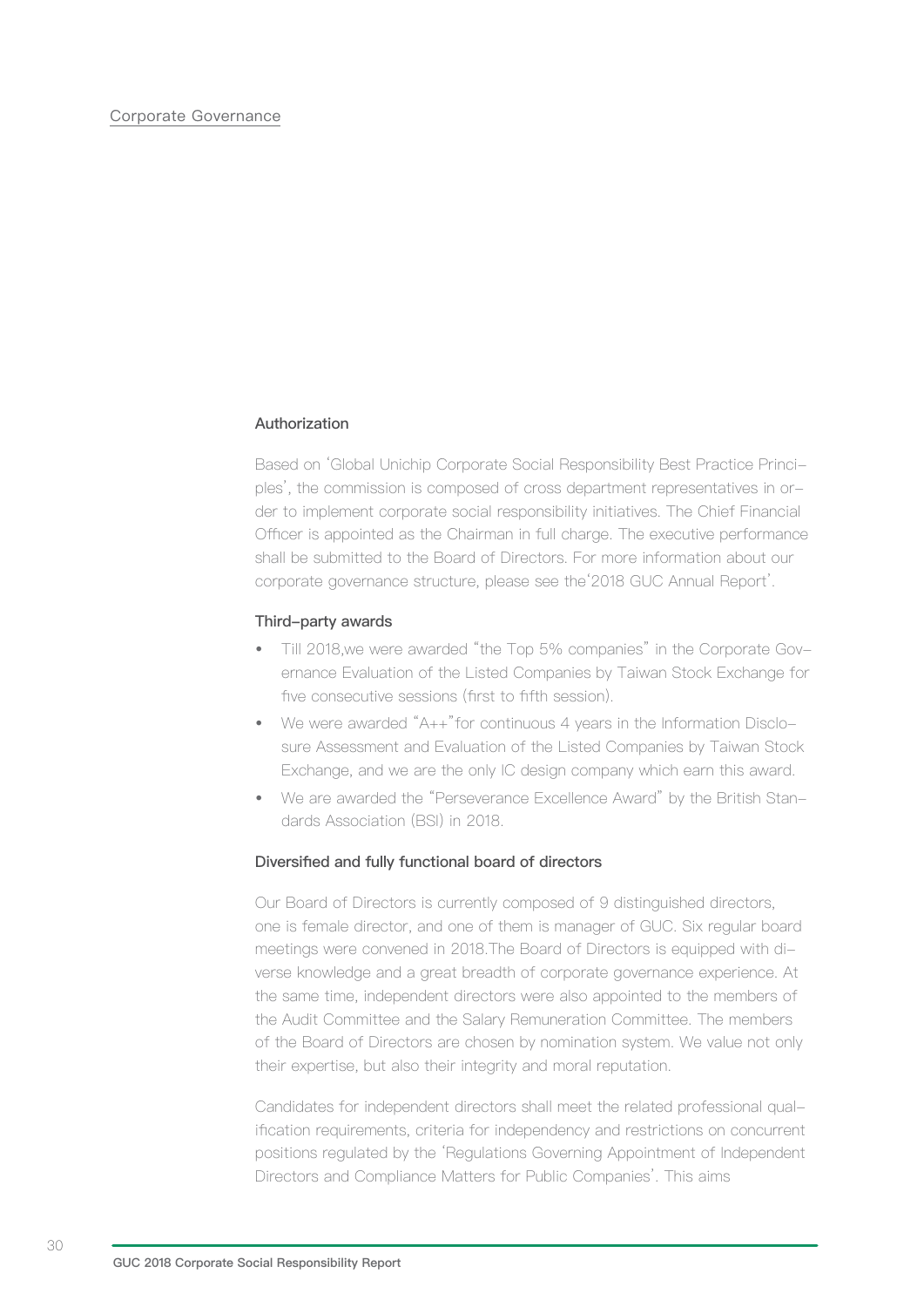to achieve a well-organized, innovative cooperate development strategy, attain efficient management, maintain stockholders' equity and enhance corporate governance.

# Code of Ethics and Business Conduct

To promote business behavior in keeping with integrity and morals, and to support compliance with legal order, we have established our internal Ethics Code of Conduct (the 'Code'), which is called 'Procedures for Ethical Management, Ethics & Business Code of Conduct.' in accordance with 'Taiwan Corporate Conduct and Ethics Implementation'. Corporate Conduct and Ethics Implementation'. All employees, officers and Board members must adhere to the Code and bear a heavy personal responsibility to preserve and to protect GUC's ethical values and reputation. GUC's 'Procedures for Ethical Management, Ethics & Business Code of Conduct.' is implemented by the Human Resources (HR) Department which is also responsible for the training and management of other departments. Board members supervise related operations through accusation mail box. Also, GUC has established a 'violation of ethical conduct accusation system' section in both Chinese and English. It is also under the HR Department's responsibility to collect and disclose information. Besides, all commercial contracts are clearly written with 'Integrity Conduct Term'.

Internally, we require all employees to comply with ethical values and business conduct; externally, suppliers need to follow the referred regulations as well. Suppliers shall sign a 'GUC Ethics and Business Code of Conduct. Besides, all GUC's subsidiaries are subject to supervise of human rights and regulation impact analysis as well as corruption risks analysis. Our violation of ethical behavior practitioners reporting system: http://www1.guc-asic.com:8000/guc/

# Participation of Union Organizations

GUC participates in industrial union and association proactively. By committing to the associations and unions, GUC expects to devote and contribute to the semiconductor industry.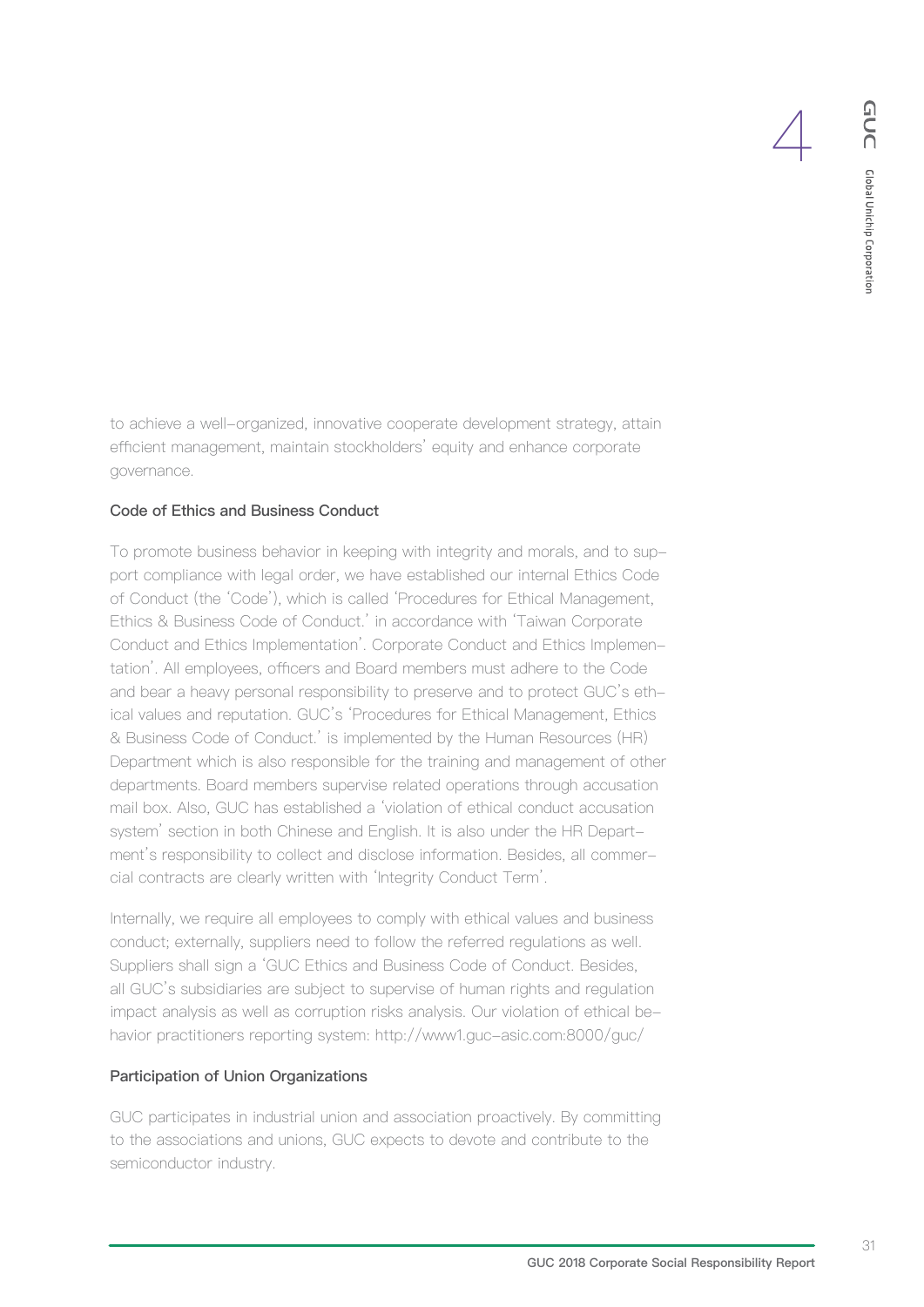#### Corporate Governance

- Taiwan Semiconductor Industry Association, TSIA
- The Allied Association for Science Park Industries
- Taiwan Corporate Governance Association
- Chinese Professional Management Association of Hsinchu
- Chinese Human Resource Management Association
- Chinese Association of Business and Intangible Assets Valuation
- Accounting Research and Development Foundation
- Hsinchu City Nurses Association

#### **4.3 Risk Management**

Through the Audit Committee and the Compensation Committee, GUC formulates risk management measures, in order to prevent and to control latent risks and to define orientation and treatment. The following are the enforcement rules for the management principles:

# Establishment of the Audit Committee

GUC established the Audit Committee for the implementation for internal control of corporate risk. Four independent directors of the Audit Committee are elected at the Annual General Shareholders' Meeting.

The Audit Committee meeting is convened every quarter to oversee the financial reporting processes, selection of the independent auditors, independence and performance of selected auditors, internal control system and performance, regulatory compliance and the control system in relation to present or latent risk.

#### Establishment of the Compensation Committee

For the senior management's compensation risk control, we developed a table of "The ratio of the total compensation for Board of Directors, President & Vice Presidents over the net income on the standalone basis financial report". The operation performance has a positive correlation with the personal capa-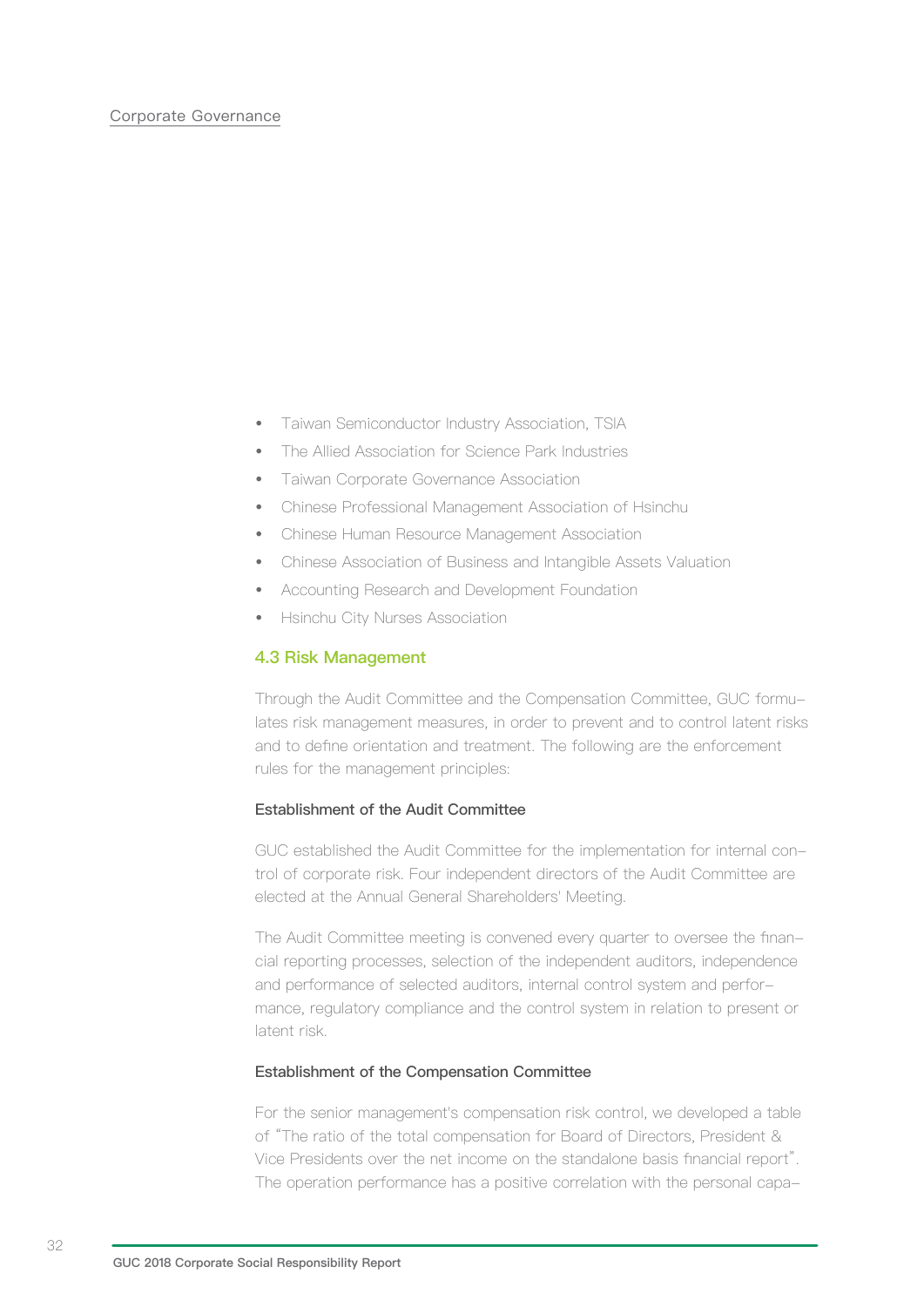bilities, contribution, and performance of the senior management team.

# Establishment of Operating Management Committee

GUC established the Operating Management Committee for the implementation to the corporate operating risk management. The Operating Management Committee meeting in convened twice of every month. The significant risk may affected the operating will be reported to Board of Directors by the Chairman of Operating Management Committee.

#### Establishment of Risk Management Principles

GUC has established the 'Subsidiaries Management Principles', 'Internal Control System Statement', 'Operational Regulations for Transactions between Groups, Corporations and Related Parties' and so forth to set up risk control system and firewall mechanisms between affiliated companies. Furthermore, we also have established the 'Norms of Ethics and Business Code of Conduct' to strictly forbid trading securities with undisclosed information.

#### Emergency Response and Continuous Operation Plan

Because Taiwan is located in the seismic belt, the post-earthquake assessment exercise is required to be familiar with the post-earthquake building inspection, and risk is transferred through insurance plan . The company conducts regular firefighting / fire extinguisher training every year to teach all employees to use hand-held fire extinguishers and fire hydrants / fire extinguishers (water cutters), as well as regular fire drills. In addition, through the risk assessment to determine the improvement strategy, and by regular exercise, the impact of the operation of the factory is assessed and preventive measures will be taken to establish a crisis communication mechanism and manpower recovery plan. Through a sound risk management and crisis handling, GUC expects to reduce the uncertainty of business.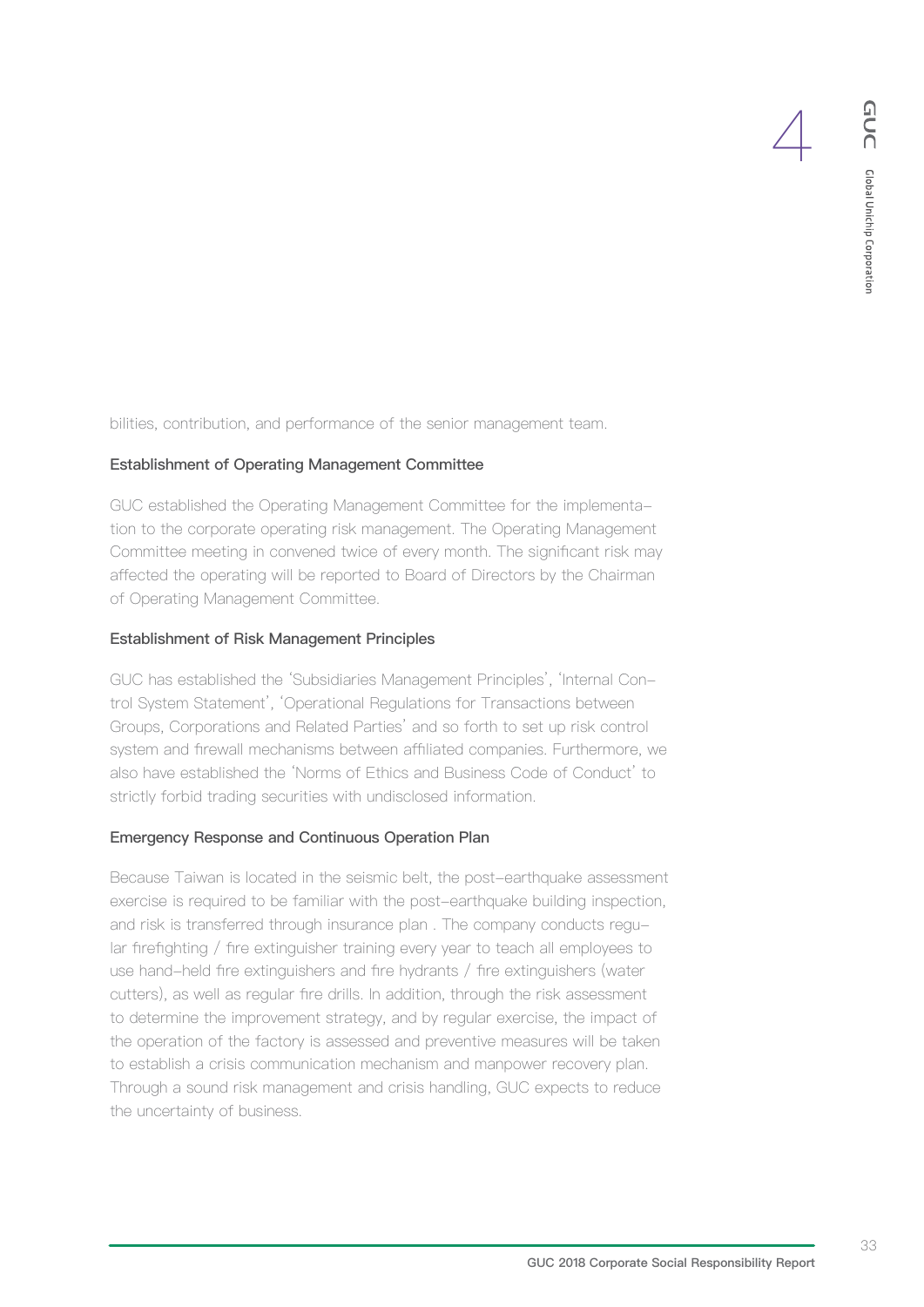# **4.4 Customer Oriented Services**

With regards to customer relations and communications planning, GUC utilizes both regular and unscheduled meetings and visits, quarterly and monthly performance reviews, audits to establish a seamless partnership with our clients. We pursue effectiveness in the services and cooperation with our clients and make further improvements accordingly.

GUC sets up a position in charge of the response and investigation of the interrogation in relation to the environmental protection, social responsibilities, restriction of hazardous substances and conflict minerals from our clients. We also promptly satisfy the requests from downstream and end clients or public sectors by providing adequate information. We carry out customer satisfaction surveys in the first quarter and at the completion of a project as well. In addition, all the precious suggestions from our clients are submitted to the units concerned for further improvement and response to the expectation of our clients.

We carry out a customer satisfaction survey on important clients in the first quarter of every year. In 2018, customer satisfaction survey accomplished a feedback percentage of 80%; among over 95% of our clients are satisfied with our services.

| Year | customer satisfaction |
|------|-----------------------|
| 2016 | $>95\%$               |
| 2017 | $>95\%$               |
| 2018 | $>95\%$               |

#### ▼When to implement a customer satisfaction survey

- When the project is completed: Within 1 month after the completion of the project, the customer satisfaction survey will be carried out immediately to get the customer feedback in time.
- A customer satisfaction survey on important clients will be carried out in the first quarter of every year.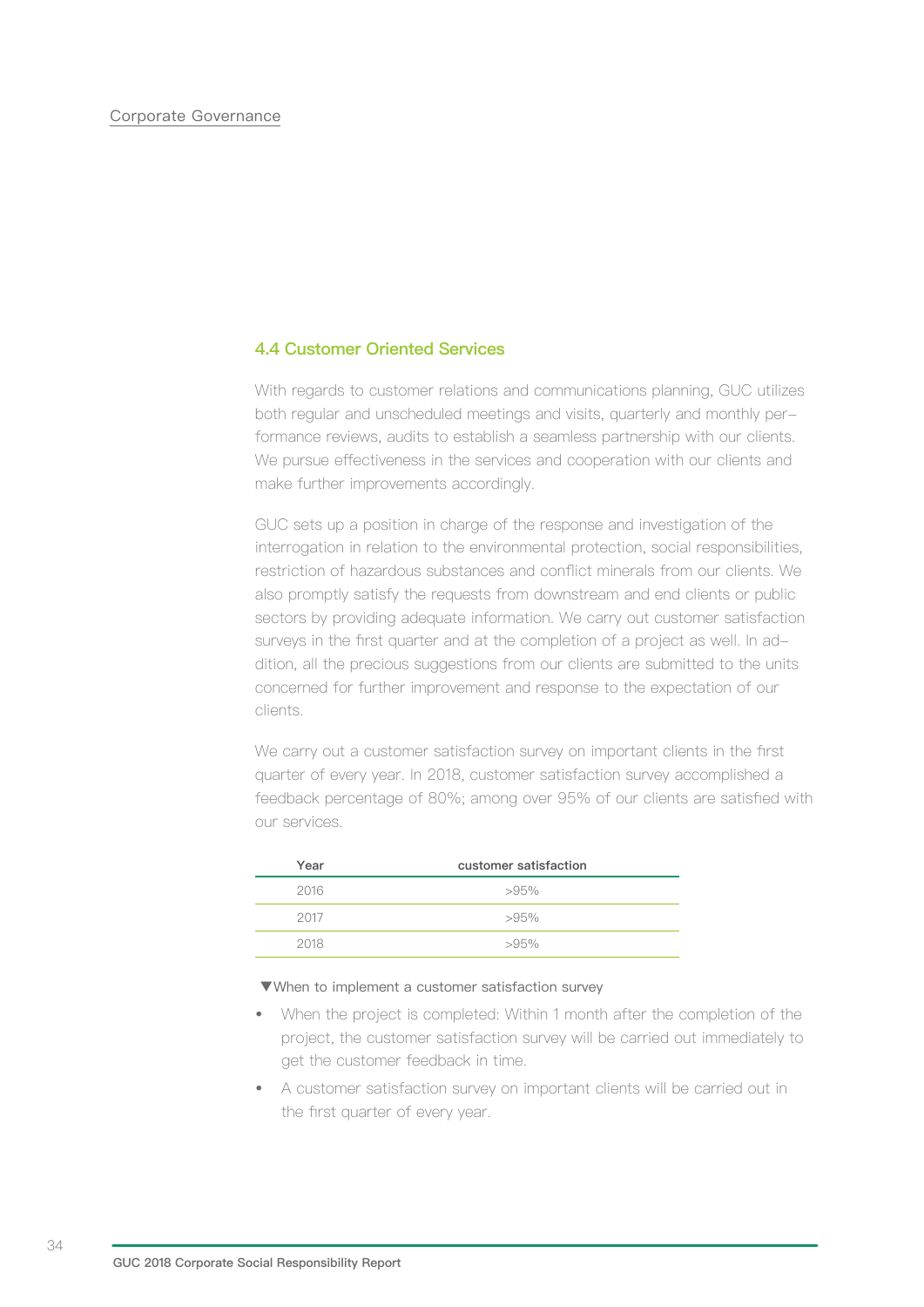## **4.5 Regulatory Compliance**

To enable all our employees to understand various legal compliance issues, we provide relevant in-house education, training courses and advocacy resources. For example, the 'Personal Information Protection Act' and the 'Trade Secrets Act'; all of the management team and the related colleagues are required to attend these courses. GUC's management team closely monitors both domestic and foreign government policies and regulatory developments that could have any impact on GUC's business and financial operations. In 2018, GUC was not been subjected to any monetary fines and nonmonetary sanctions for noncompliance with any statutory laws and regulations. Each of our operating activities is subject to domestic and international laws and regulations. Finally, we inspected all of our operations according to the 3 compliance indices disclosed in GRI Standard.

Environmental compliance: no significant amount of fines levied due to non-compliance with laws and regulations concerning environmental laws. Zero non-monetary sanctions.

Social compliance: no significant amount of fines levied due to non-compliance with laws and regulations concerning topics like financial reporting, workplace discrimination, corruption, etc. Zero nonmonetary sanctions.

Sales compliance: no significant amount of fines levied due to non-compliance with laws and regulations concerning the provision and use of products and services during sales process.

- No incidents of corruption reported in 2018.
- No complaints lodged regarding violation of customer privacy or loss of customer data in 2018.
- No incidents reported regarding noncompliance of laws and regulations on marketing communication. These include advertising, promotion and sponsorship in 2018.
- No sales of disputed products reported in 2018.
- No incidents reported regarding non-compliance of laws and regulations on labeling information of goods and services in 2018.
- No incidents reported regarding non-compliance of laws and regulations on safety of products and services during their life cycle in 2018.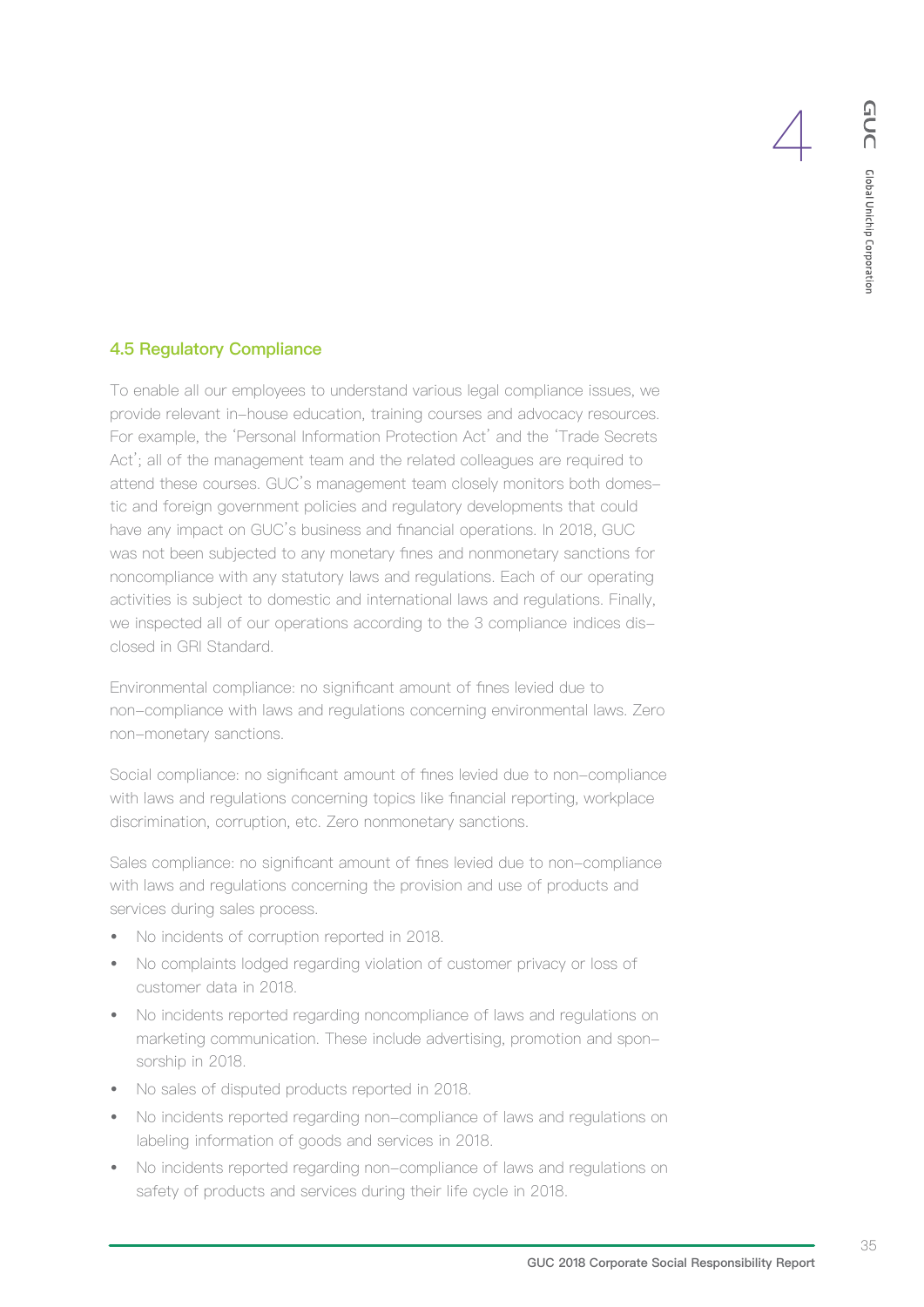# Economic Performance

## **5.1 Revenue and profitability continue to grow**

In 2018, NRE revenue enjoyed a pickup in growth which mainly benefited from AI · cryptocurrency and HPC, and Turnkey revenue was nearly flat affected by the global trade war. Total revenues for 2018 was NT\$13,460 million, up by 11% compared to NT\$12,160 million in 2017. Net income was NT\$988 million, up by 16% compared to the previous year. 2018 EPS was NT\$7.37, up by 16% compared to 2017 EPS of NT\$6.38. Gross margin for 2018 was 30%, operating margin was 8.1%, and net profit margin was 7.3%, increased by 0.3 percentage points from 7.0% in the previous year. Return on Equity =22.6%.

|                            | 2014    | 2015           | 2016           | 2017       | 2018       | Subtotal   |
|----------------------------|---------|----------------|----------------|------------|------------|------------|
| Consolidated<br>Revenue    | 6,952   | 7,762          | 9,290          | 12,161     | 13,460     | 49,625     |
| Tax                        | 64      | 69             | 81             | 129        | 159        | 502        |
| Net Profit                 | 439     | 494            | 551            | 855        | 988        | 3,327      |
| Directors'<br>remuneration | 3       | $\overline{4}$ | $\overline{4}$ | 12         | 14         | 37         |
| Employees'<br>cash bonus   | 49      | 55             | 60             | 134        | 153        | 391        |
| Employees'<br>compensation | 49      | 55             | 60             | 134        | 153        | 391        |
| Employees'<br>stock bonus  | Ω       | $\bigcirc$     | $\bigcirc$     | $\bigcap$  | $\bigcap$  | 0          |
| Cash dividend              | 402     | 402            | 469            | 670        | 670        | 2,613      |
| Stock dividend             | $\circ$ | $\bigcirc$     | $\bigcirc$     | $\bigcirc$ | $\bigcirc$ | $\bigcirc$ |

#### ▼Operating performance statistic table (NT: Million)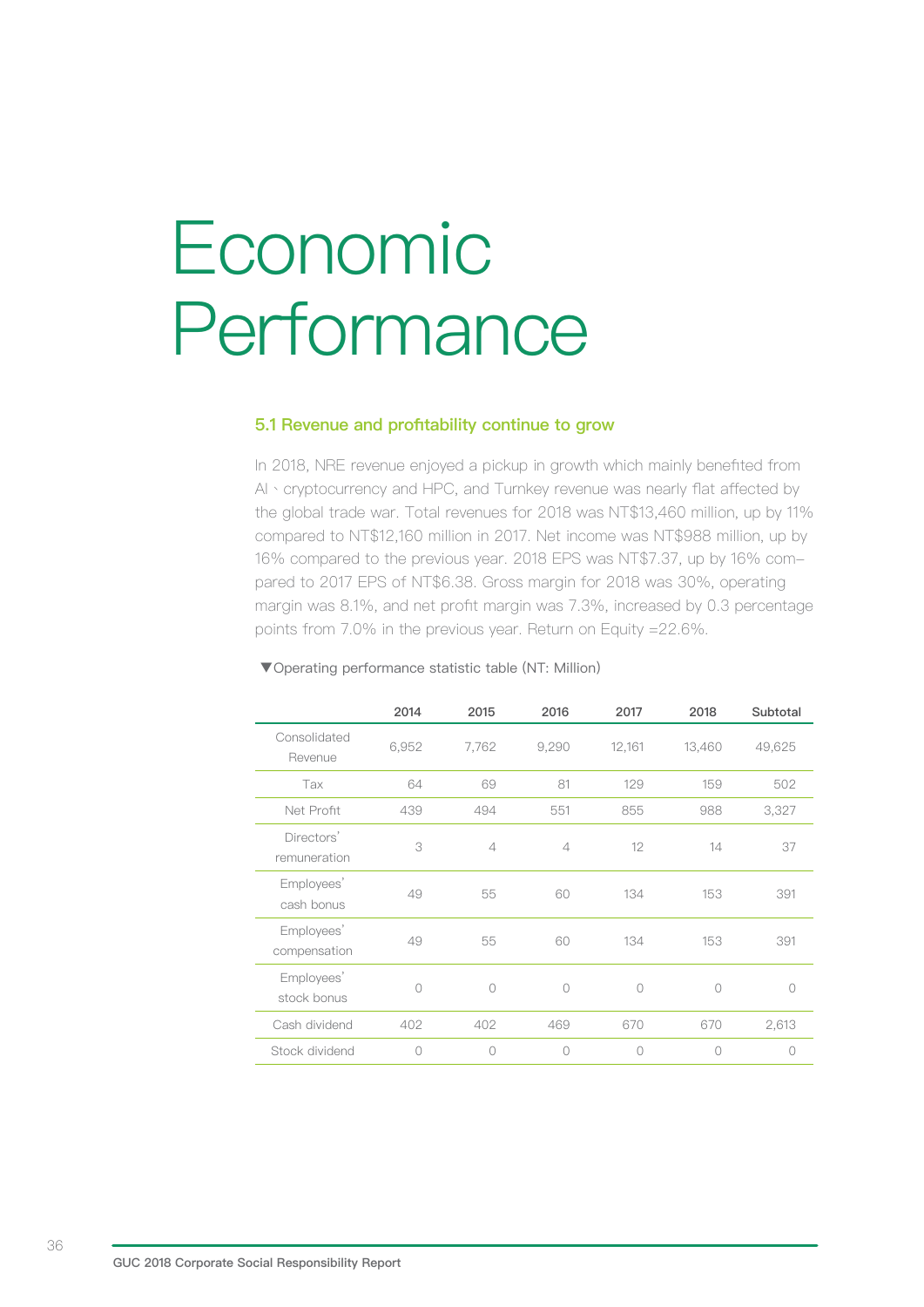

| V UUIUU NIUUINUU VIII (I VIII TIVIIIIIUIII) |        |               |        |      |
|---------------------------------------------|--------|---------------|--------|------|
| <b>Sales</b>                                | 2017   |               | 2018   |      |
| breakdown                                   | Amount | $\frac{0}{0}$ | Amount | $\%$ |
| ASIC & Wafers                               | 9.266  | 76%           | 9,168  | 68%  |
| <b>NRE</b>                                  | 2.642  | 22%           | 4.079  | 30%  |
| Others                                      | 253    | 2%            | 213    | 2%   |
| Total                                       | 12.161 | 100%          | 13,460 | 100% |

▼Sales breakdown (NT:Million)

## **5.2 Research, Development and Innovation**

In order to maintain our technology leading position, GUC continued investment in research and development; hence R&D expense increased 40% in 2018 compared to the previous year. Design capability for the most advanced process nodes is the key factor in ensuring revenue and profit growth for ASIC design service companies. GUC is the first one to provide 7nm design and production service and we completed a number of 7nm projects in 2018. About 31% revenue of GUC is for 7nm & 16/12nm process nodes in 2018. In addition, our patent portfolio consists of 279 patents at the end of 2018 to demonstrate GUC's continued ability to innovate.

#### Latest technologies and new products

GUC's remarkable technology breakthrough and innovative achievement in 2018 are as follows:

- GUC 5nm design flow has been successfully developed and 1st GUC 5nm testchip was taped out by Feb'19.
- GUC 7nm design flow has been successfully developed and some customer designs have been taped out smoothly.
- The total solution of 7nm HBM2-2.4G PHY+Controller/TSMC CoWoS Packaging has been in silicon-proven and some customer designs should be taped out in early 2019.
- GUC 7nm TCAM with 2 options (LVT 1.5GHz and ULVT 1.9GHz) has been in silicon-proven.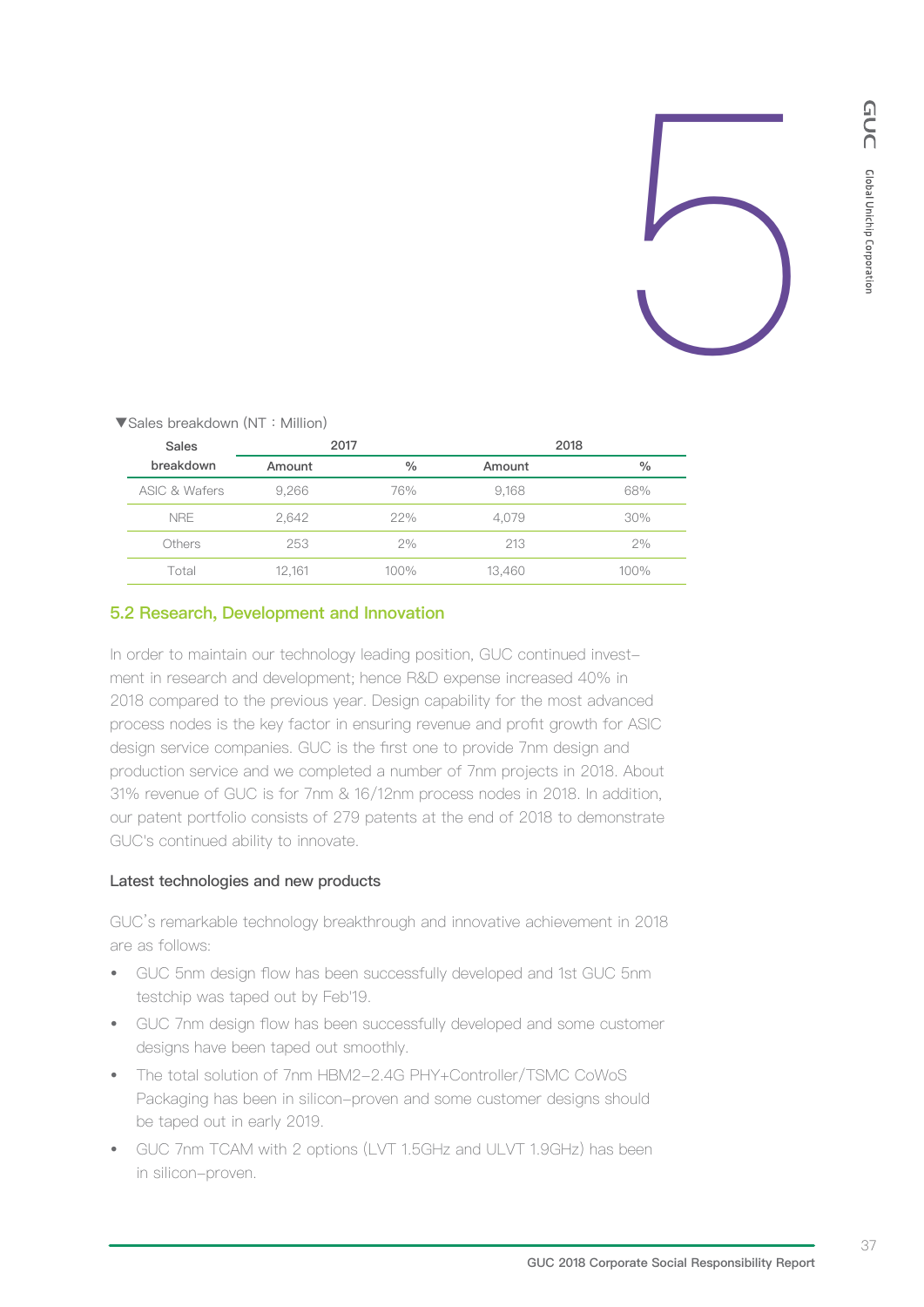## Economic Performance

- GUC 12nm LPDDR4/4x PHY and ONFi 4.0 IPs have been in silicon-proven and some customers' designs have been taped out smoothly.
- GUC 12nm 28G SerDes has been in silicon-proven.
- GUC has got the SAS-3/4 certification thru 12nm/16nm EMS-PHY IP.
- The totall solution of 16nm HBM2-2.4G PHY+Controller/TSMC CoWoS Packaging has been in silicon-proven and 1st leading customer has been taped out.
- GUC 28nm 2.4G high speed ADC has been in silicon-proven, which is a key technique in 5G wireless communication technology.
- GUC has passed the PCI-SIG PCIe-4 Compliance Test thru 28HPC+ PCIe4 PHY IP with PLDA EP Controller.

## Future R&D plans and projected R&D expenses

In order to keep up with the growth, the Company will also keep working in the research and development of the 7nm design process, as well as evaluate and plan for the 5nm process node. Moreover, we will focus on the development of high-speed interface IPs such as SerDes, PCIe Gen4, LPDDR/DDR controller, HBM Controller & PHY, TCAM, and High speed ADC technologies. NT\$4.5billion will be invested in next two years. And related plans are as follows: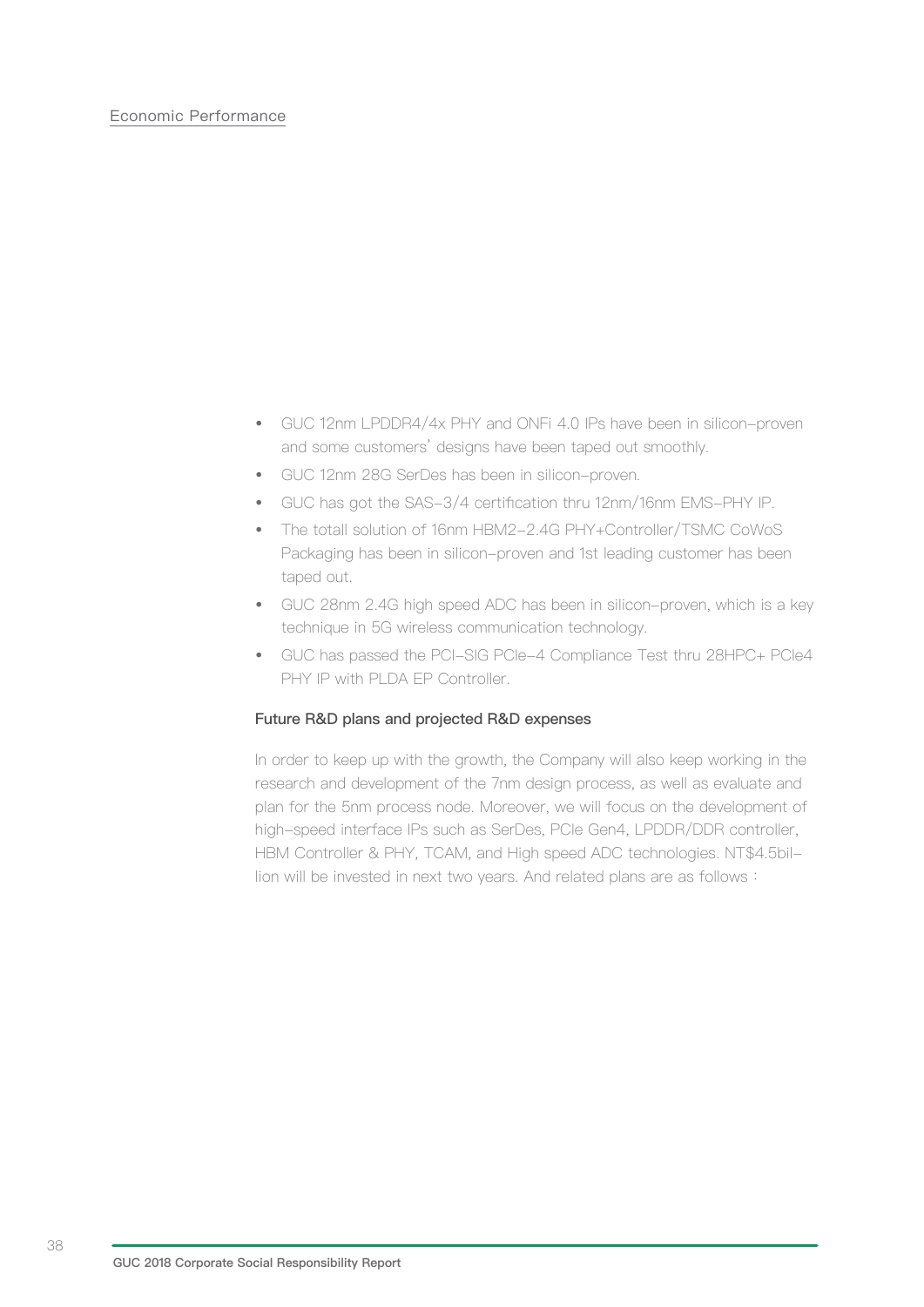| Plans in the next<br>2 year                                     | Progress                          | <b>R&amp;D Cost</b><br>(NT\$ million) | <b>System Validation</b><br>Schedule | <b>Target Applications</b>         |
|-----------------------------------------------------------------|-----------------------------------|---------------------------------------|--------------------------------------|------------------------------------|
| Development of<br>12nm 7.2G/12G<br><b>ADC</b>                   | Test chip tape out<br>in 2019/Q2  | 100                                   | 2019/Q4                              | 5G/ Networking                     |
| Development<br>of 12nm LPD-<br>DR3/4-4.2G                       | Test chip tape out<br>in 2019/Q2  | 100                                   | 2019/Q4                              | Al/ML, Networking, HPC             |
| Development of<br>12nm ONFi 4.1<br>PHY                          | Test chip tape out<br>in 2019/Q2  | 100                                   | 2019/Q4                              | Al/ML, Networking, HPC             |
| Development of<br>12nm GDDR6 PHY                                | Test chip tape out<br>in 2019/Q4  | 300                                   | 2019/Q3                              | Al/ML, Networking, HPC             |
| Development of<br>7nm 28G SerDes                                | Silicon-proven                    | 300                                   | 2019/Q2                              | Al/ML, Networking, HPC             |
| Development of<br>7nm 32G SerDes                                | Test chip taped<br>out in 2019/Q1 | 100                                   | 2019/Q4                              | AI/ML, Networking, HPC             |
| Development of<br>7nm PCle-4 PHY                                | Silicon-proven                    | 200                                   | 2019/Q2                              | AI/ML, Networking, HPC,<br>Storage |
| Development of<br>7nm HBM2-2.4G<br><b>PHY</b>                   | Silicon-proven                    | 400                                   | 2019/Q1                              | Al/ML, Networking, HPC             |
| Development of<br>7nm HBM2E-<br>3.2G controller &<br><b>PHY</b> | Test chip taped<br>out            | 200                                   | 2019/Q4                              | AI/ML, Networking, HPC             |
| Development of<br>7nm 16G ADC                                   | Test chip tape-<br>out in 2019/Q3 | 200                                   | 2020/Q2                              | 5G/ Networking                     |
| Development of<br>7nm Pipelined<br>TCAM                         | Test chip tape-<br>out in 2019/Q3 | 200                                   | 2019/Q4                              | Al/ML, Networking, HPC             |
| Development of<br>5nm Design Flow                               | Test chip taped<br>out            | 1000                                  | 2019/Q4                              | Al/ML, Networking, HPC             |
| Development of<br>5nm HBM2E-<br>3.2G controller &<br><b>PHY</b> | Test chip tape-<br>out in 2019/Q3 | 600                                   | 2020/Q3                              | Al/ML, Networking, HPC             |
| Development of<br>5nm PCle-4 PHY                                | Test chip tape-<br>out in 2019/Q4 | 400                                   | 2020/Q4                              | AI/ML, Networking, HPC             |
| Development of<br>5nm Pipelined<br><b>TCAM</b>                  | Test chip tape-<br>out in 2019/Q4 | 300                                   | 2020/Q3                              | AI/ML, Networking, HPC             |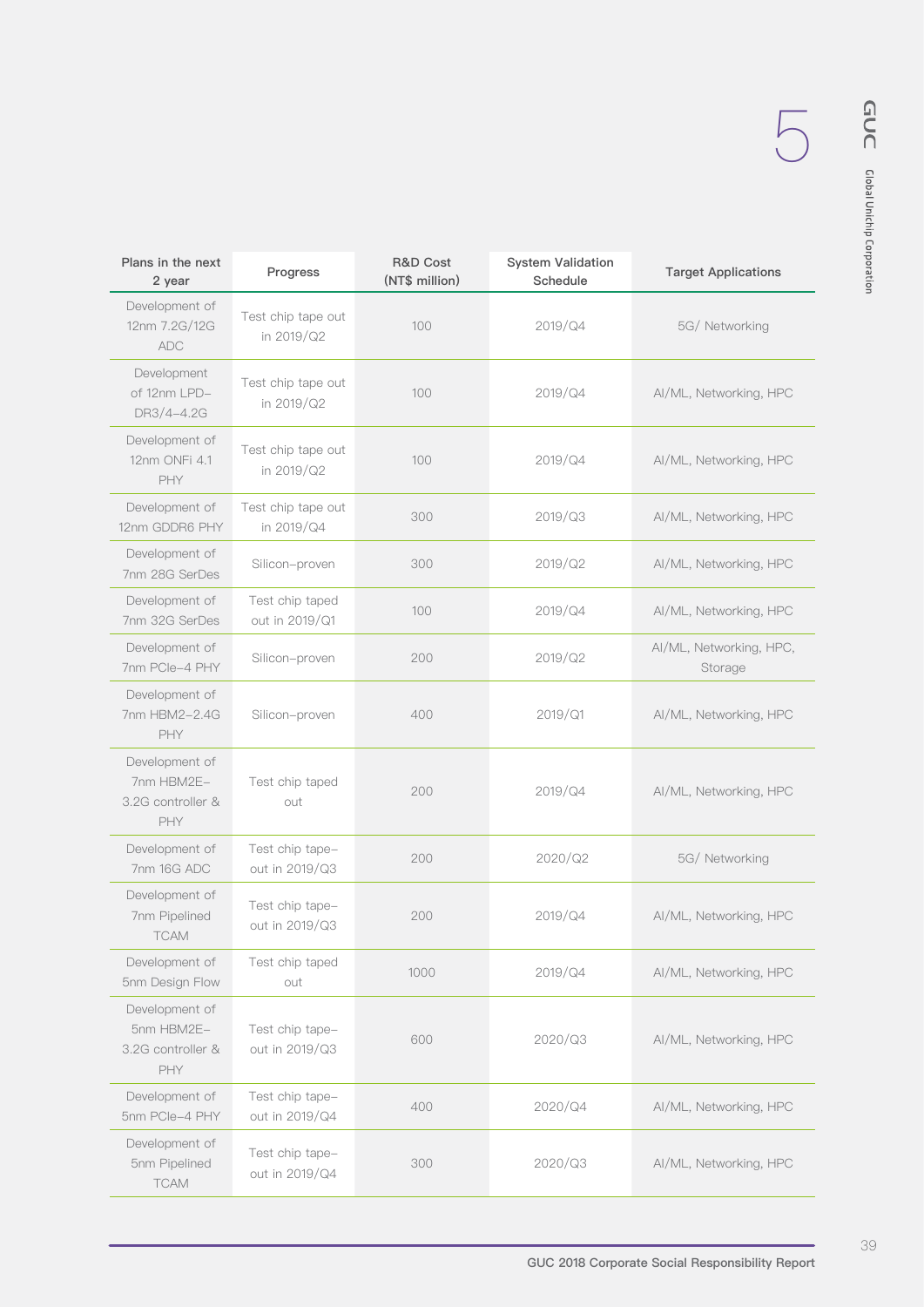## **Environmental Benchmarks**

## **6.1 Policies and Guidelines**

GUC RBA Committee is committed to reducing the impact on natural resources and reducing environmental pollution. Long-term usage records and disclosures of electric energy, renewable energy, water resources and raw materials will help us review environmental measures every year, and whether we have gradually reached our established goals. For our performance in relation to our energy saving and efficiency management, please refer to the section on Energy Efficiency in this report.

Also, in response to climate change, GUC take measures to reduce the consumption of natural resources, including improvement of product energy efficiency, green supply chain management, raw materials and waste management, product packaging reduction and recycling, cloud office, carbon dioxide concentration in the operational headquarters reduction and to enhance energy efficiency.

In addition, through our well-organized management system, GUC is able to implement our environmentally friendly principles for sustainable operations. We not only established our Code of Conduct - Responsible Business Alliance, RBA, and also formed an RBA Committee that is reported directly to the Operational Management Committee.

RBA Committee conducts regular meetings to review and implement RBA.

## Third-party Award and Recognition

Awards and recognitions from third parties are valuable feedback and highlight our projects and activities in environmental protection. They also motivate us to improving ourselves constantly. The following is award and recognition that we received.

• GUC was certificated as compliant with IECQ EV080000 Restriction of Hazardous Substances.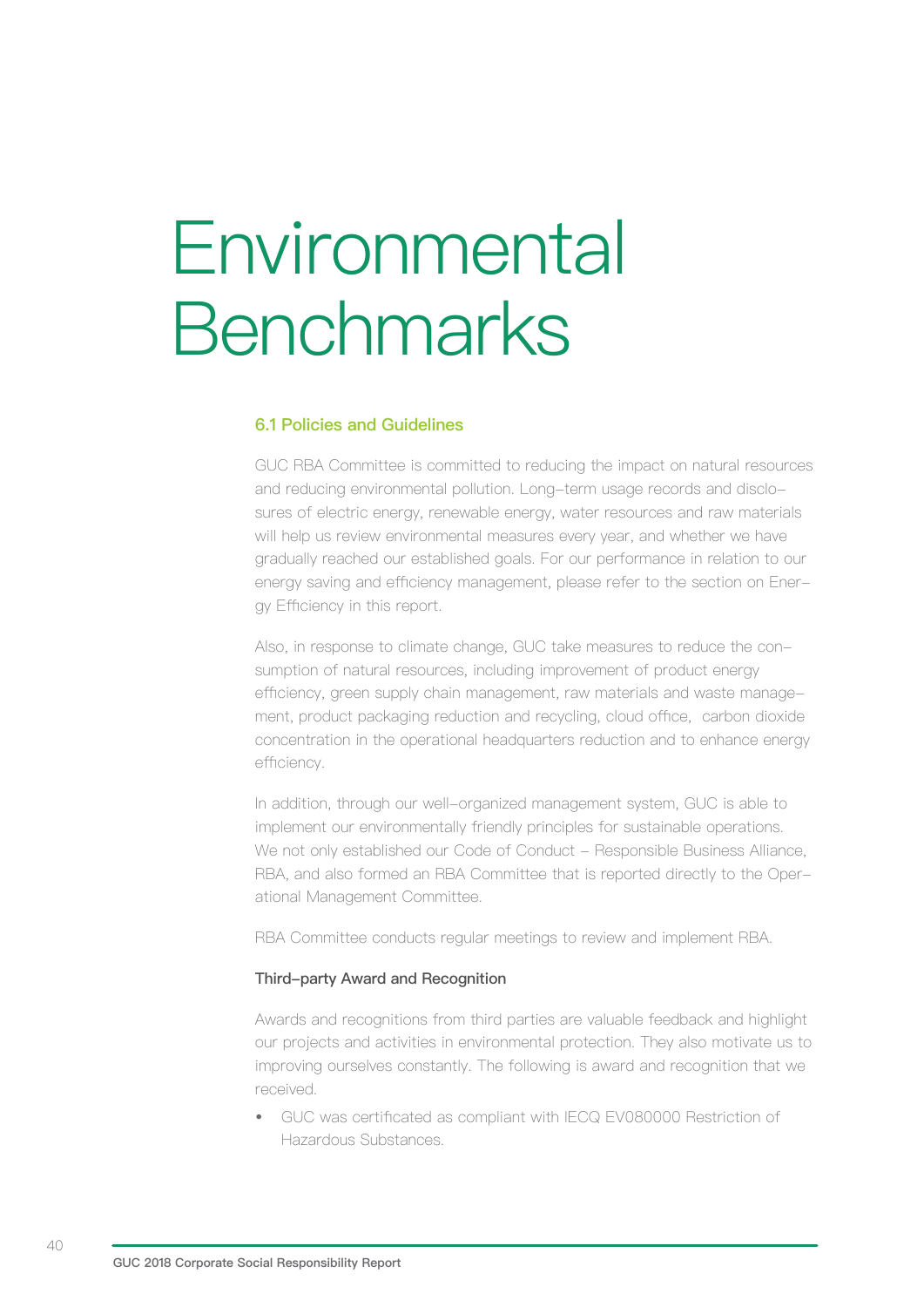

## **6.2 Power, water resources management**

## Statistic for Energy Consumption and CO<sub>2</sub> Emission

In 2018, we increased 19% headcount and revenue growth was 11%.To support our operational growth, we bought 300 high-performance servers which resulted in increase of monthly average power consumption by 48,222 degrees every month, so full year power consumption in 2018 increased by 9.6%. Although the power consumption increased compared with the previous year, the energy intensity decreased compared with 2017 (Please refer to Statistic of Energy Intensity Rate), which shows the effectiveness of energy management. Through our long-term record of energy waste statistics, we are able to calculate the CO<sub>2</sub> equivalent that we produced. In regard to this issue, GUC has initiated our green living project (please refer to 7.4), expecting to lower the energy consumption gradually. For more details about GUC's energy conservation and management, please refer to the Energy Efficiency section of the report.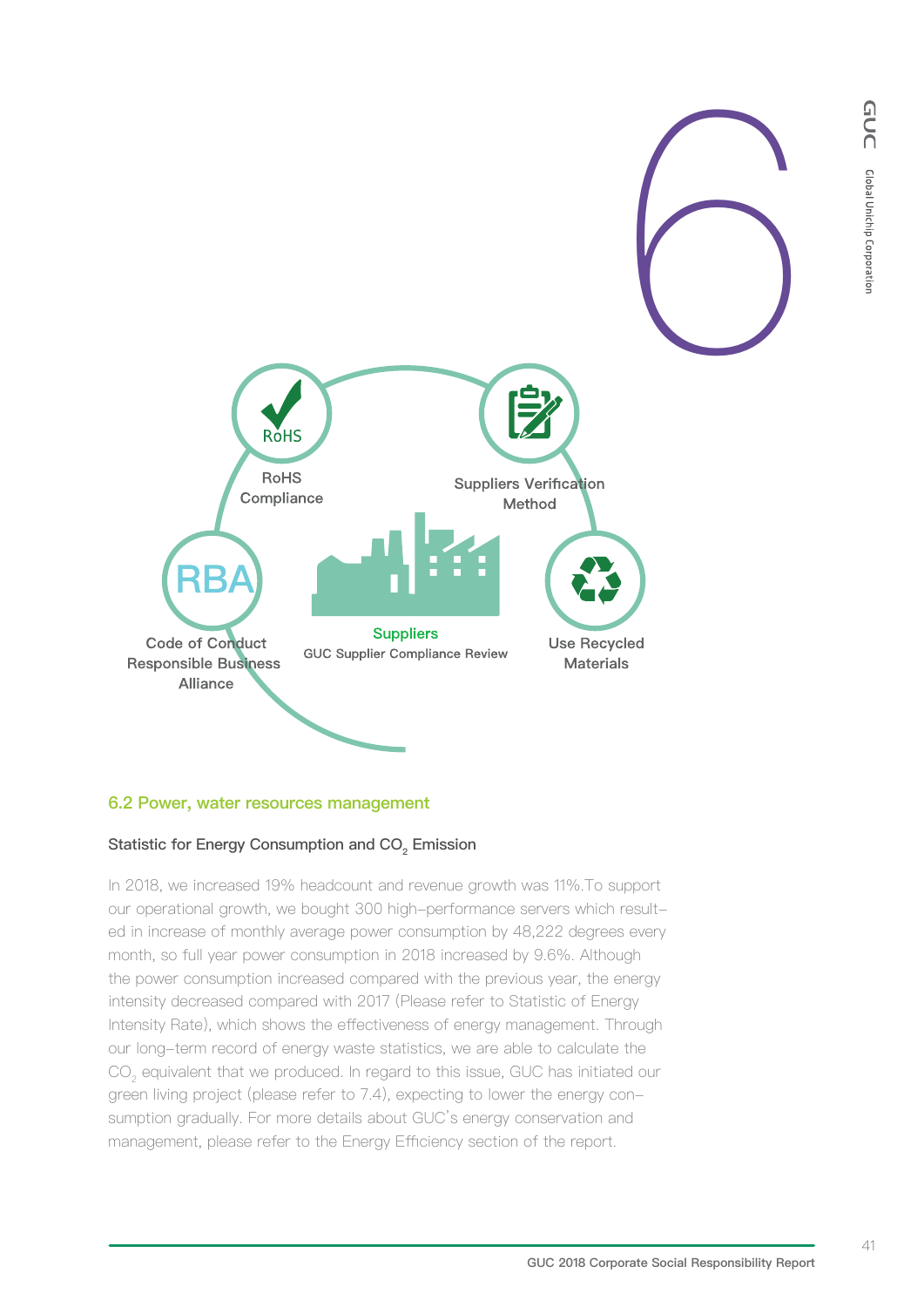| Year |                                               | Total     |
|------|-----------------------------------------------|-----------|
|      | Electricity Consumption (Degree)              | 5,681,500 |
| 2014 | CO <sub>2</sub> Emission (tCO <sub>2</sub> e) | 2,943     |
|      | Joules/ $106$                                 | 20,453    |
|      | Electricity Consumption (Degree)              | 6,113,000 |
| 2015 | $CO2$ Emission (tCO <sub>2</sub> e)           | 3,209     |
|      | Joules/ $106$                                 | 22,007    |
|      | Electricity Consumption (Degree)              | 6,281,600 |
| 2016 | $CO2$ Emission (tCO <sub>2</sub> e)           | 3,329     |
|      | Joules/10 <sup>6</sup>                        | 22,614    |
|      | Electricity Consumption (Degree)              | 6,416,900 |
| 2017 | CO <sub>2</sub> Emission (tCO <sub>2</sub> e) | 3,555     |
|      | Joules/10 <sup>6</sup>                        | 23,100    |
|      | Electricity Consumption (Degree)              | 7,035,400 |
| 2018 | $CO2$ Emission (tCO <sub>2</sub> e)           | 3,898     |
|      | Joules/10 <sup>6</sup>                        | 25,327    |

## ▼2014~2018 Statistic for Energy Consumption and CO<sub>2</sub> Emission

Note 1. According to the announcement of Energy bureau that 1 kWh emits 0.554 kg of CO<sub>2</sub> equivalent

Note 2. According to GRI Standards, unit of  $CO<sub>2</sub>$  Emission is tCO<sub>2</sub>e.

Note 3. Measure for weight control is adopted in the calculation of greenhouse gas.

#### Statistic for Water Consumption and  $CO<sub>2</sub>$  Emission

Our CO<sub>2</sub> calculation is based on our long term record of water resource consumption statistics with the detailed of our local water resources usage. Through our long-term record of water waste statistics, we are able to calculate the  $CO<sub>2</sub>$  equivalent that we produced. Through various water saving measures, water saving was 1,257 degrees in 2018 compared with the previous year. In regard to this issue, GUC has initiated our green living project (please refer to 7.4), expecting to reduce our water resource consumption gradually.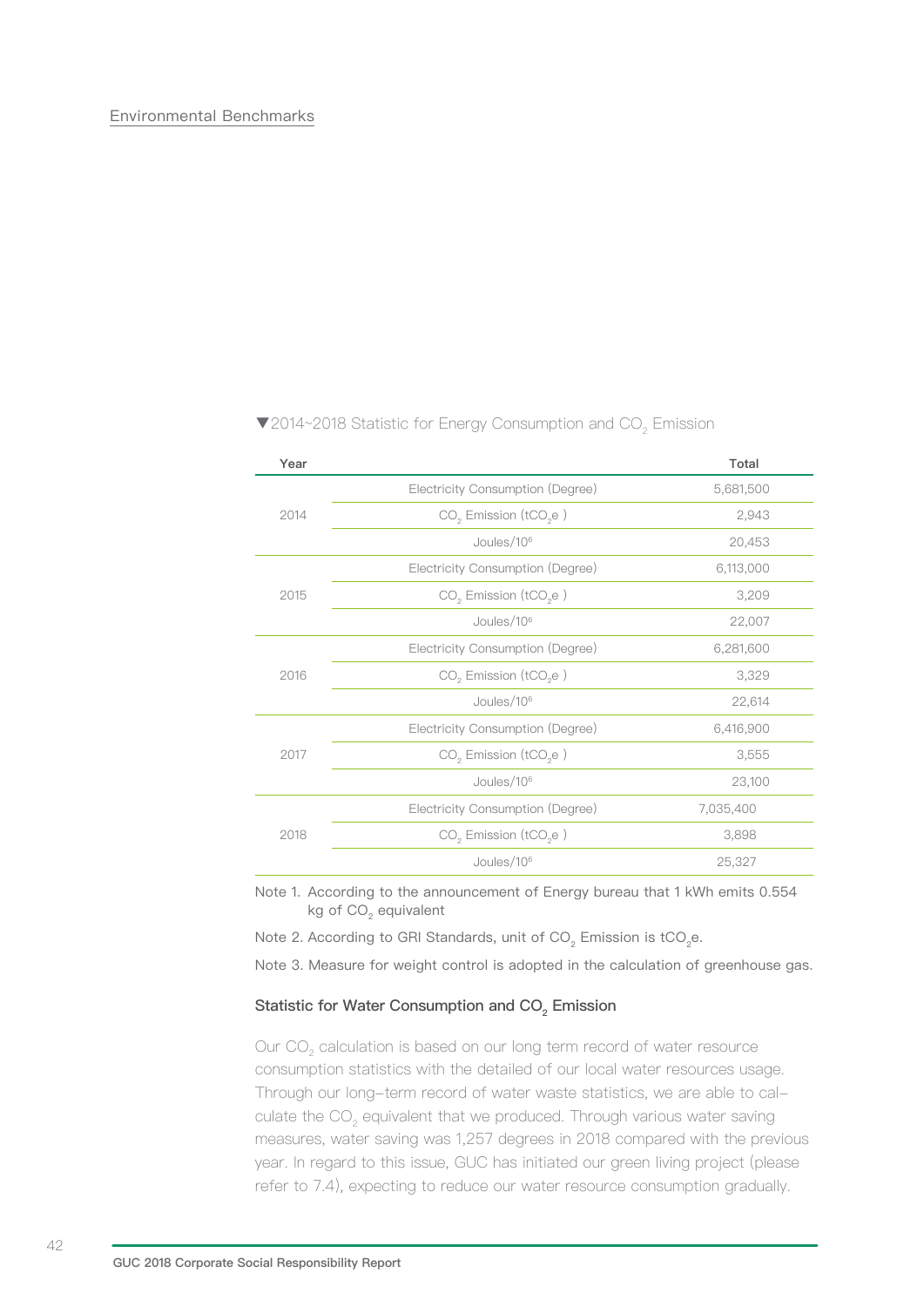For more details about GUC's energy conservation and management, please refer to Energy Efficiency section of the report.

| Year |                                               | Total  |
|------|-----------------------------------------------|--------|
| 2014 | Water Consumption (Degree)                    | 13.924 |
|      | CO <sub>2</sub> Emission (tCO <sub>2</sub> e) | 2.16   |
| 2015 | Water Consumption (Degree)                    | 16,558 |
|      | $CO2$ Emission (tCO <sub>2</sub> e)           | 2.55   |
| 2016 | Water Consumption (Degree)                    | 16,763 |
|      | CO <sub>2</sub> Emission (tCO <sub>2</sub> e) | 2.55   |
| 2017 | Water Consumption (Degree)                    | 18,663 |
|      | CO <sub>2</sub> Emission (tCO <sub>2</sub> e) | 3.02   |
| 2018 | Water Consumption (Degree)                    | 17,406 |
|      | CO <sub>2</sub> Emission (tCO <sub>2</sub> e) | 2.82   |

## ▼2014~2018 Statistic for Water Consumption and CO<sub>2</sub> Emission

Note 1. According to the Taiwan water corporation that 1 kWh emits 0.162 kg of CO<sub>2</sub> equivalent

Note 2. According to GRI Standards, unit of  $CO<sub>2</sub>$  Emission is tCO<sub>2</sub>e.

## Energy Intensity Rate

Our electricity intensity rate in 2018 is 0.0522%, and energy intensity rate for water resources is 0.129%, both are much lower than the previous year. This indicates that even though our revenue has increased, we haven't consumed more energy and it demonstrates perfectly that our energy saving policies has taken effect. Moreover, we use the annual revenue data as the measurement standard for electricity and water resource energy intensity rate.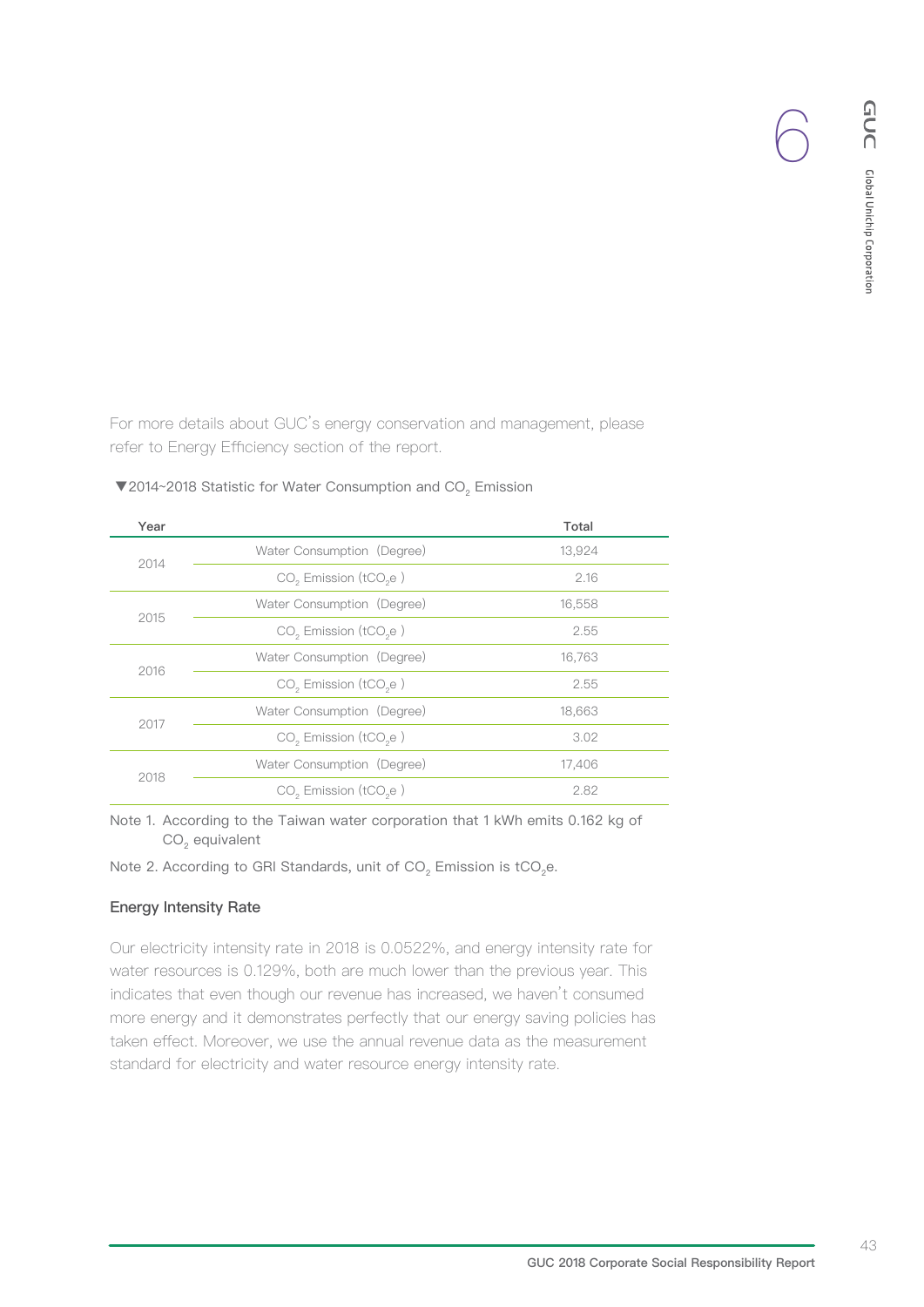▼Statistic of Energy Intensity Rate, 2014~2018

| <b>Measurement Units</b>                     | 2014      | 2015      | 2016      | 2017       | 2018       |
|----------------------------------------------|-----------|-----------|-----------|------------|------------|
| Yearly Revenue<br>Unit: NTD                  | 6,952,000 | 7,762,000 | 9,290,000 | 12,160,610 | 13,459,804 |
| Electricity<br>Consumption Unit:<br>kilowatt | 5,681,500 | 6,113,000 | 6,281,600 | 6,416,900  | 7,035,400  |
| <b>Electricity Intensity</b><br>Rate         | 0.0817    | 0.0788    | 0.0676    | 0.0528     | 0.0522     |
| Water Resource<br>Consumption<br>annually    | 13,924    | 16,558    | 16,763    | 18,663     | 17,406     |
| Resources Intensity<br>Rate                  | 0.200     | 0.213     | 0.180     | 0.153      | 0.129      |

Note 1. Energy Intensity Rate: Electricity Consumption/ Yearly revenue Note 2. Water Intensity Rate: Water Consumption/ Yearly revenue

### **6.3 Management of Waste**

GUC made zero violations of environmental law. We have strictly complied with our corporations Environmental Friendly Principle for Sustainable Operations, and will keep on reducing the environmental impacts brought by employee commuting, as well as delivering products, other products and raw materials during operations. In addition to that, GUC does not have any appeals of environmental impacts filed by our stakeholders.

In the long term, in order to protect stakeholder interests and to be responsible to the environment, GUC will implement regular inspection of its raw material supply process and improve its internal control mechanisms, to ensure that raw materials from conflict regions do not enter into the production process. Our supply chain of electronic raw materials and system for waste management is in accordance with International Environmental Law and our customers' criteria.

We recognize the following environmental policies and regulations set by external agencies.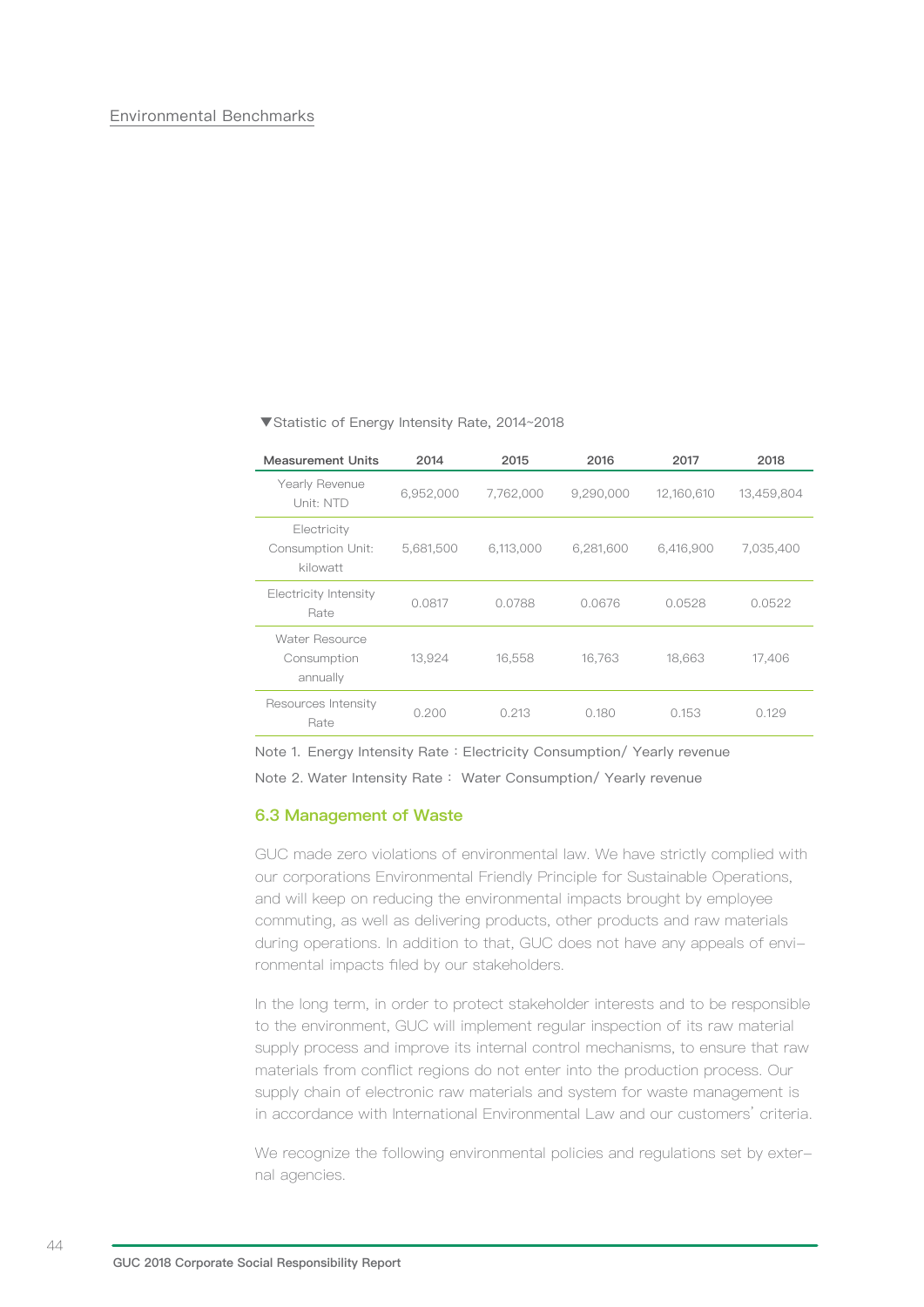- Guaranteed Non-Use of Conflict Minerals.
- EU RoHS compliance (Restriction of the use of Hazardous Substance EU PFOS Directive)
- EU PFOS Directive
- REACH (Registration, Evaluation, Authorization and Restriction of Chemical substances)
- WEEE (Waste Electrical and Electronic Equipment directive)
- China RoHS compliance (Administration on the Control of Pollution Caused by Electronic Information Products)
- JIS C 0950:2008
- Korea RoHS compliance (Act for Resource Recycling of Electrical and Electronic Equipment and Vehicles)
- Halogen-free materials
- Suppliers ought to provide 'environment material analysis report on production material' by third party, such as SGS.
- Regulation of other restricted industrial materials and substances.

## Reduction and recycling of product packaging

Life-cycle thinking approach to management is used from the initial product design phase. By investing heavily in R&D and adopting new energy saving technologies, GUC is able to reduce all potential environmental impact factors in a product's life cycle - from its initial production to the final disposal stage. The 3R green design philosophy (Reduce, Reuse and Recycle) are taken into the consideration at the initial product design phase.

Our services include tangible non-end products and intangible intellectual property (IP). The tangible products we sell are non-end products which are mostly packaged in paper boxes, package foams, wafer cassette and plastic IC trays. At the same time, all of our products are contract manufactured and our suppliers are also required to use certified recycling packaging materials. Packaging for shipment is also 100% recycling packaging materials and our customers can use these for other packaging usages.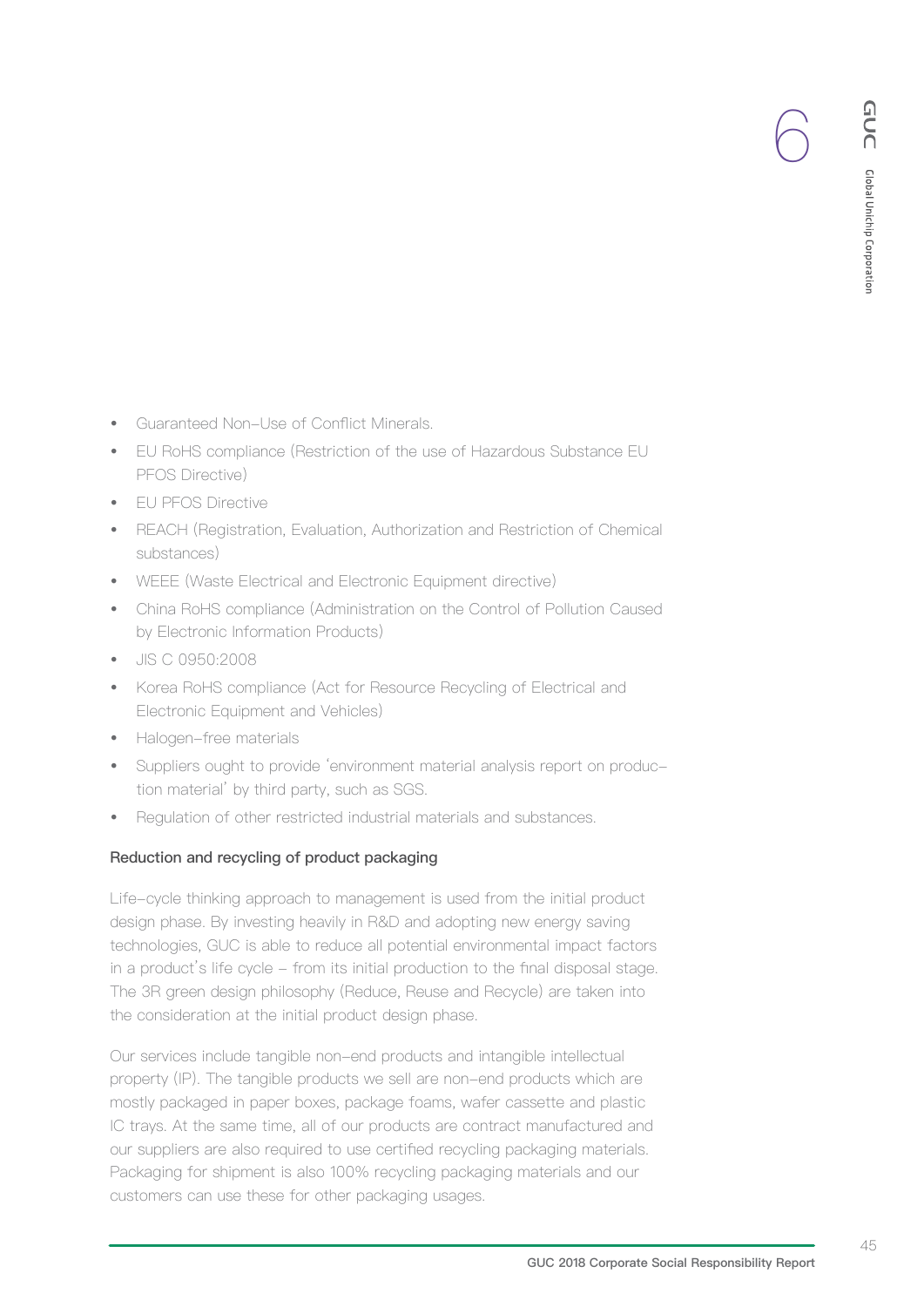▼The hazardous industrial waste, IC waste and raw material waste total 4,576.7 KGs from 2015 to 2018.

|                 | Hazardous in-<br>dustrial waste |                      |                     | General industrial waste |                                             |
|-----------------|---------------------------------|----------------------|---------------------|--------------------------|---------------------------------------------|
| Category        | IC Waste<br>(Unit: KGS)         | Paper<br>(Unit: KGS) | Iron<br>(Unit: KGS) | Plastic<br>(Unit: KGS)   | <b>Discarded</b><br>Computer<br>(Unit: set) |
| 2015            | 1,520.13                        | 2,795                | 423                 | 359                      | 8                                           |
| 2016            | 1,579.2                         | 3.209                | 548                 | 552                      | $\mathfrak{D}$                              |
| 2017            | 501.66                          | 4.239                | 414                 | 412                      | $\overline{2}$                              |
| 2018            | 975.71                          | 4.570                | 456                 | 411                      | $\Omega$                                    |
| Total           | 4.576.7                         | 14.813               | 1.841               | 1.734                    | 12                                          |
| Scrap<br>method | Outsourcing                     | Outsourcing          | Outsourcing         | Outsourcing              | Outsourcing                                 |

Note: the outsourcing contractors are licensed by the competent authority clearance and disposal of public or private institutions. In 2015~2018, there is not any violation of the related laws and regulations.

## **6.4 Energy saving/Carbon reduction**

#### Power energy savings specific measure

The implementation measures in 2018 are as follows:

- Increased 300 high performance servers in IT machine room. Total electricity consumption increased by 48,222 degrees / month (174\*109 joules).
- 280 LED energy-saving tubes are replaced in the stairwell, saving 67%(about 82,468 degrees ( 297\*109 joules)) annually and cut the electricity bill by NT\$214,486, and reducing CO2 emissions by 49,497 kg per year. It takes 2.2 years to recover the cost of the investment.
- Change of air condition design in 2F UPS machine room and increased air condition efficiency by 28%.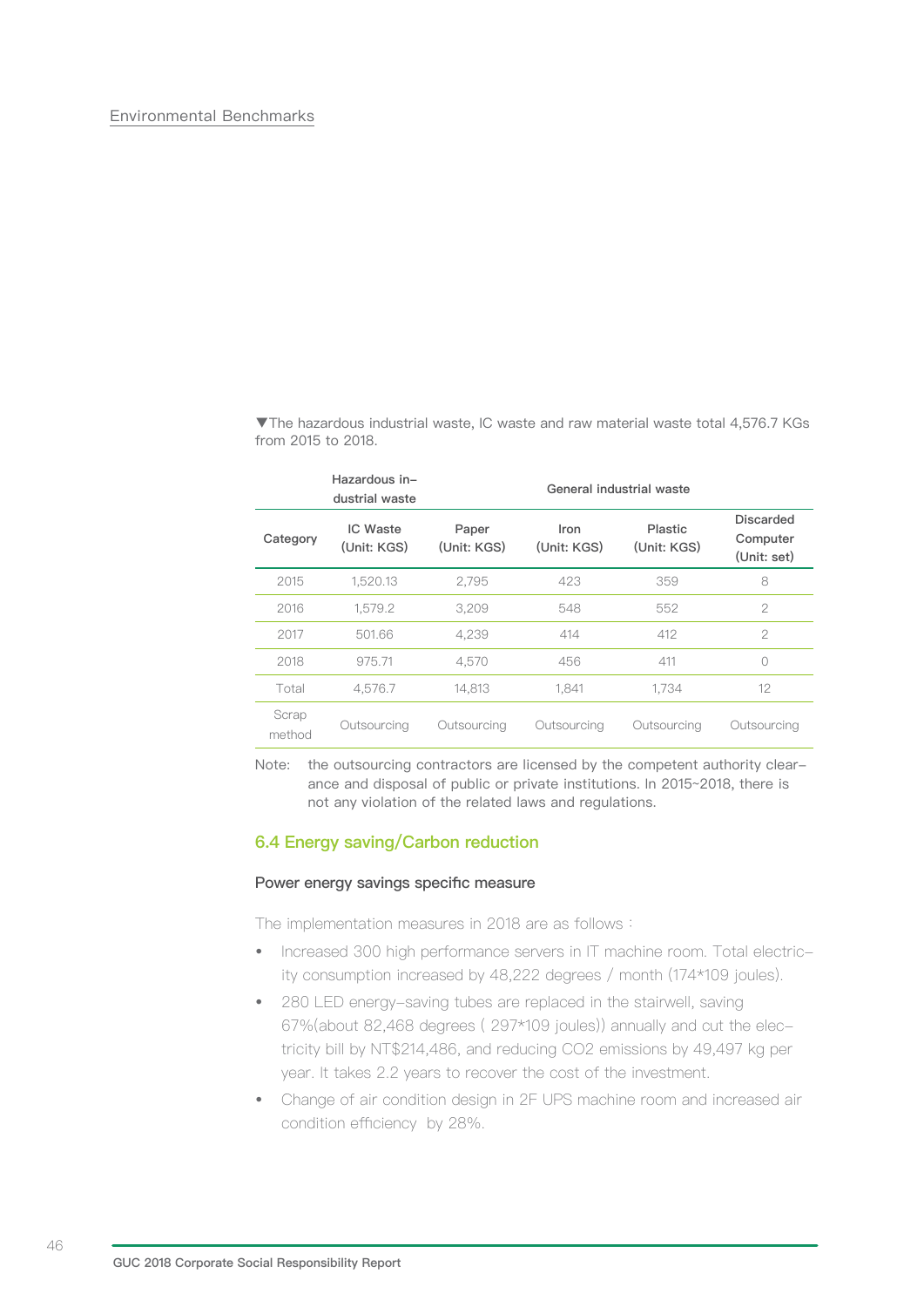## Cloud Office

In order to promote the paperless office, GUC has established a cloud operating system to reduce use of paper-based documents. Electronic documentation and file system are used for leave requests, purchase requisitions, document verifications, asset transactions, dormitory applications, expense requests, various general affairs applications, sales and services, design and R&D, reimbursement requests, and for other suchlike operations.

In 2018, 132,186 documents were approved through the electronic system, and more than 292,000 sheets of paper and toner cartridges are estimated to be saved.

In addition, we also add video equipment to make good use of remote meetings. 13 sets of video equipment were purchased at important overseas locations for communication between interested parties and employees ,and to reduce the amount of carbon emissions from travel. 50% reduction travel frequency In response to business growth is estimated.

#### ▼Telecommunication Charges for Multiparty Conferencing (NT\$)

|                                | 2013    | 2014    | 2015    | 2016 | 2017                            | 2018 |
|--------------------------------|---------|---------|---------|------|---------------------------------|------|
| Telecommuni-<br>cation Charges | 122.934 | 302.136 | 975.405 |      | 1.756.836  2.013.680  2.349.521 |      |

## Water Resources Policy

The implementation measures in 2018 are as follows, and a total of 1,257 tons / kWh of water in 2018 was saved:

- The repair of cracks and leaks of two 60-ton water towers on the top floor of the headquarter was completed.
- We set up a raindrop recycling system to water the plants and flowers used for landscaping.
- By reducing the water outflow of faucets and using automatic faucets, we have been able to save water resources.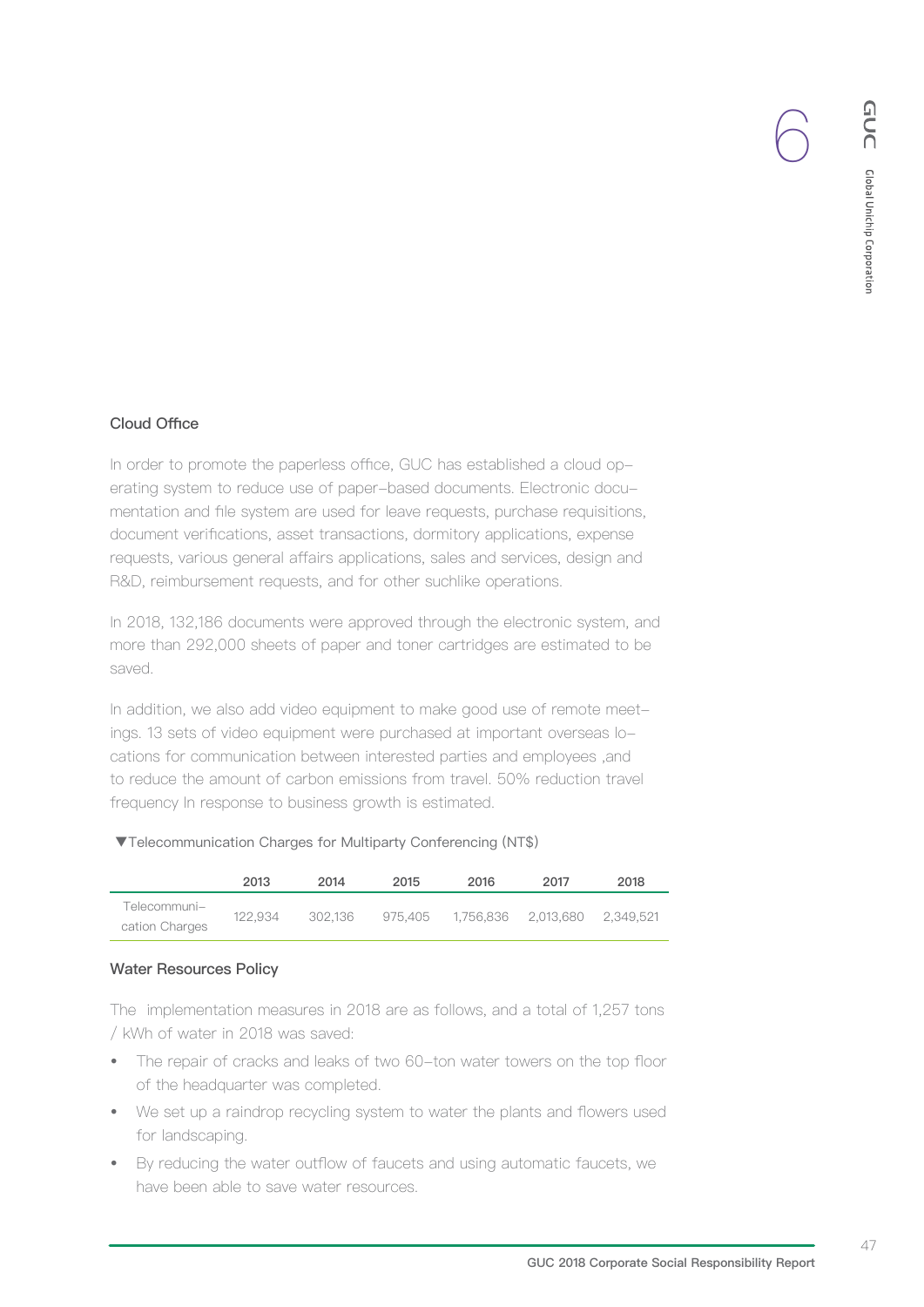## Environmental Benchmarks

- We also installed dual-flush toilets.
- Strengthen the regular inspection of water equipment, improve the availability of facilities, and repair in time.
- Cooperate with the policy in the science park to strengthen water-saving measures during the water-saving period, and record the water consumption daily to achieve the goal of saving 10% of water in a single month.
- Continue to promote water conservation measures, and posted a water-saving slogan to remind employees to form water-saving habits.

#### Energy Saving Plan will continue in 2019

• LED energy-saving tubes in office will be replaced and will cut the electricity bill by NT\$42,800 per year, and reducing CO<sub>2</sub> emissions by 8,566 kg per year.

## Other Energy-saving Measures

- We have shortened the working hours of ventilation systems in parking lots. The system runs only during the hours of going to and getting off work.
- We encourage our employees to reduce the energy consumption of taking elevators by using stairs.
- We turn off the lights and projectors inside the conference room after having conferences.
- Computers and monitors are turned off during the off hours.
- Water dispensers are monitored by electronic timing controllers. In order to reduce energy consumption during rush hours, machines are set to sterilize water at off-peak hours.
- GUC only purchases air conditioners, refrigerators and other electronic products that are certificated with energy labelling.
- Air conditioners receive periodic maintenance to maintain their high operational efficiency.
- Water chillers are set at 7°C or above.
- We set the AC at 26°C, which is the most suitable indoor temperature. Considering the differences between sunlight exposure and heating load, window curtains and sheathing paper are installed.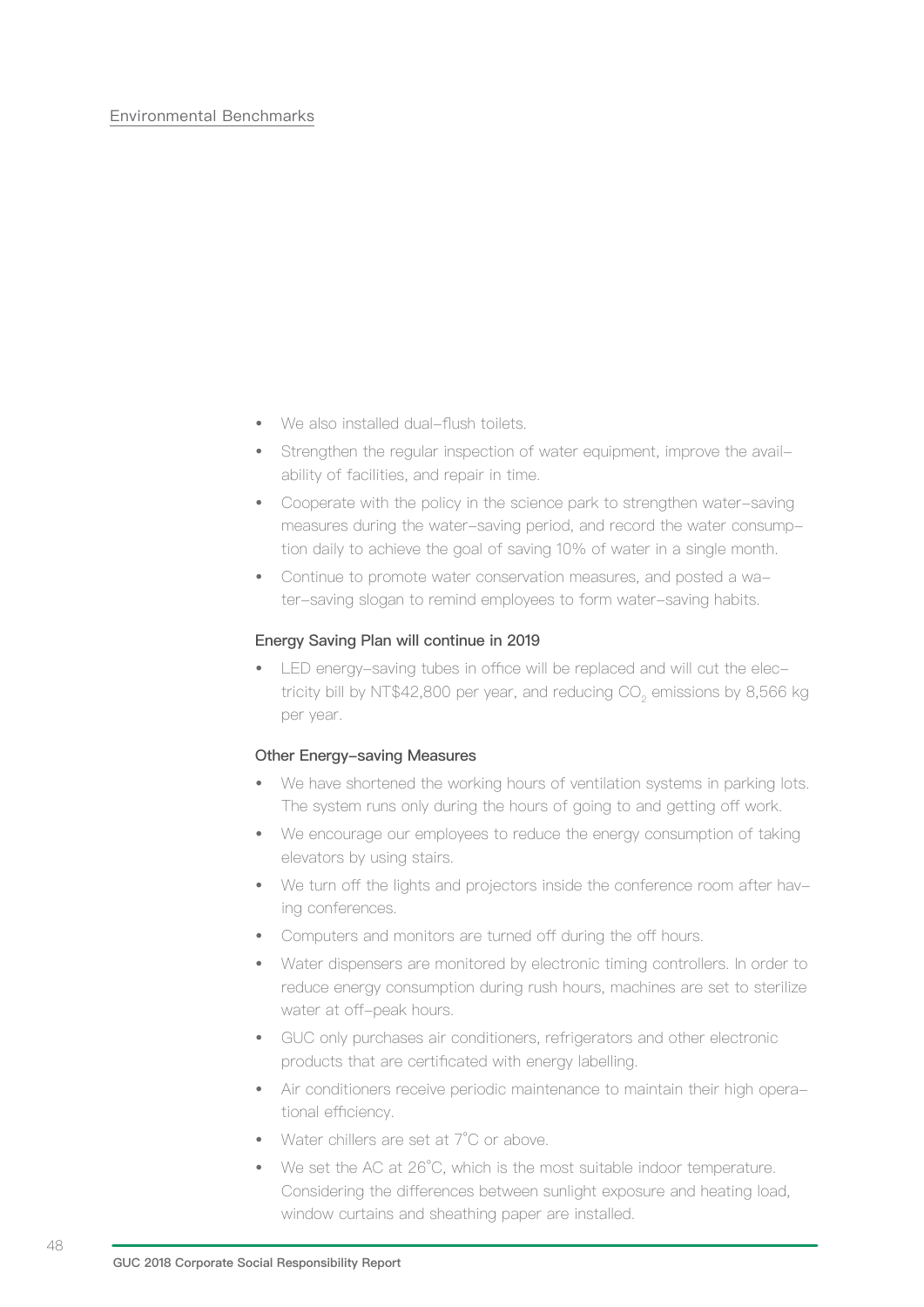- Fresh-air intake, ventilation in bathrooms, openspace office and office compartments are managed by electronic controllers, to avoid the loss of airconditioning and unnecessary electricity waste.
- The on and off hours for fire extinguishing blowers at the fire-fighting stairway are monitored by electronic controllers.
- Cooling fans for water cooling towers are turned on/ off according to the returned water temperature.
- We installed high efficiency electronic lighting facilities and light tubes in the offices.
- Hallways by windows are lit up with natural lights. Some areas are built with light-pervious roofing.
- We Provide lamps and other auxiliary lighting equipment.
- Emergency stairways are lit up by natural light and equipped with lighting system monitored by electronic controller.
- Every alternate light tube in the parking-lots is switched off during non-office hours. Lights in the office are turned off during lunch break.

## **6.5 Improve product energy efficiency**

## 7nm/16nm HBM2-2.4G PHY+Controller both are silicon-proven

GUC's 7nm/16nm HBM2-2.4G PHY+Controllerare already silicon-proven in TSMC. The power consumption is reduced from 3 watts in the 28 nm in 2017 to 2.7 watts in 16 nm 2018, and even reduced to 2.4 watts in 7 nm, a significant reduction of about 20% to 50% compared to 2017.

In addition, further energy savings optimization can be achieved through a comprehensive consideration of the chip/CoWoS/verification board design, and GUC can provide the best efficient high-bandwidth memory and intellectual property products by performing complex wafer/CoWoS/verification board PI/ SI collaborative simulation operations. Most of customers, including high-performance computing, deep learning and data center, can benefit from those low-power solutions.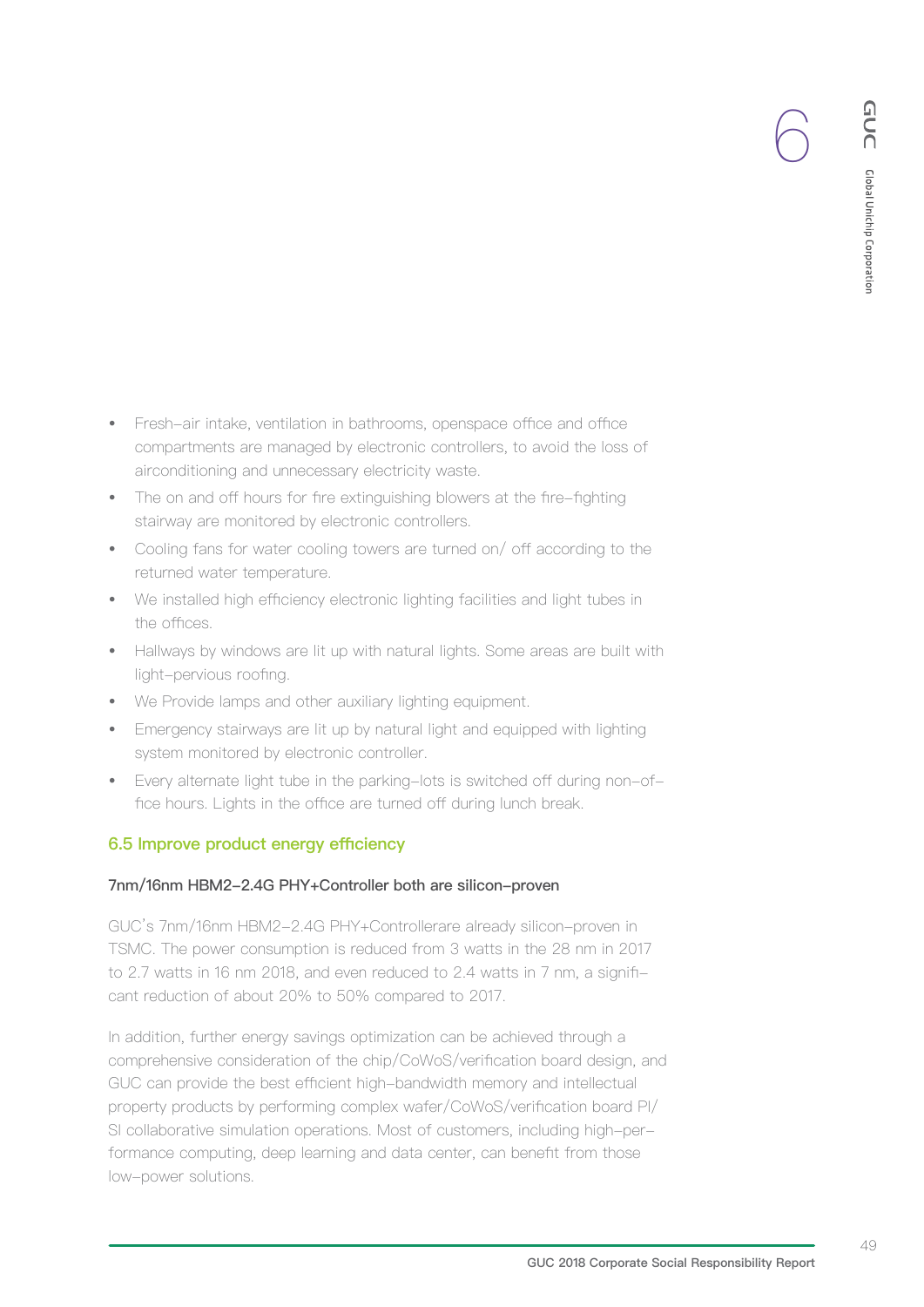#### 7nm/16nm low power consumption TACM IP has been validated

In Dec, 2018, 7nm/16nm low power consumption TACM IP has been validated successfully. This IP can be widely used in networking equipment, like IP switch router and data center, and it will significantly increase the efficiency of advanced chips. The power consumption also can be reduced because of its flexible design. For example, the 16nm power consumption is 0.129 watts in 2017, and the 7nm can be reduced to 0.115 watts in 2018 by using this switch, which is even reduced to 0.037 watts in the case of the smallest area search compared to 2017. The overall reduction is 10% to 70%.

We keep on providing more advanced and energy saving green products to enhance the power consumption of end customers. As we keep on defining the top of the industry's specifications standards, our customers are able to reduce their carbon footprint.

## **6.6 Green Supply Chain**

As a global leading IC Original Design Manufacturer, we have introduced a series of environmentally friendly, energy saving and carbon reduction activities to our suppliers. Through our close cooperation with our upstream and downstream suppliers, we have improved the industry's corporate responsibility and global citizenship awareness. GUC has taken a variety of measures to be environmentally friendly and extended the environmental concepts to our manufacturing and quality management system.

We use only green materials from product design and manufacturing through to packaging.

GUC has expanded these green environmental policies and concepts to the whole supply chain; and in order to be considered as qualified suppliers, all the suppliers for our new products have to meet GUC's requirements. In 2018, all of our product suppliers passed verification to become qualified suppliers.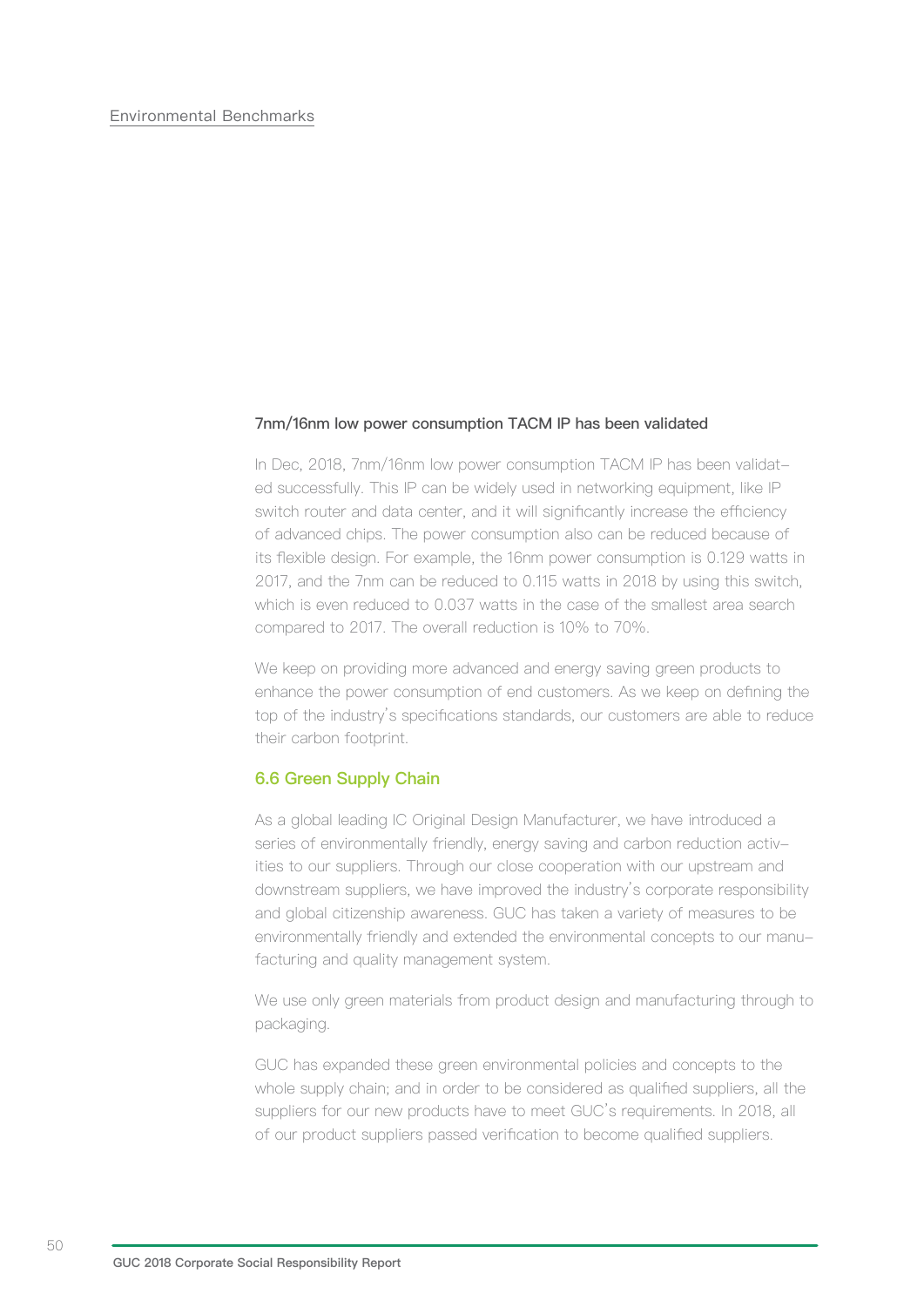At the same time, we also require our suppliers, both during on-site operations and transportation, use recycled materials and reduce the amount of expendables being used. For example, reusing the plastic trays used for IC products or using anti electric damage black boxes and other non-expandable materials to reduce the use of paper boxes while delivering products. Wafers are GUC's main products. In addition to that, Taiwan Semiconductor Manufacturing Co., Ltd. is our main supplier and as well as our major shareholder. Since GUC and TSMC have formed a long-term cooperative relationship, the raw material supply chain is considerably stable.

GUC conducts regular inspection on our suppliers. Warning will be made when an action that violates environmental law is found; improvements should be made within a limited period. Repeat of such circumstances will result in termination of business relationship. At the same time, suppliers are also required to use recycled materials whether in the factory or in transit.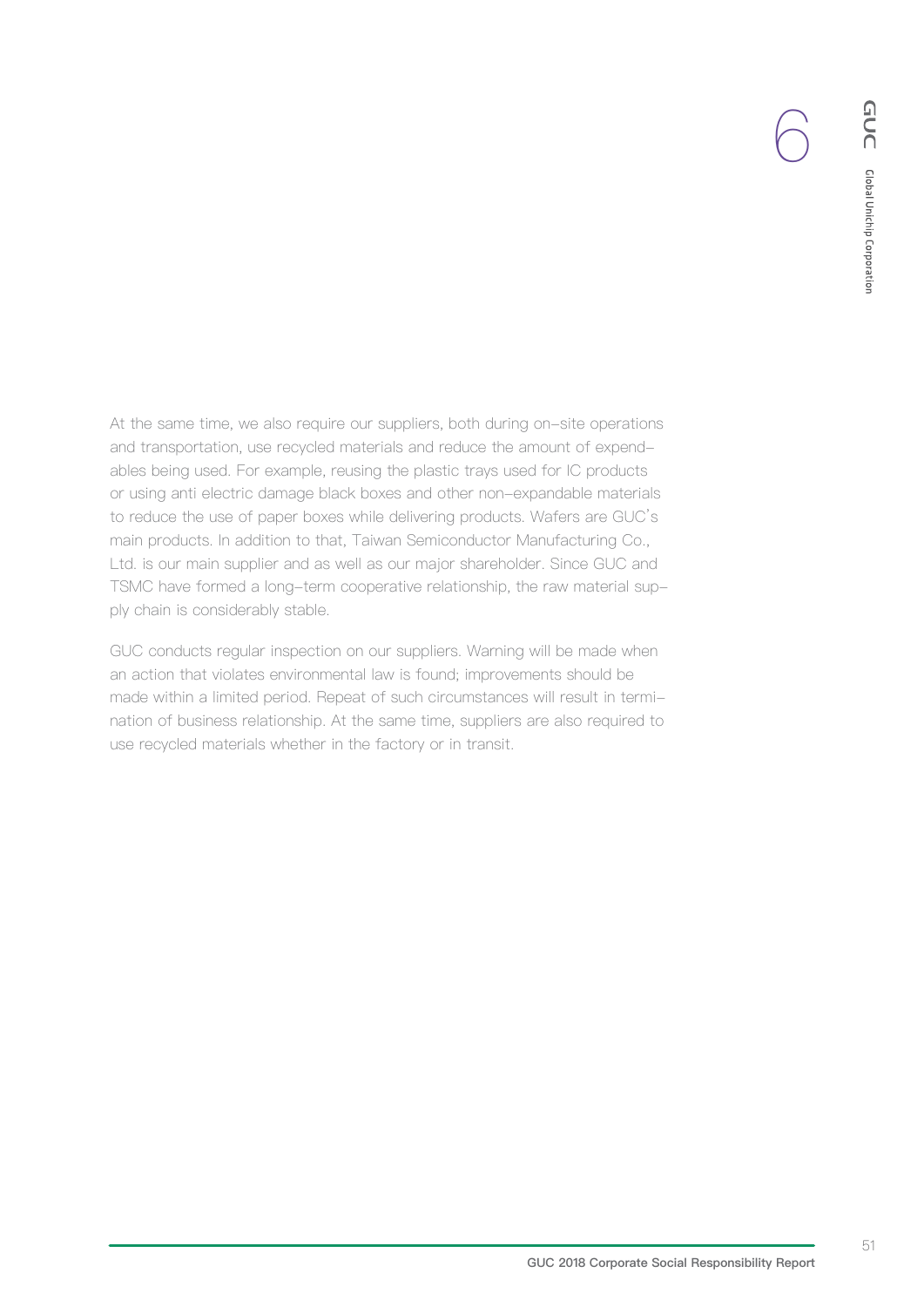# Employee Care

### **7.1 Policies and guidelines**

We continue to invest huge heavily in our employees in 2018. Through our well-organized training and cultivation, we have improved with our employees. GUC highly value equal opportunities and the diverse background of our employees; regardless of their race, gender, age, religion, nationality, or political affiliation. With our well-managed recruiting program, we hire talent through open and fair channels. At the same time, we are also devoted in inspiring innovators inside the corporate and concentrating on building up an outstanding and energetic work environment. And we believe that every employee should be treated fairly and respected, committed to maintaining and respecting internationally recognized human rights. GUC is dedicated to establishing a business culture that encourages creativity and diversity; we also provide our employees a working environment with challenges and reasonable compensation. We value each of the different personal talent and unique point of view, and because of those diversified ideas, we can become the most innovative company in IC industry.

GUC is committed to shaping an enterprise culture that encourages creativity and diversity, and providing employees a challenging working environment with reasonable compensation.

Our major employee care policies are as follows:

Value benefits of employees without gender discrimination. Employees' salaries are based on their academic background, professional experience and personal performance, and compliance with legal requirements. Salary adjustments are conducted annually and bonus is distributed based on the company's annual operations and employee performance.

A certain percentage of the wage is allocated monthly to the trusting fund to purchase the company shares. GUC also allocates a certain amount of money to our employees' trust accounts.

According to law, the employee's retirement plan is established and monthly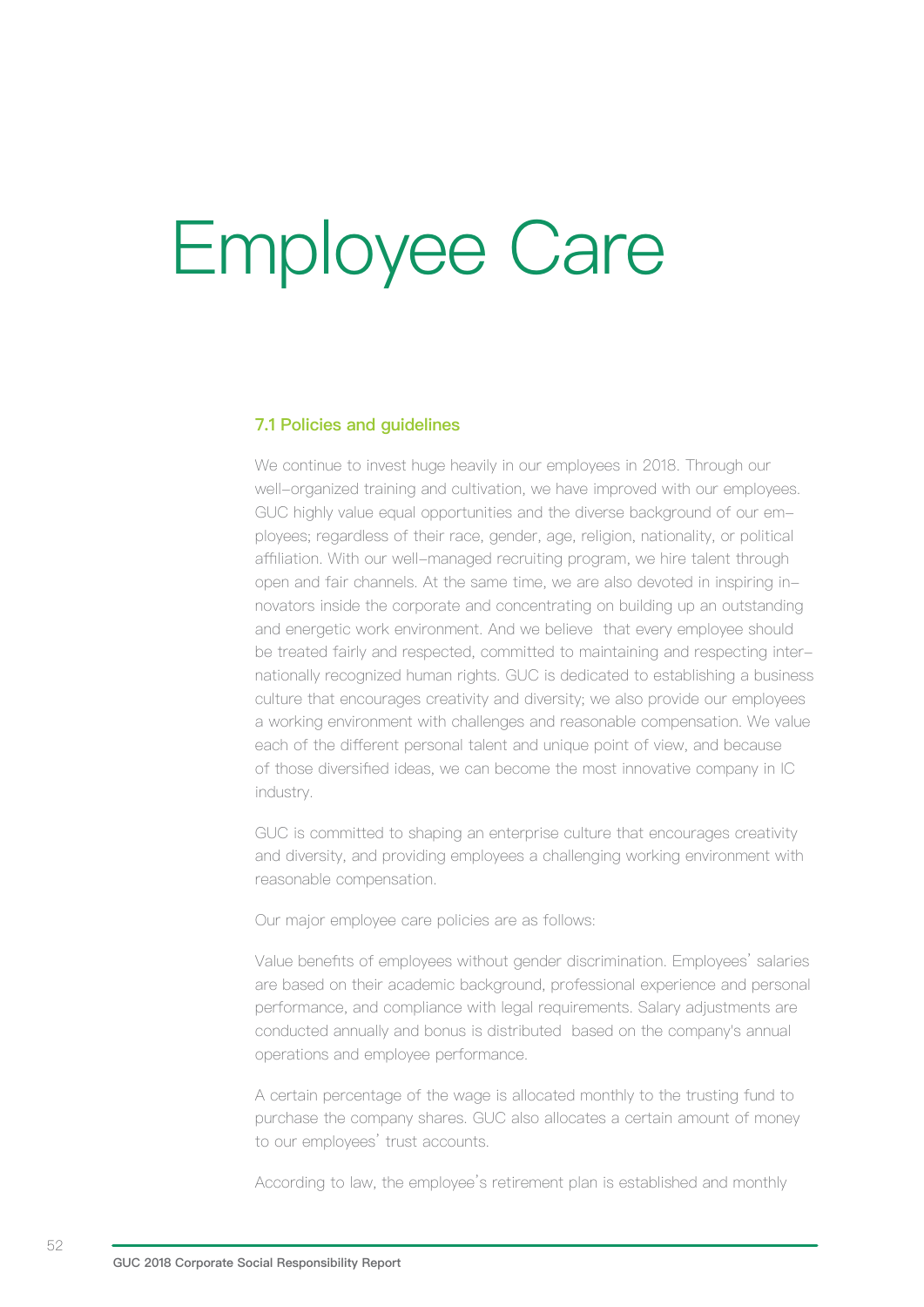

pension is accrued every month. Also, comprehensive insurance plan In accordance with the law, GUC provides Statutory Labor Insurance and National Health Insurance and group insurance.

Diversified communication channels to strengthen interaction with employees, including periodical management meetings, quarterly employee communication meetings, and e-mail mailbox for direct communication between independent directors, so every employees can express opinions through this channel.

When there are major operational changes that affect employee rights, we will describe in detail short notice period in collective negotiation. At the same time, we strictly abide by the labor laws to complete the notification process if any labor conditions changes. No major operational changes occurred in 2018 and no labor practice complaints occurred.

In the formal labor health and safety management committee, labor representatives are invited to participate to assist in the supervision and recommendation of occupational health and safety-related planning.

Value the health and safety of employees. In the employee organizations, employees' health and safety related issues are incorporated into the regulations.

We believe that every employee deserves fair treatment and respect. With regard to the international human right, we have taken the UN Universal Declaration of Human Rights and ILO Conventions into account and expected GUC to become an international citizen that protects human right. Furthermore, we communicate with customers, suppliers, investors, employees, and communities about corporate ethics and social values.

## **7.2 Human resource structure**

At the end of 2018, the total number of employees was 615, including 7 managers and 608 general staff. Male comprised 74.6% and female comprised 25.4% of all employees in 2018. Employees under the age of 30 accounted for 22.6%, 31-50 year-old employees accounted for 71.1%, above the age of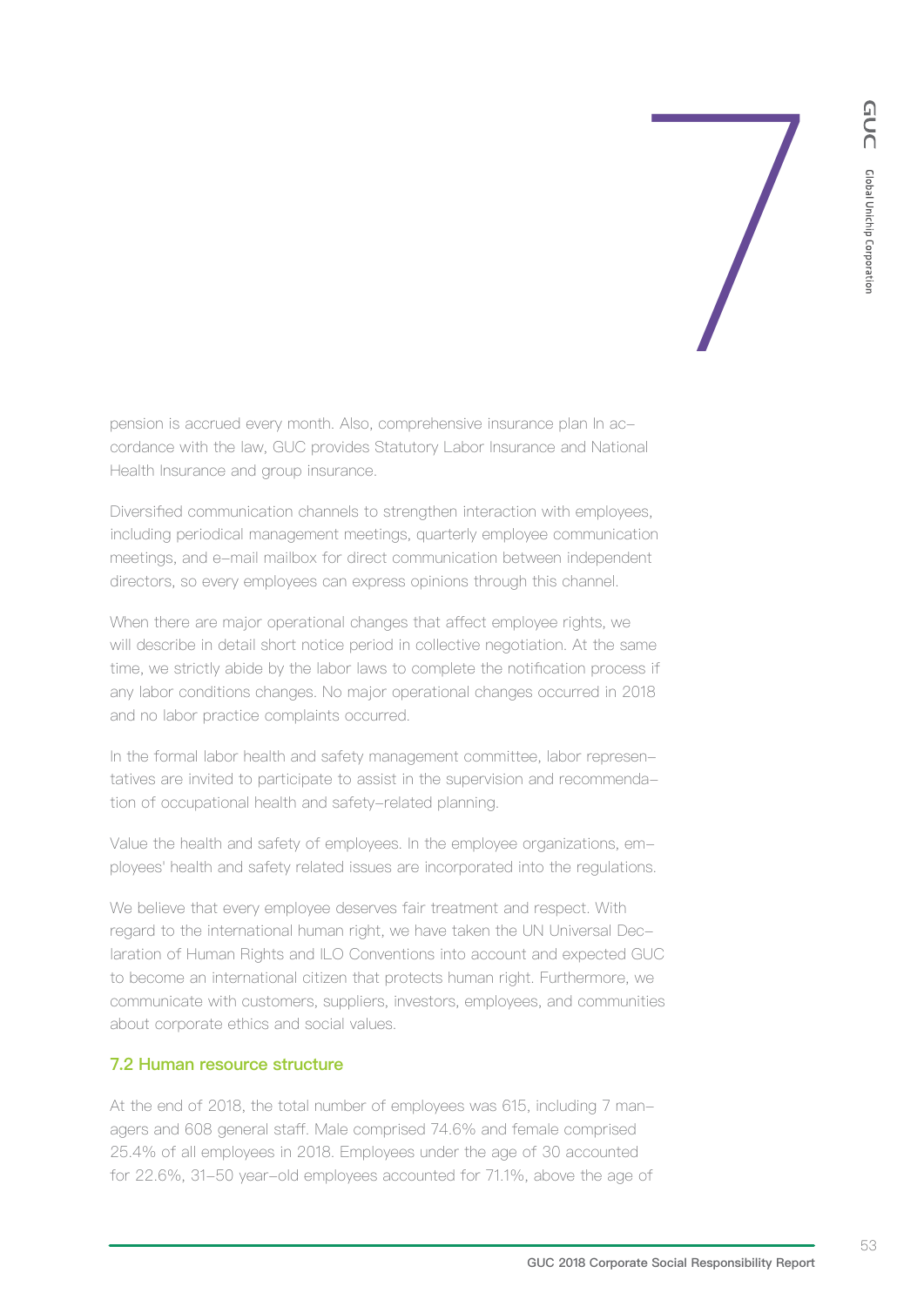## Employee Care

51 accounted for 6.3%. With master's degree or higher accounted for 70.3%. Domestic supervisor accounts for 100%, The company's supervisor is defined as having direct jurisdiction and is responsible for its day-to-day management, task assignment, and performance.

In 2018, we totally recruited 152 new employees which include 130 persons of male and 22 persons of female. We are dedicated to providing job opportunities for the disabled. We hired 4 disabled persons and continued recruitment to meet the requirement of regulation by law. We highly value equal opportunities and the diverse background of our employees; regardless of their race, gender, age, religion, nationality, or political affiliation. With our well-managed recruiting program, we hire talent through open and fair channels. Moreover, in accordance to the Labor Standard Law of the Republic of China, GUC does not hire workers less than sixteen years of age.

Regarding the retention of employees, 57 employees left in 2018 with male employees accounted for 41 people (71.9%) and female employees accounted for 16 people (28.1%). Our policies to increase employees' retention is to ensure work-life balance, enhance the ability of managers and enforce employees' career.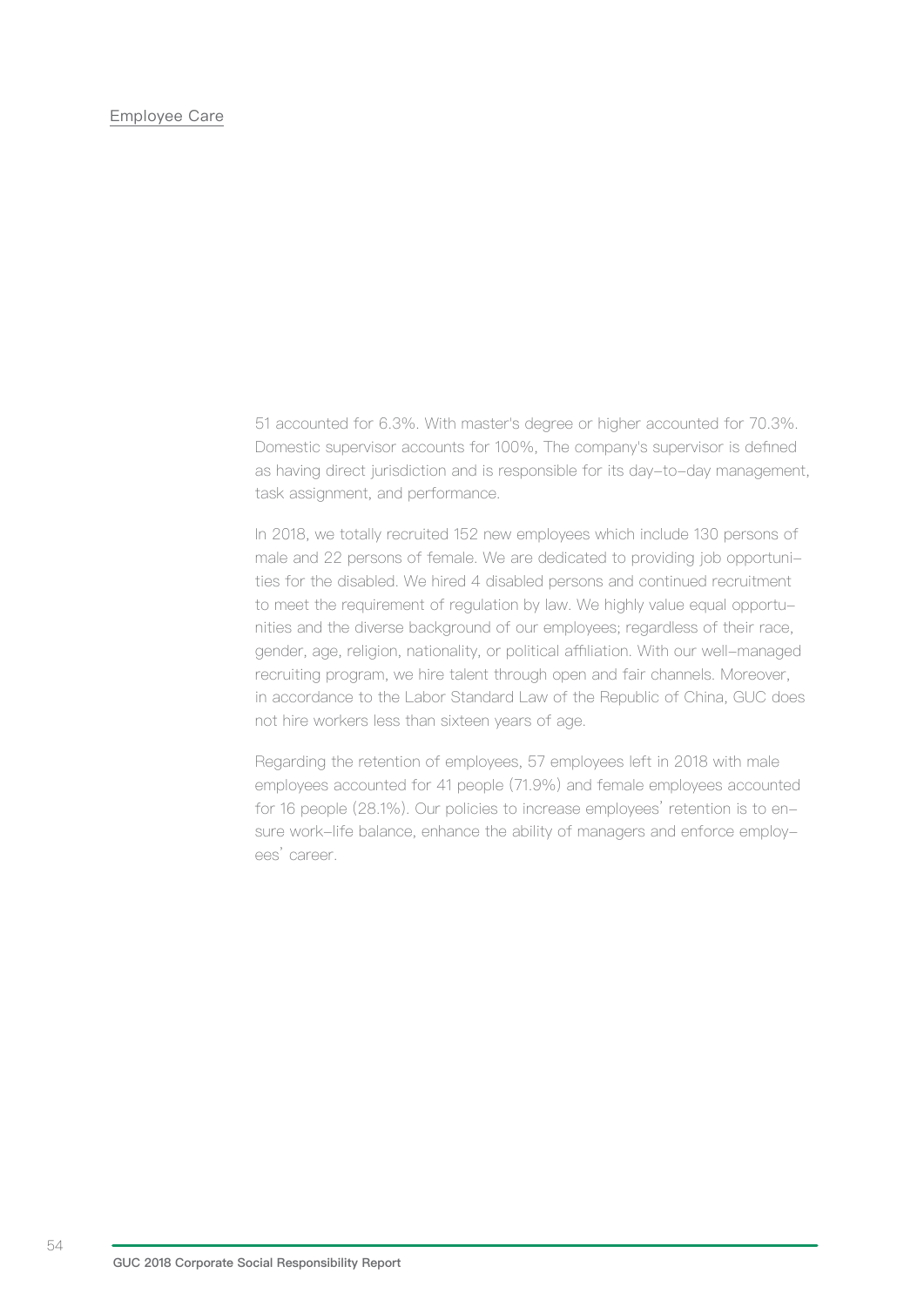|               | Secondary            | Male           |               | Female         | Total         |                            |
|---------------|----------------------|----------------|---------------|----------------|---------------|----------------------------|
| Main category | category             | N <sub>2</sub> | $\frac{0}{0}$ | N <sub>o</sub> | $\frac{0}{0}$ | N <sub>o</sub>             |
|               | Domestic             | 452            | 73.5%         | 155            | 25.2%         | 607                        |
| Nationality   | Foreigner            | $\overline{7}$ | 1.1%          | 1              | 0.2%          | 8                          |
|               | Total                | 459            | 74.6%         | 156            | 25.4%         | 615                        |
|               | Permanent            | 459            | 74.6%         | 151            | 24.6%         | 610                        |
| Hiring Type   | Contractor           | $\bigcirc$     | $0\%$         | 5              | 0.8%          | $\mathbf 5$                |
|               | Total                | 459            | 74.6%         | 156            | 25.4%         | 615                        |
| Function      | Manager              | 6              | 0.9%          | 1              | 0.2%          | $\overline{7}$             |
|               | Professional         | 453            | 73.7%         | 155            | 25.2%         | 608                        |
|               | Total                | 459            | 74.6%         | 156            | 25.4%         | 615                        |
|               | Below 30             | 104            | 16.9%         | 35             | 5.7%          | 139                        |
| Age           | $31 - 50$            | 319            | 51.9%         | 118            | 19.2%         | 437                        |
|               | Above 50             | 36             | 5.8%          | 3              | 0.5%          | 39                         |
|               | Total                | 459            | 74.6%         | 156            | 25.4%         | 615                        |
|               | Ph.d                 | 16             | 2.5%          | $\circ$        | $0\%$         | 16                         |
|               | Master               | 359            | 58.5%         | 57             | 9.3%          | 416                        |
| Degree        | College              | 83             | 13.4%         | 97             | 15.8%         | 180                        |
|               | <b>Below College</b> | 1              | 0.2%          | $\sqrt{2}$     | 0.3%          | $\ensuremath{\mathcal{S}}$ |
|               | Total                | 459            | 74.6%         | 156            | 25.4%         | 615                        |

▼The employees' basic statistic table in 2018

Note: % of Master's degree or above is 70.3%

▼The new employees and labor turnover statistic table

| Main<br>Secondary       |           | Male           |               | Female     |               | Total          |               |
|-------------------------|-----------|----------------|---------------|------------|---------------|----------------|---------------|
| category                | category  | N <sub>o</sub> | $\frac{0}{0}$ | N <u>o</u> | $\frac{0}{0}$ | No             | $\frac{0}{0}$ |
| <b>New</b><br>Employees | Below 30  | 53             | 34.9%         | $\Theta$   | 5.9%          | 62             | 40.8%         |
|                         | $31 - 50$ | 73             | 48.0%         | 13         | 8.6%          | 86             | 56.6%         |
|                         | Above 51  | $\overline{4}$ | 2.6%          | 0          | $0\%$         | $\overline{4}$ | 2.6%          |
|                         | Total     | 130            | 85.5%         | 22         | 14.5%         | 152            | 100%          |
|                         | Below 30  | 6              | 10.5%         | 5          | 8.8%          | 11             | 19.3%         |
| Labor<br>Turnover       | $31 - 50$ | 34             | 59.6%         | 11         | 19.3%         | 45             | 78.9%         |
|                         | Above 51  | $\mathbf{1}$   | 1.8%          | $\circ$    | $0\%$         | $\overline{A}$ | 1.8%          |
|                         | Total     | 41             | 71.9%         | 16         | 28.1%         | 57             | 100%          |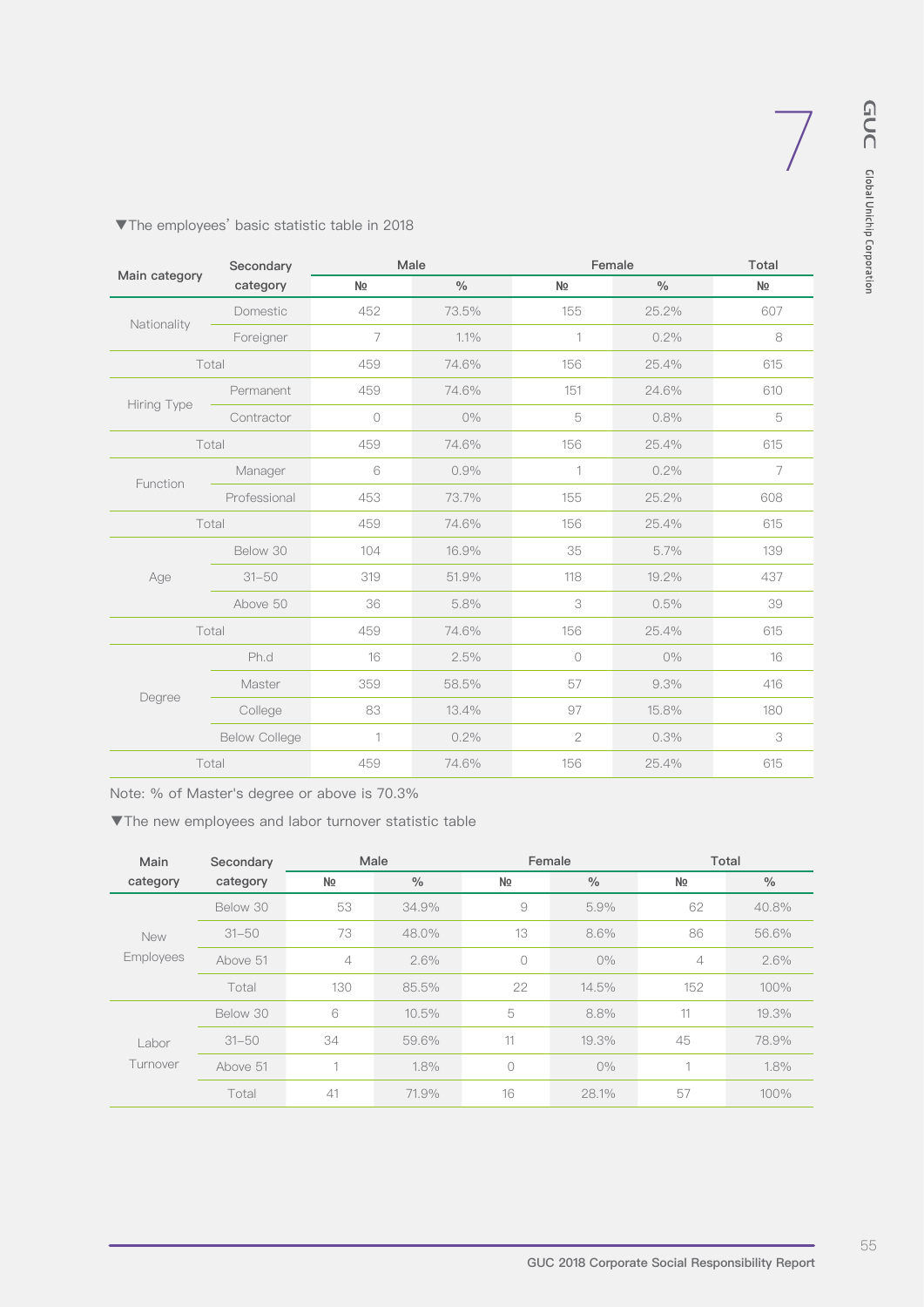|                                                                      |                                                                                                            |              | Male          | Female        |               |  |
|----------------------------------------------------------------------|------------------------------------------------------------------------------------------------------------|--------------|---------------|---------------|---------------|--|
| Main category                                                        | Secondary category                                                                                         | No           | $\frac{0}{0}$ | <b>No</b>     | $\frac{0}{0}$ |  |
| Disabled Hiring                                                      |                                                                                                            | 3            | 75%           | 1             | 25%           |  |
| Salary<br>Difference                                                 |                                                                                                            |              |               | No difference |               |  |
|                                                                      | [A] Work days in 2017 are<br>241 days per person.<br>242 days * total male<br>$\bullet$<br>employees (459) | 111,078 days | 75.6%         | 37,752 days   | 25.4%         |  |
| Absence rate<br>statistics                                           | 242 days * total fe-<br>$\bullet$<br>male employees (156)                                                  |              |               |               |               |  |
|                                                                      | <b>[B]</b> Actual Absence                                                                                  | 1,009 days   |               | 833 days      |               |  |
|                                                                      | $[C]$ Absence Rate = B/A                                                                                   | 0.68%        |               | 0.56%         |               |  |
| Total hours of                                                       | 7 managers (hours)                                                                                         | 95 hours     | 59%           | 65 hours      | 41%           |  |
| Training per<br>Employee per Year<br>by function                     | 517 professional (hours)                                                                                   | 8,039 hours  | 72%           | 3,116 hours   | 28%           |  |
| Average hours of<br>Training per<br>Employee per Year<br>by function | Average Hours of Training<br>(hours)                                                                       |              | 17.7 hours    |               | 20.4 hours    |  |

▼Attendance and Hours of Training per Employee per Year by Gender and Employment Position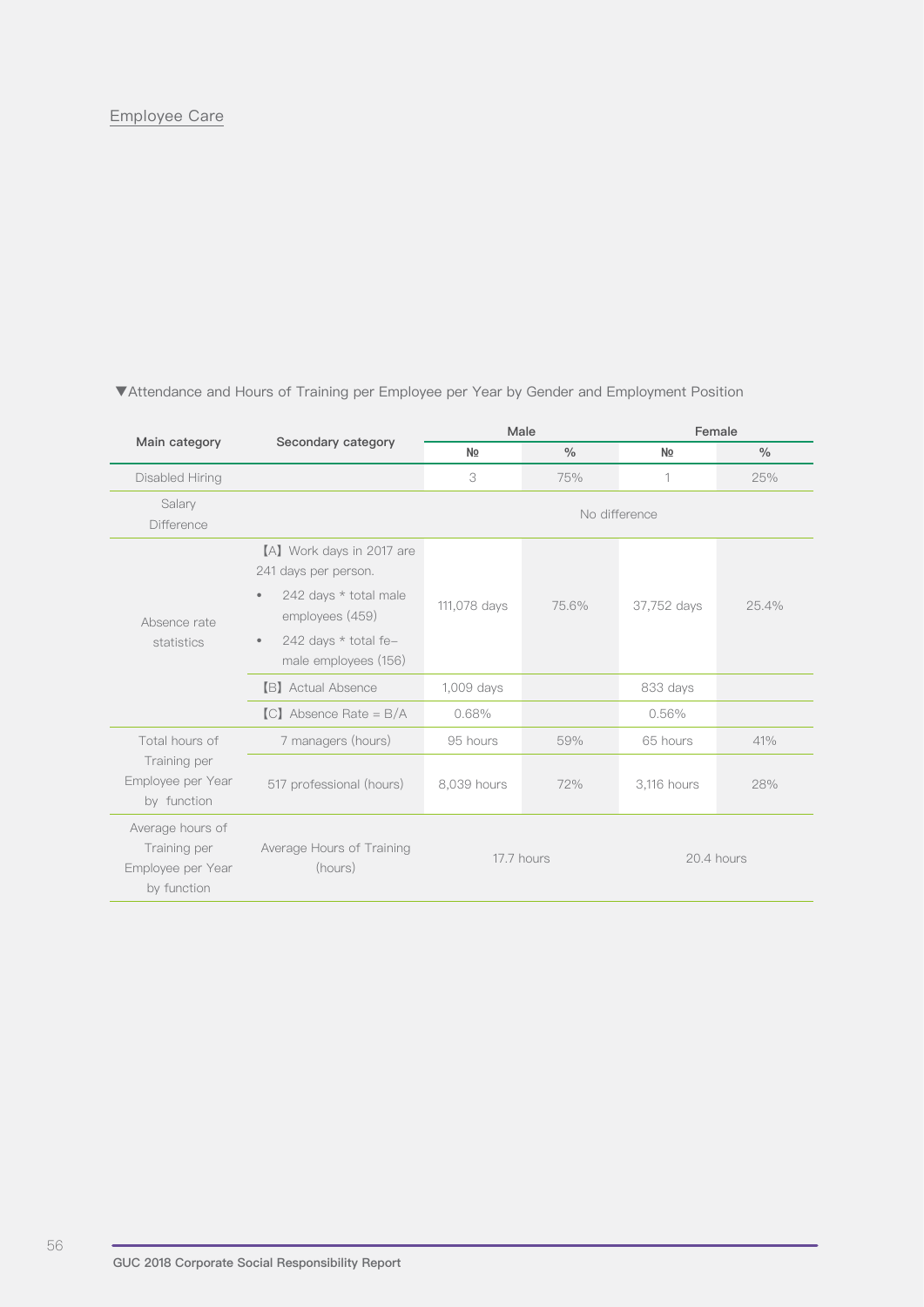## **7.3 Establish Physical and Mental Health Environment**

GUC is devoted to achieving 'zero accident' and 'sustainable environmental development' and to becoming a world-class benchmarking company of environmental protection, health and safety. We established our Health, Safety and Environment Committee to carry out the formulation and execution of the environmental safety policies. Proportion of Labor Representatives in the Safety and Health Committee in 2017 is over 1/3。Regular meetings were convened by The Health, Safety and Environment Committee and perform the following policies continuously.

- Offering educational training programs to improve employees' awareness of safety, health and environmental protection issues.
- Mapping out various health improvement plans to ensure employees' physical and psychological wellness.
- Regular health and safety propaganda to develop and strengthen staff safety and health concepts.
- Ensuring our operations and services meet or exceed applicable regulations and standards for environment protection, health and safety and safety.
- Staying abreast of global issues of environment protection, health and safety evaluate risks and take effective risk management measures.
- Strengthen the awareness and responsibility of all employees for environmental safety and health, and establish friendly environmental health and safety culture.
- Establishing a green supply chain and enhancing performance of environment protection, health and safety with suppliers through experience sharing and collaboration.
- Laying out environmental inspection procedures and regulations, such as: Management procedures for examining, measuring and testing facilities , Management plans for plant patrolling, maintenance and auto-checking., Common regulations for hazardous products and labelling of hazardous substances, Operating procedures for electrical equipment, Operating standards for warehouses, Operating standards for handling materials, Standard safeguards for physical health and safety, Operating procedures of health and safety in special areas.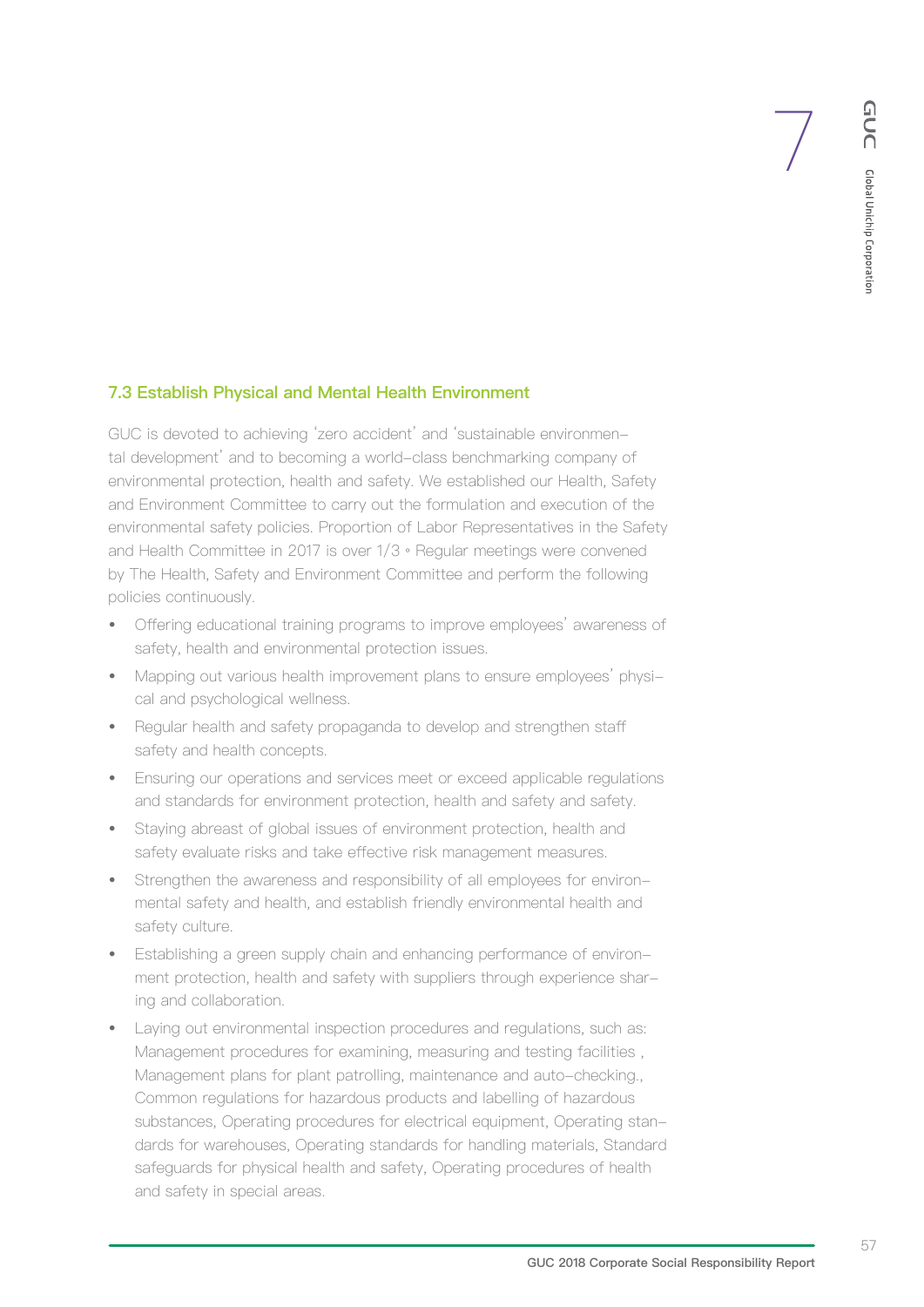▼The 6th Health, Safety and Environment Committee members.

| Department and in-charge                   |
|--------------------------------------------|
| General Manager's Office, General Manager  |
| 8F Lab, Grace Liu                          |
| Warehouse, C.J. Liao                       |
| Jack Feng                                  |
| Quality & Reliability Assurance Joe Chuang |
| HR. Cherie Lin                             |
| General Accounting, Joanne Chi             |
| Audit, Shirley Chen                        |
| Design Service, Charming Liu               |
| HR, Cynthia Wen                            |
|                                            |

## **7.4 Employee Development**

### Employee training system

The average training hours for our employees in 2018 were about 18.4 hours. The average number of hours of training for male employees was 17.7 hours, and the average number of hours of female employees was 20.4 hours.

To provide the best learning environment and the most effective training, GUC offers various learning platforms, including physical classrooms, virtual e-classrooms and knowledge management system and learning feedback survey. GUC employees can access to proper training courses via the following approaches:

- New Employee Orientation: In order to let our new employees to get to know the history and development of our company, we ask our managers to share their experiences and introduce the responsibilities and rights for the employees. Hoping to help the new employees to fir into this big family promptly.
- Training Roadmap: According to different job, seniority, and level to provide tailor-made learning blue print and to provide diversified professional training.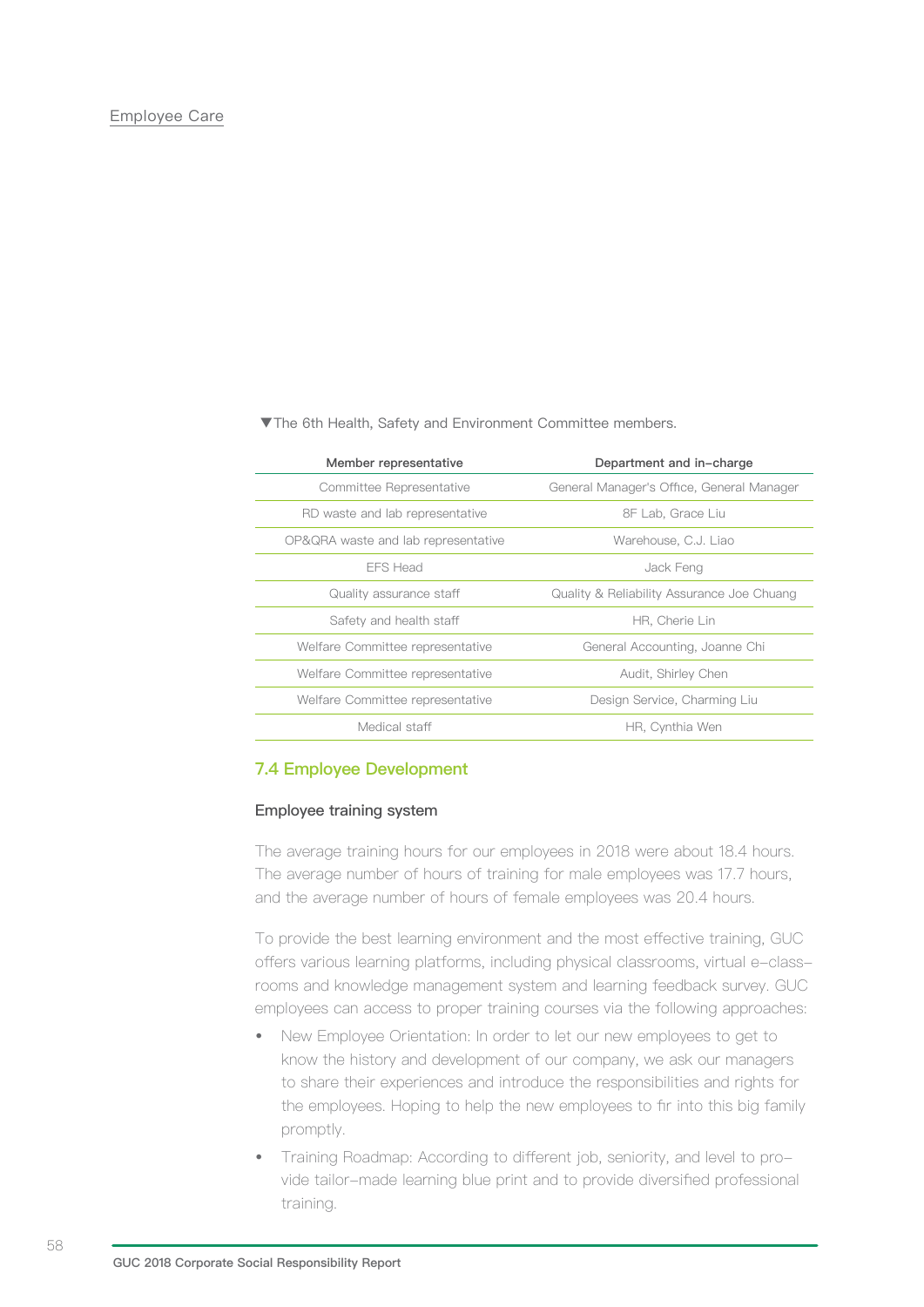- Personal Efficiency Training: Assisting and promoting the class efficiency organized by our staffs. These courses can be taken by all our employees: for example: enhancing communication skills, time management and etc.
- Management Development Program: Improving the management ability of our managers, and formed a variety of classes for our middle-level managers and employees. For example: work efficiency management and leadership.
- Executive Level Forum: We offer learning forum to our executive level staffs to improve their leading abilities.
- Self-Development: Provide scholarship to support our colleges to attain a higher degree. We also provide language-learning subsidy to encourage language learning. These subsidies include: certain amount of subsidy for taking English, Japanese and other related language lessons. Beside, we also set up on work learning scholarship that includes 'advanced studies', 'scholarship for credits' and 'scholarship for obtaining degree'.
- On job training scholarship: we are setting job training scholarship including "Training Scholarship:, "Credit Scholarship", and "Degree Scholarship".

## **7.5 Performance Management Development**

GUC established Performance Management Development System(PMD) to develop our employees' potential and enable them to grow continuously under the fast changes of the environment. Different from the traditional way of evaluation, PMD focuses on the discovery and development of employee's potential, rather than only on past performance. This system can enhance the interaction and communication between the managers and staffs. At the same time, this system also integrated and elevated individual and the organization's performance. The system includes:

- Continued interaction and communication
- Close cooperation of employees and managers
- Performance and Development are equally important
- Performance differentiation identification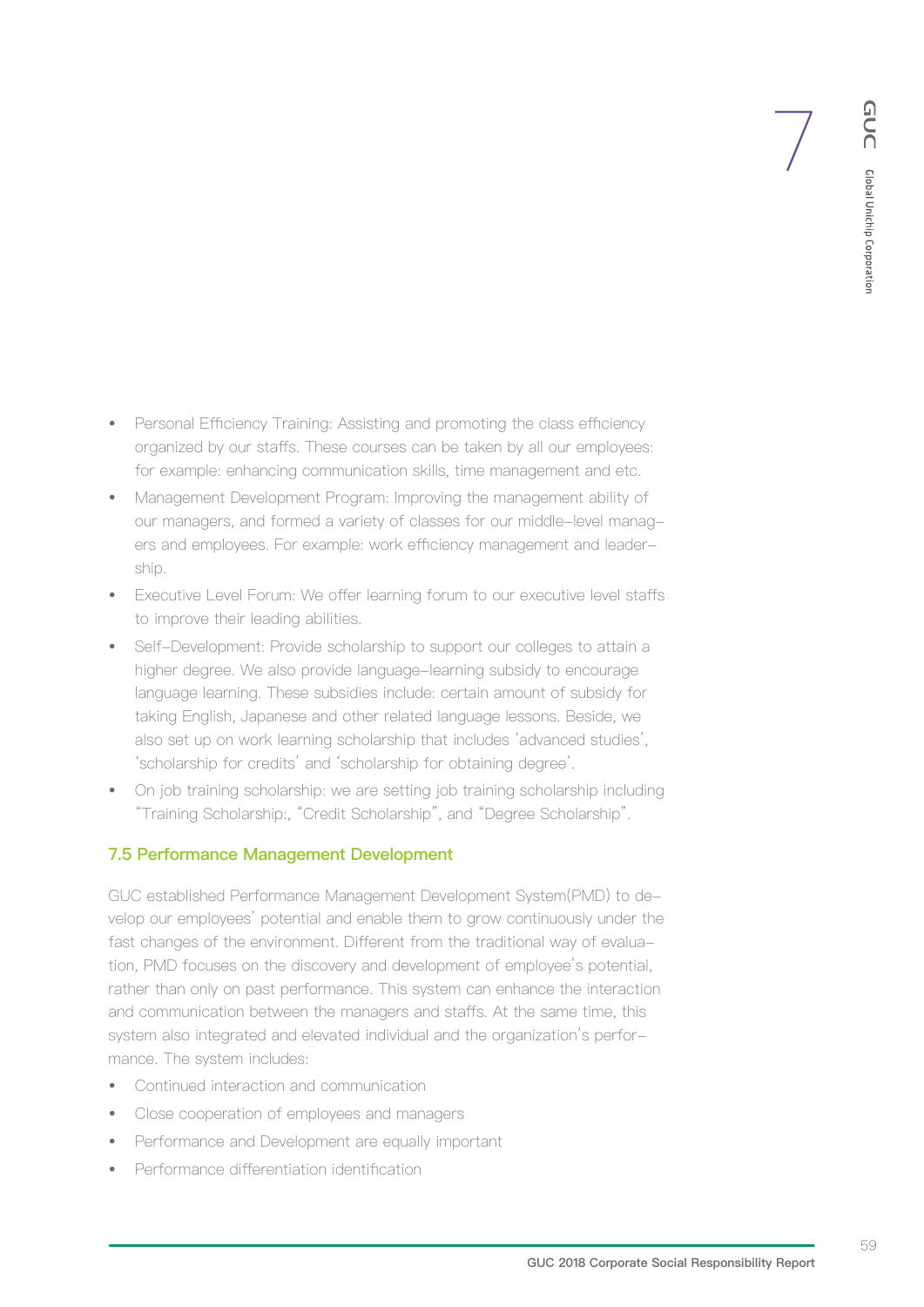## **7.6 Compensation Program**

#### Competitive salary

GUC was listed in the Taiwan High Compensation 100 Index published by Taiwan Stock Exchange since 2014. We adhere to the principle of profits and interest with our employees, attracting, cultivating and encouraging all varieties of talent. GUC employees' total remuneration does not differ by gender or other reasons. We not only proactively obey the local labor regulations, but also actively participate in salary-survey related associations to ensure GUC's total compensation is competitive. The average salary of a full-time and non-supervised position in 2018 is NT\$2,201.Our compensation policies are:

- Since our injection, we raised the employees' salary in every year.
- Base salary: 12-month base salary and year-end bonus.
- Employee profit sharing: Bonus which is given based on employees' performances and corporate operation.
- Encouraging savings: we implement the employees stock ownership trust.
- Bonus: business bonus, intellectual property bonus, referral bonus and excellent performance bonus.
- Welfare Association of GUC and Bonus: birthday allowance or coupons, holiday vouchers, wedding subsidy and death subsidy.
- Insurance Coverage/ Pension Plan,: In addition to the Labor Insurance, National Health Insurance and pension allocation, we provide comprehensive group insurance plans to employees.

#### **Benefits**

• Comprehensive Insurance Plan: In accordance with the law, GUC provides Statutory Labor Insurance and National Health Insurance and group insurance. The groups insurance that we provided includes life insurance, accident insurance, hospital and surgical insurance, accident and medical insurance and cancer insurance. The above mentioned insurance are covered by the company, our employees can enjoy the most favorable rate. Relatives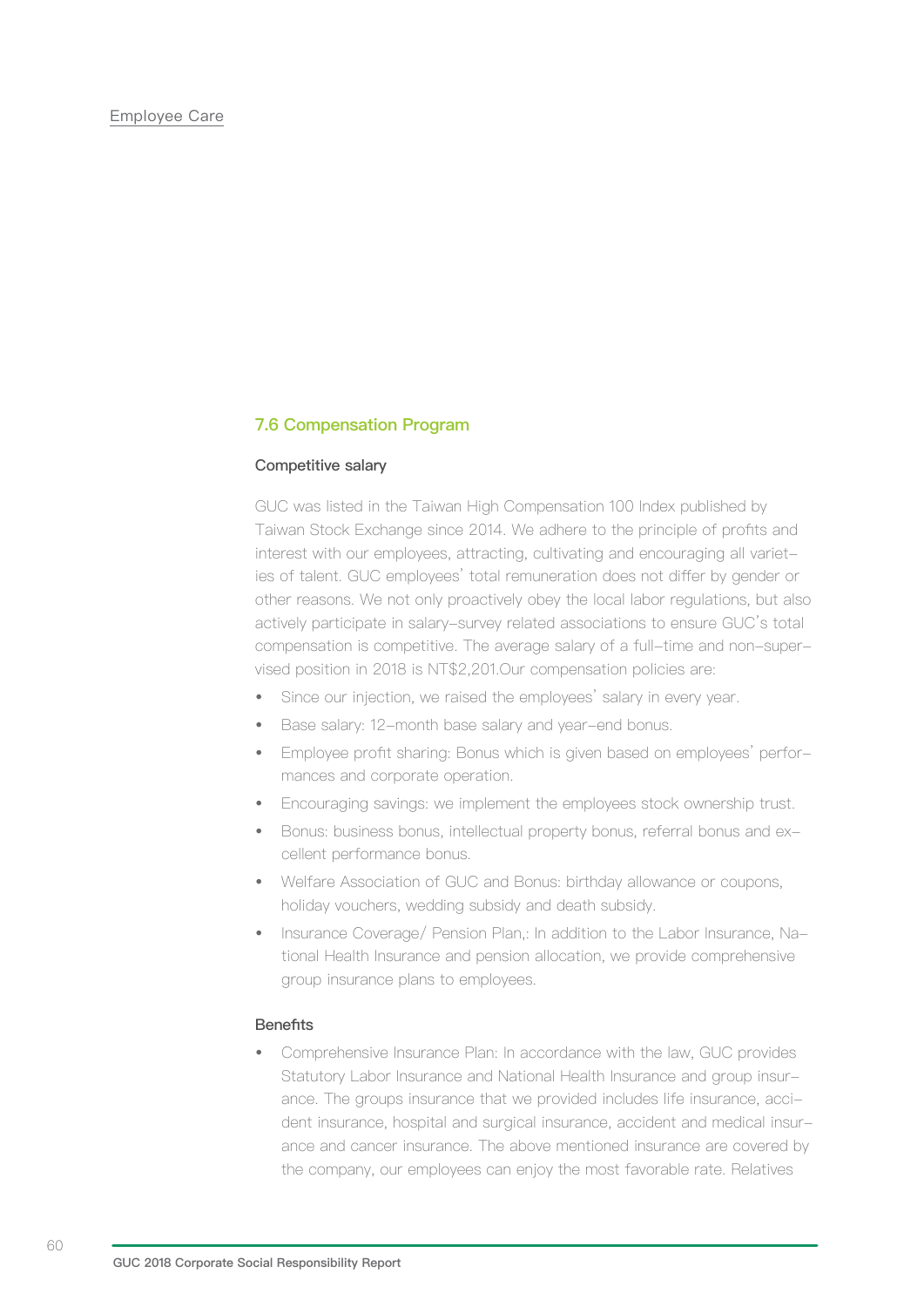of our employees can join the company's comprehensive insurance plan to enjoy the same care as our employees.

- GUC employees' total remuneration does not differ by gender or other reasons. Total remuneration is based on employee's qualifications to the requirements of the positions, degrees and personal performance; rather than on race or gender. Wages are given according to degree, professional experience and personal performances, and are compliant with law. We adjust wages given to our employees annually and year-end bonuses are given according to performance and the company's operations.
- A certain percentage of the wage is allocated monthly to the trusting fund to purchase the company shares. GUC also allocates a certain amount of money to our employees' trust accounts.

#### Rewards

Through employee incentive programs, employees are encouraged to actively pursue sustainable growth. GUC offers a wide range of employee incentive programs including:

- Corporate Transformation Appreciation Award: Encourage employees to create new value in the work continuously.
- Patent Award: Encourage employees to create more patents for the company.
- Seniority Award: Reward employees with long-term contribution to the service and commitment.
- STAR Award: Reward employees with work outstanding work performance.
- CIS Award: Reward employees to propose suggestions for improvement.

## Personal Leave

GUC provides comprehensive and high quality welfare to take care our employees. Beside the requirements of Taiwan Labor Standards Act, our employees can also enjoy 30 days of sick leave with payment, which includes 15 days of full payment and 15 days of half payment. Employees can apply for leave of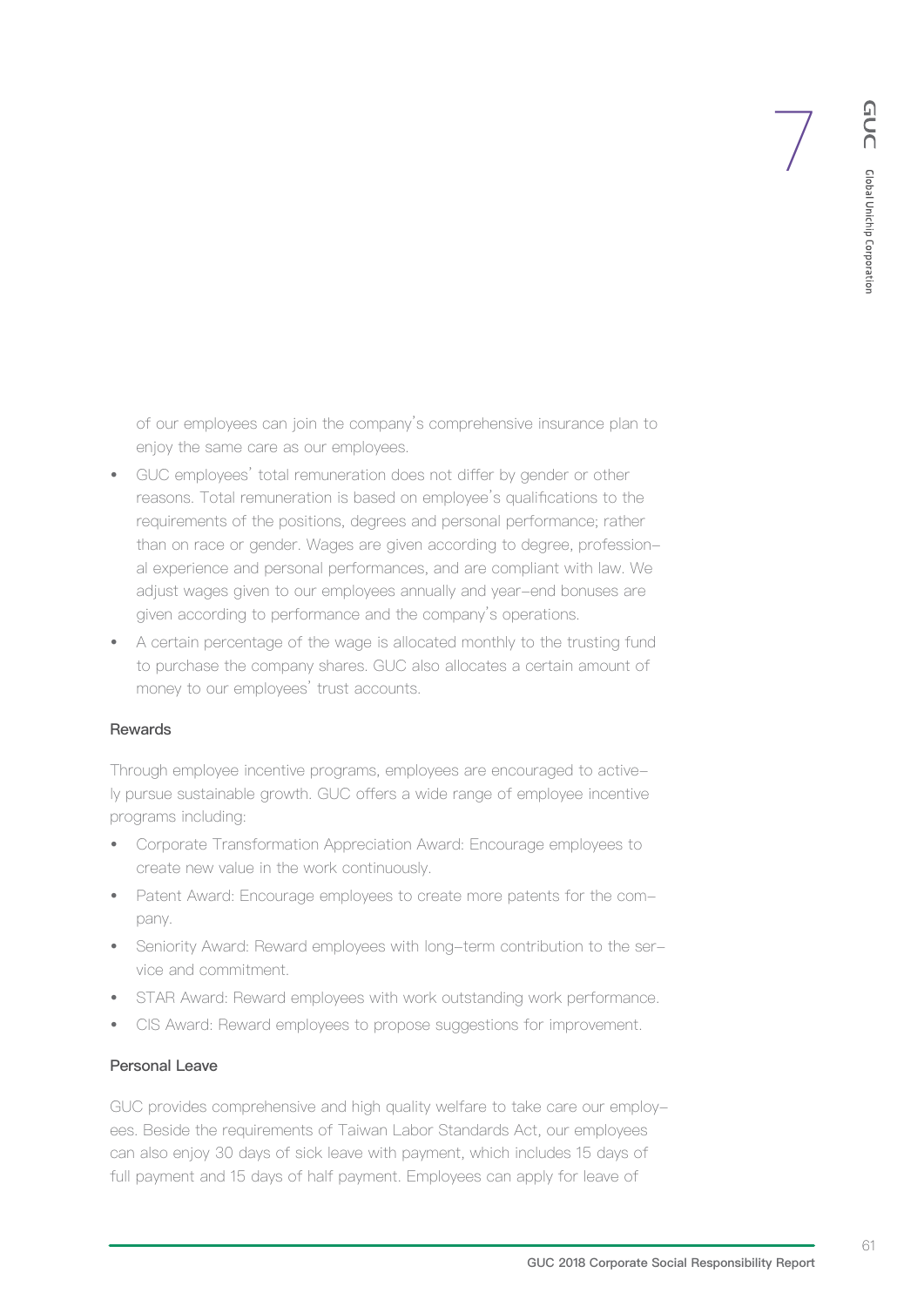absence for reasons such as childcare, military service and medical treatment for serious illness or injury, and then apply for reinstatement.

## Standard Pension Fund

Those who qualify for the Labor Standards Act shall receive the pension fund every month. The contribution is supervised by and made in the name of our pension fund committee through the Bank of Taiwan. Those who qualify for the Labor Pension Act shall receive the pension fund in their Bureau of Labor Insurance accounts every month. The contribution is based on an earnings scale approved by the Executive Yuan and has a rate of no less than 6%.

### Other Welfare Items

• Health Checks

All new employees receive health examinations before their first work day. GUC offers health examinations for employees every year. If health management is needed after consulting with the doctor, our professional personnel will follow up the case to ensure the health of our employees. In 2018's annual health examination results, there are no occupational factors associated with abnormal cases.

• GUC Family Day

We organize a Family Day regularly, to give family members a better understanding about GUC and to shorten the distance between the company and the relatives of our staff.

• Art Activities

We organized workshops and provide newspaper, books, movies, stories and news that are helpful for our employees' mental health. Through the above mentioned services, we are able to assist individual's problems or problems related with family to ensure the physical and mental balance of our employees in their life and work.

Year-end Party.

The Year-end Party is held to reward the hard-work of our staff. Our executive level managers personally recorded the opening movie and used the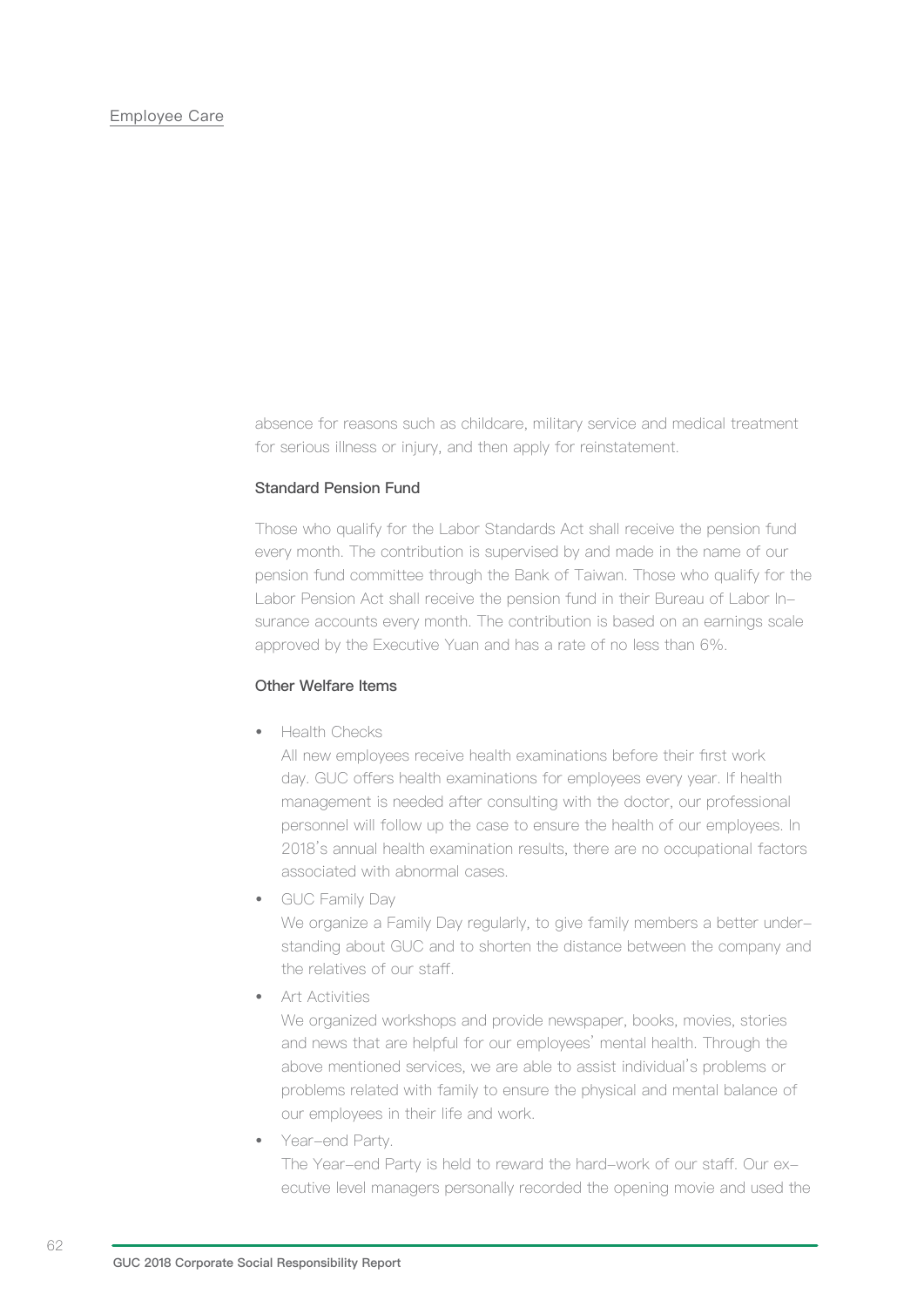'you-completed-GUC' concept as the highlight of this movie to show our appreciation of the hard-work contributed by our staff in 2018.

- Sponsored Group Travel We spend significant amounts of money on sponsoring the traveling of our employees. The highest subsidy can reach NT\$12,000.
- Wonderful Club Time

We organized 11 clubs and held extremely outstanding club activities; such as table tennis matches, badminton matches, board games, dancing classes, yoga classes, marathon and etc.

• Assistance Plan

We care about the life of our employees. We have entrusted the Hsinchu Lifeline Association's Employees Assistance Center to provide Employee Counseling Plan. This provides free counseling services twice a year. The counseling services can be related with career, family and parenting, interpersonal relationship, relationship and personal pressure.

## Comprehensive Facilities

• Cafeteria

We provide the free meals whole day including noodle, vegetarian meal, buffet, and set meal.

- An Outdoor Basketball Court We offer an outdoor basketball court.
- A Gym

We have a well-equipped gym with basketball machine, a Wii game console and table tennis table.

• Free Parking lots

We offer our employees their own spacious parking lots. All of our employees can enjoy this service for free, whether for scooters or car parking. We also set up parking spaces for pregnant women, so that they can enjoy a parking space which is the closest to the exit. We also paved non-slip floor at the turning areas to avoid skidding while turning at the downhill. Through our well-organized plans, we provide our staffs a safe and convenient parking space.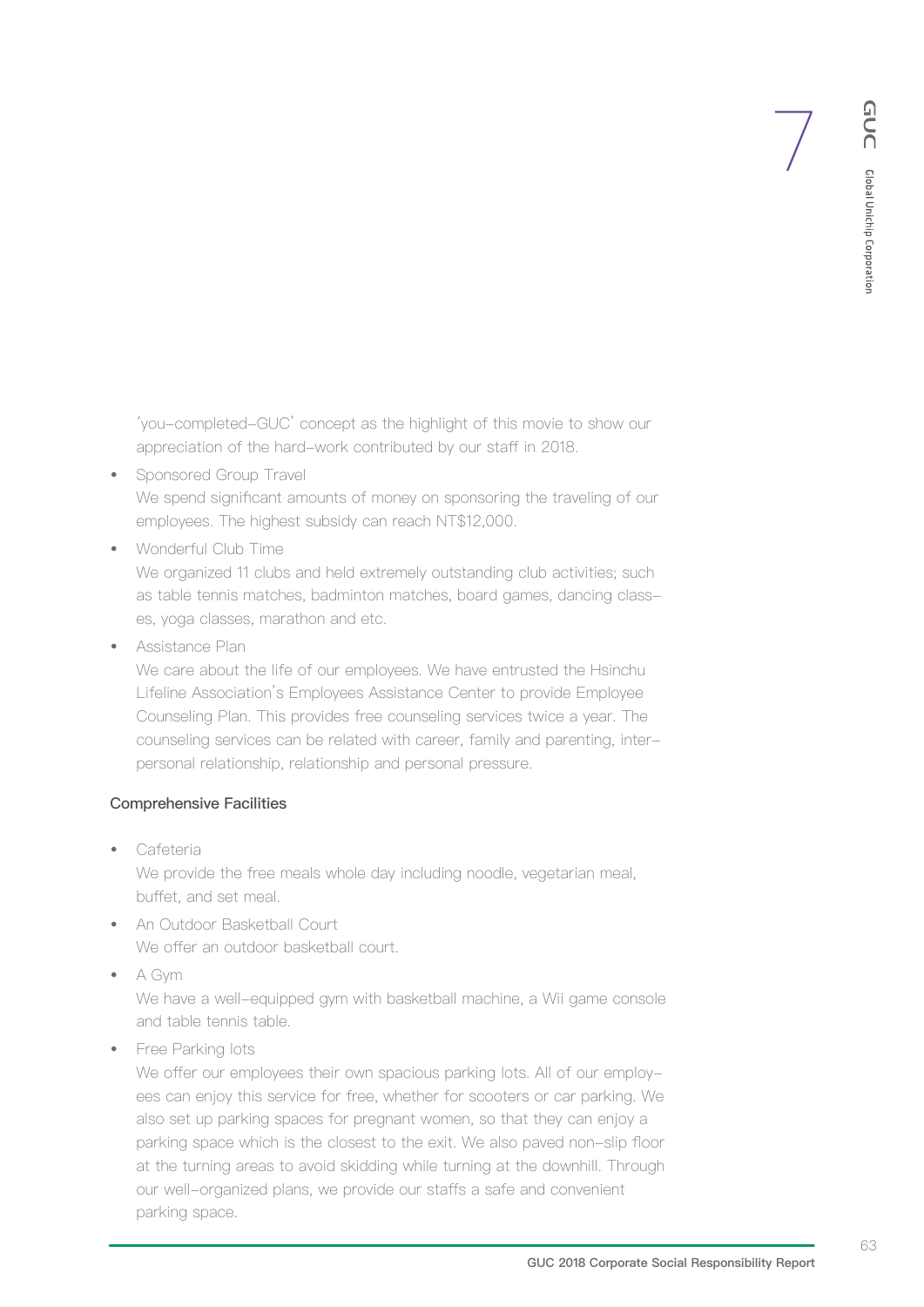### Employee Care

#### **7.7 Following Human Rights**

With regard to the international human right, we have taken the UN Universal Declaration of Human Rights into account and expected GUC to become an international citizen that protects human right. A labor union has not been established for our corporation, but communication and collective bargaining are available through regular labor-management conferences based on the labor act. Additional conferences are also held periodically in compliance with article 83 of the Labor Standards Act. Issues like labor-management cooperation, labor relations, working conditions and employee welfare are discussed through further consultation when necessary. And we also require suppliers to comply with the same human rights policy, to build the best practices of human rights in the semiconductor industry. The actions that we have taken in 2018 are:

- No service points or suppliers that violate or damage the freedom for assembly and group negotiating.
- No service points or suppliers that hire child labor.
- No service points or suppliers that push or forces workers into work.
- No cases related to the violation on the rights of indigenous peoples.
- No incidents involving indigenous rights violations occurred.
- No cases or appeals related to the violation on human rights.
- No non-discriminatory incidents occurred.
- No violation and fined of relevant regulations in the social category.
- Supply chain of GUC had no obvious and potential native impact related to the violation on human rights.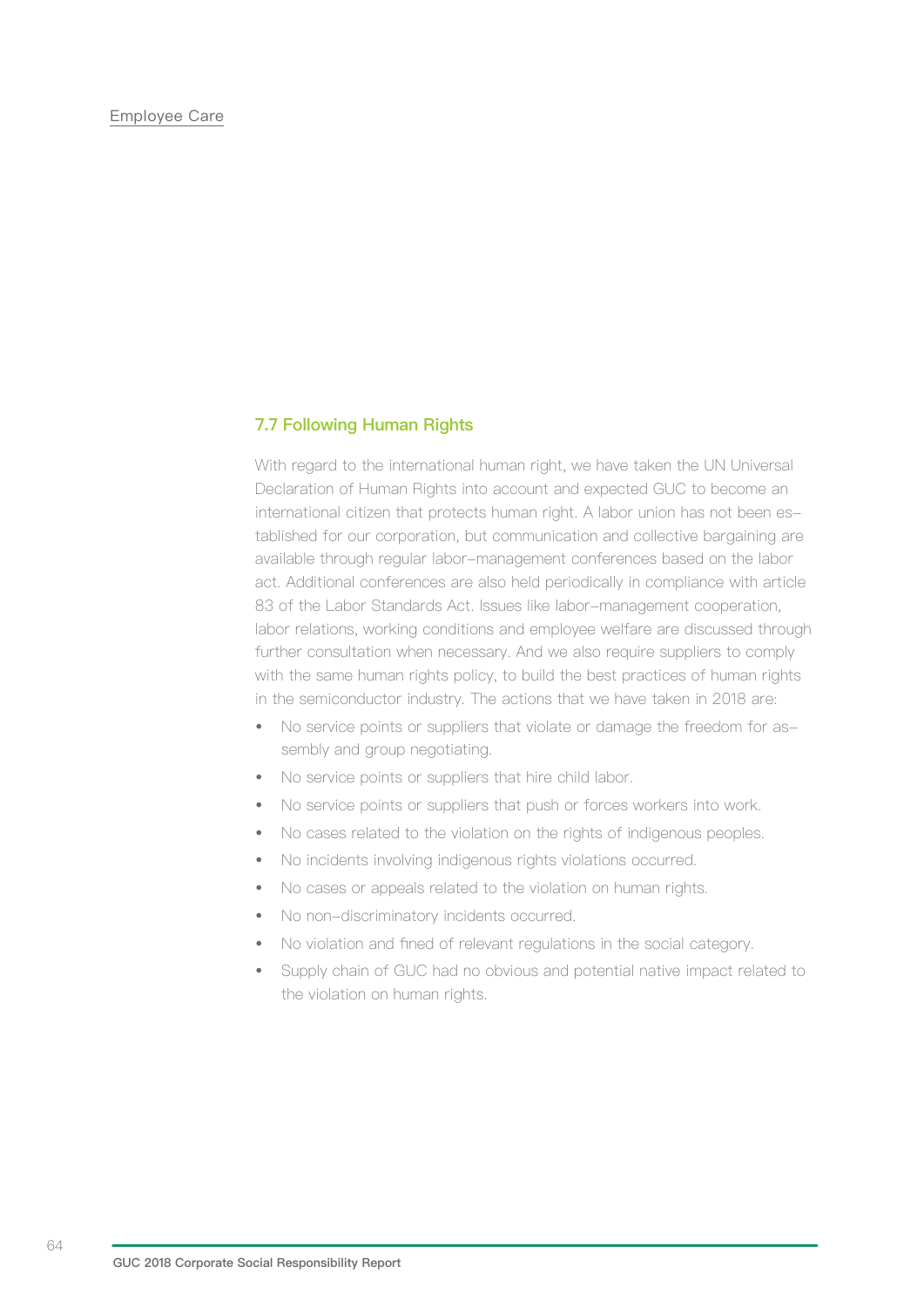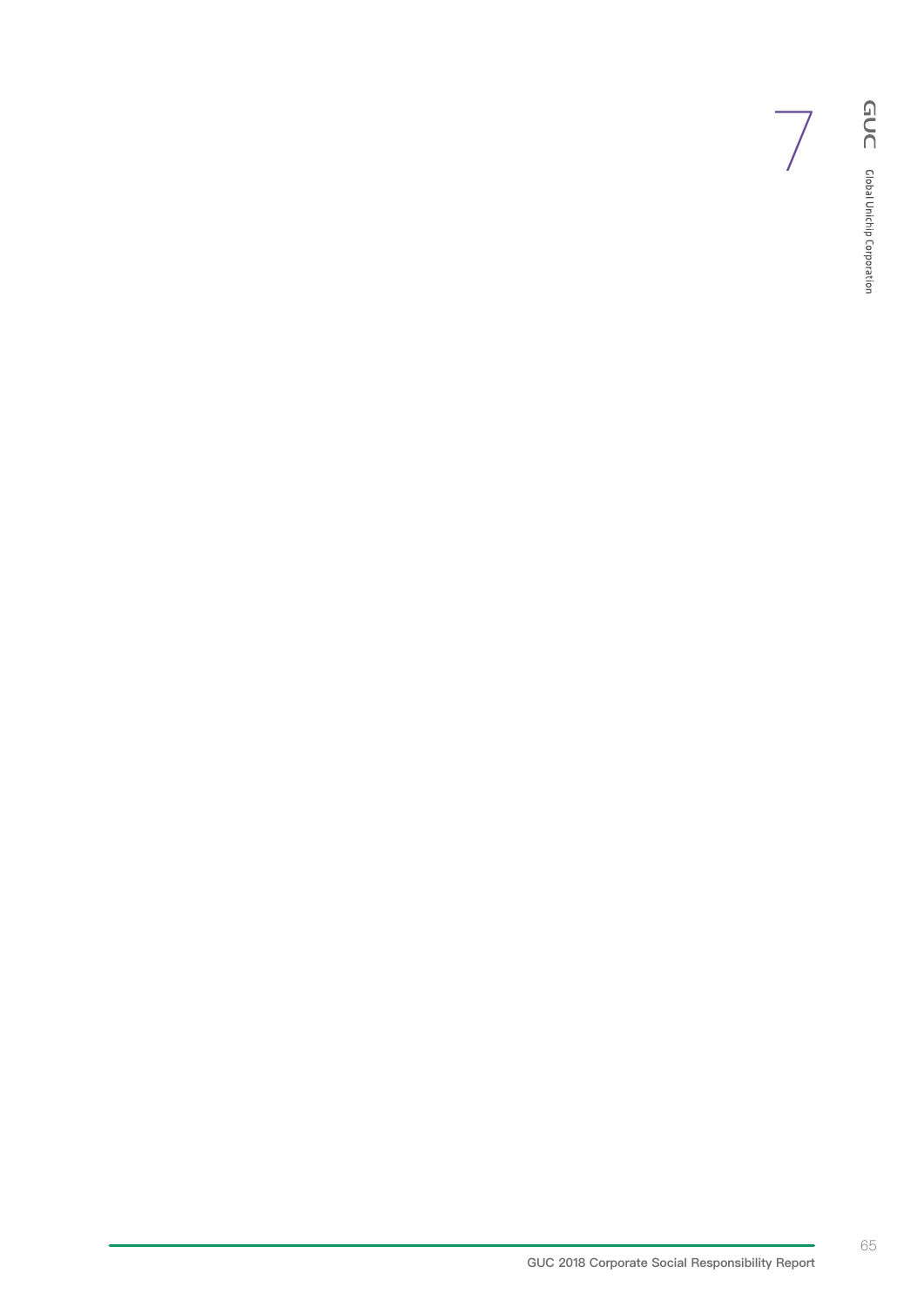# **Social Participation**

By sharing love and participating in charity activities, we have deepened our ties with local governments, NGOs, charity associations and communities establishing trust and reputation. This friendship can help GUC to develop a positive corporate environment.

- Donation of 52 note books to "Triple E Institute": Triple-E Institute has been organized by several scholars from universities since September 2008 as a non-profit social group, concerned for "Energy", "Environment" and "Economy".
- Donation of 41 note books to "Engineers Without Borders": Engineers without borders is a non-profit volunteer organization. The purpose of the establishment is to integrate the power of Taiwanese engineers to engage in social charity, and to give back to the society with professionalism. This organization encourages engineers and students with expertise to achieve the goal of making good use of resources and caring for the planet. Through the practice of the Association's plans, Taiwan will be further illuminated on the stage of the world.
- Donated 15 computers and 20 monitors to "Youth Care Center" in 2018. The Youth Care Center assisst the disadvantaged and caring young people in the society, through the outreach service, we take the initiative to care for the children and adolescents who need help, and hope to help more high-care teenagers who need help through social work professional services.
- Charitable Donations Launched by Employees:
	- Regularly small charitable donations. Total donation amount in 2018 is NT\$174,000.
	- Charity donation is made for every group purchase since June, 2016. Total donation amount in 2018 is NT\$53,000.
	- Donation of NT\$270,000 from 143 employees to help kids with Down Syndrome to grow lychee so they can raise fund for people with severe disability.
- Giving Blood to Save Lives: We encourage our employees to give blood and 99 people have responded to our call in 2018.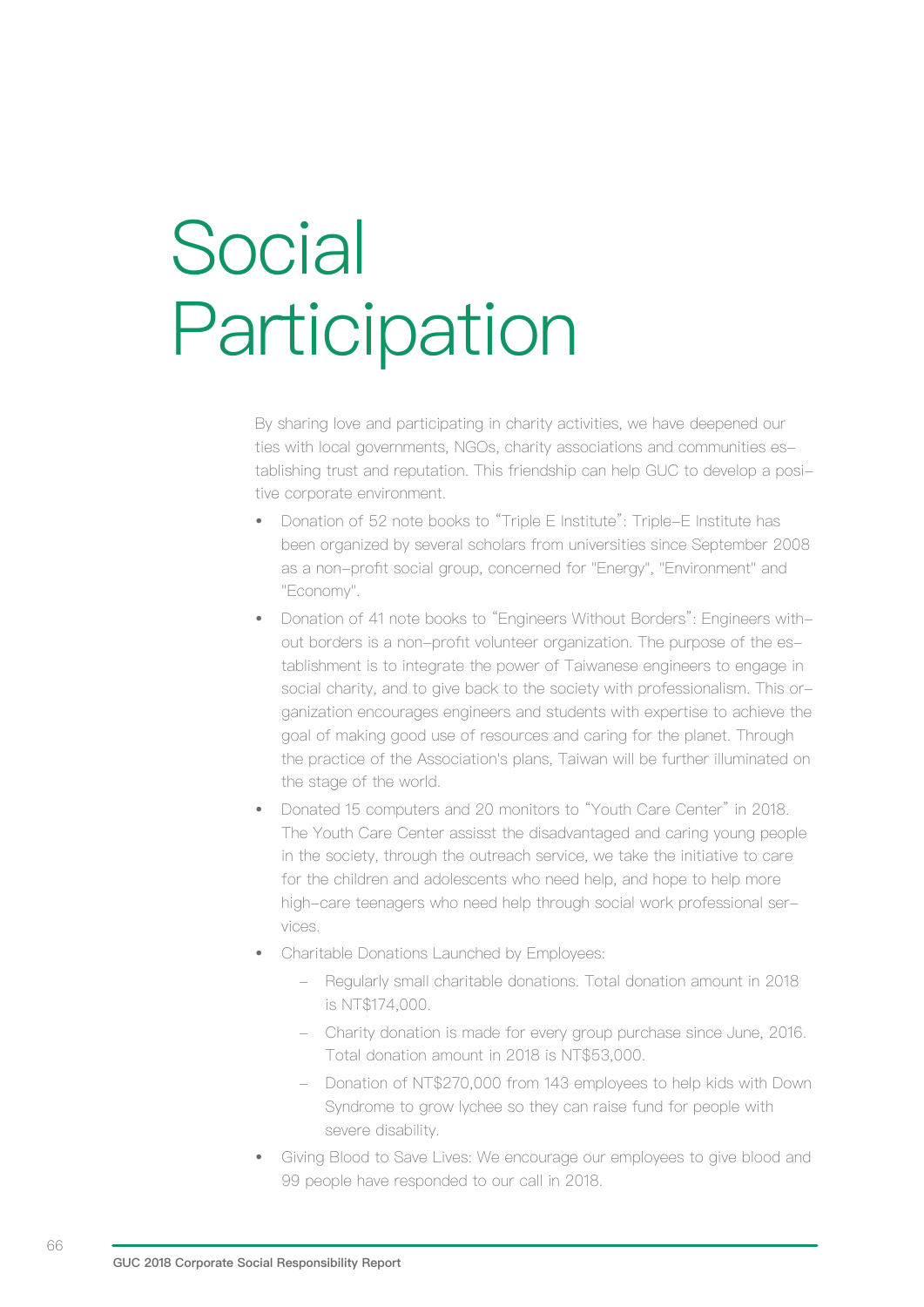

- GUC opens staff restaurant for non-employees, and to provide convenience to the community. Employees can enjoy cheap and good food and beverages and make the restaurant profitable and continue to operate, furthermore, GUC achieves a win-win situation for the community and the public.
- HsinChu Blind Welfare Association: We worked with the non-profit HsinChu Blind Welfare Association by purchasing massage services from them. In 2018, 365 employees experienced this service, which in total amounted to 169 hours contributed the amount of NT\$150,000.
- Accton Cultural & Educational Foundation: The Accton Cultural & Educational Foundation founded the Christmas Dreams project, and has held it for fifteen consecutive years. GUC employees purchased Christmas gifts to sponsor 62 children. This also inspires the industry to help children from disadvantaged families and bring them the opportunity to enjoy and experience the merry atmosphere of Christmas.
- Sponsorship for Seminars
	- The 29th The VLSI Design/CAD Symposium is an extremely significant and well-organized annual event in Taiwan's IC designing industry.
	- The purpose of this symposium is to discuss the new challenges and issues we face while advancing into the smart electronic era. Moreover, in order to promote communication between government, producers, universities and researchers and increase Taiwan's competitiveness with respect to System-on-Chip (SoC).
	- The Industry Technology Research Institute held the 2018 VLSI Symposium and we sponsored NT\$ 50,000 to assist this event. This is a symposium which focusses on AI, 5G, Autonomous Car and the applications and challenges of the future development of semiconductor on Foundry functional diversification.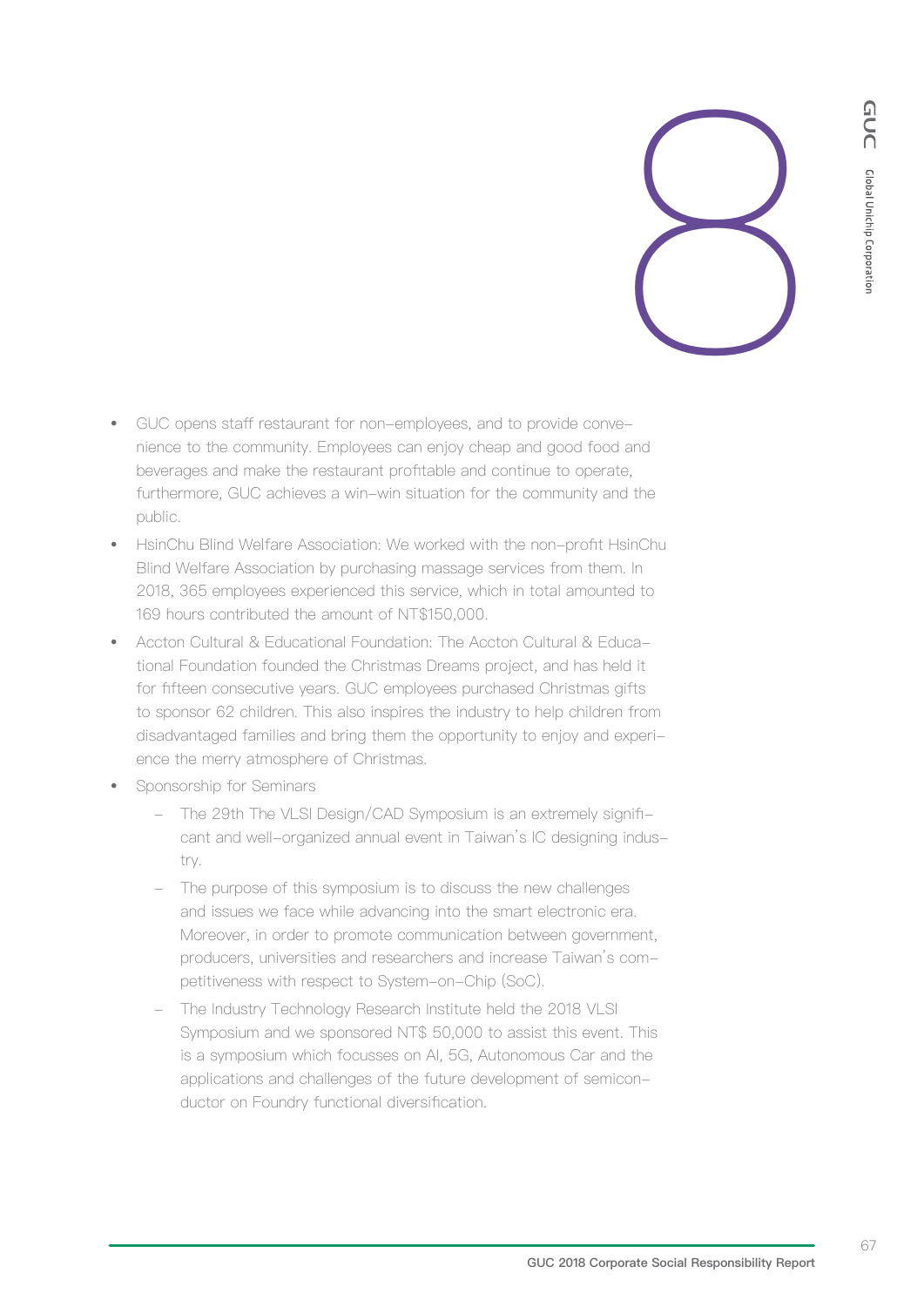# Appendix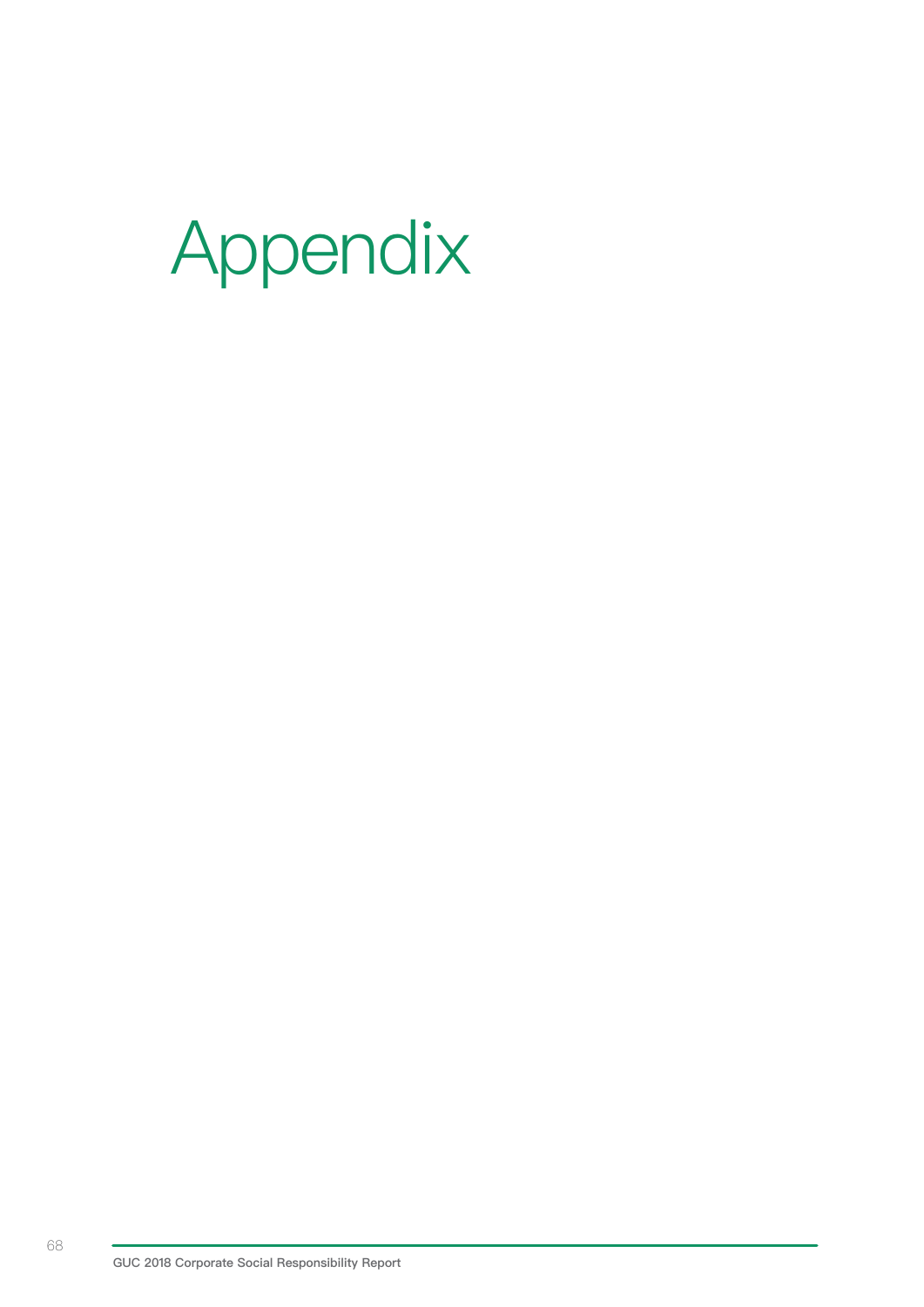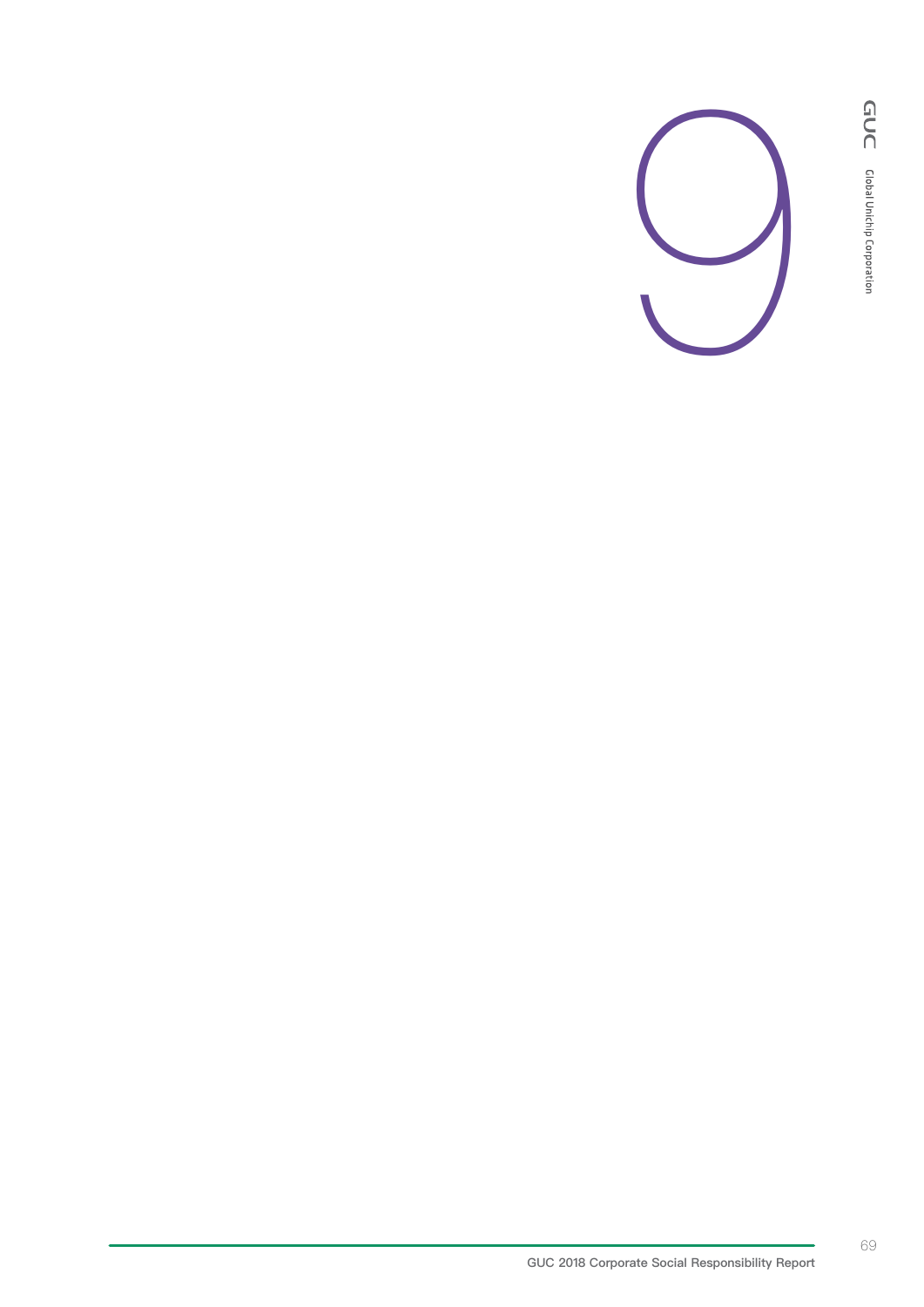Appendix A: BSI Assurance Opinion Statement

## **INDEPENDENT ASSURANCE OPINION STATEMENT**

#### Global Unichip Corp. 2018 Corporate Social Responsibility Report

The British Standards Institution is independent to Global Unichip Corp. (hereafter referred to as GUC in this statement) and has no financial interest in the operation of GUC other than for the assessment and verification of the sustainability<br>statements contained in this report.

This independent assurance opinion statement has been prepared for the stakeholders of GUC only for the purposes This independent assurance opinion statement has been prepared for the statements relating to the purposes of assuring its statements relating to its corporate social responsibility (CSR), more particularly described in th in connection with any other purpose for which it may be used, or to any person by whom the independent assurance opinion statement may be read.

This independent assurance opinion statement is prepared on the basis of review by the British Standards Institution of information presented to it by GUC. The review does not extend beyond such information and is solely b In performing such review, the British Standards Institution has assumed that all such information is complete and accurate

Any queries that may arise by virtue of this independent assurance opinion statement or matters relating to it should be addressed to GUC only.

#### Scope

The scope of engagement agreed upon with GUC includes the followings:

- 1. The assurance scope is consistent with the description of Global Unichip Corp. 2018 Corporate Social Responsibility Report.
- 2. The evaluation of the nature and extent of the GUC's adherence to AA1000 AccountAbility Principles (2018) in this report as conducted in accordance with type 1 of AA1000 Assurance Standard (2008) with 2018 Addendum assurance engagement and therefore, the information/data disclosed in the report is not verified through the verification process

This statement was prepared in English and translated into Chinese for reference only.

#### **Opinion Statement**

We conclude that the GUC 2018 Corporate Social Responsibility Report provides a fair view of the GUC CSR reconciliated and performances during 2018. The CSR report subject to assurance is free from material misstatement<br>based upon testing within the limitations of the scope of the assurance, the information and data provided and the sample taken. We believe that the 2018 economic, social and environmental performance information are fairly represented. The CSR performance information disclosed in the report demonstrate GUC's efforts recognized by its stakeholders.

Our work was carried out by a team of CSR report assurors in accordance with the AA1000AS (2008) with 2018 Addendum. We planned and performed this part of our work to obtain the necessary information and explanations we considered to provide sufficient evidence that GUC's description of their approach to AA1000AS (2008) with 20

#### Methodology

Our work was designed to gather evidence on which to base our conclusion. We undertook the following activities:

- a review of issues raised by external parties that could be relevant to GUC's policies to provide a check on the appropriateness of statements made in the report.
- discussion with managers on approach to stakeholder engagement. However, we had no direct contact with external stakeholders.
- 6 interviews with staffs involved in sustainability management, report preparation and provision of report information were carried out.
- review of key organizational developments.
- review of the findings of internal audits.
- review of supporting evidence for claims made in the reports.
- an assessment of the organization's reporting and management processes concerning this reporting against the principles of Inclusivity, Materiality, Responsiveness and Impact as described in the AA1000AP (2018).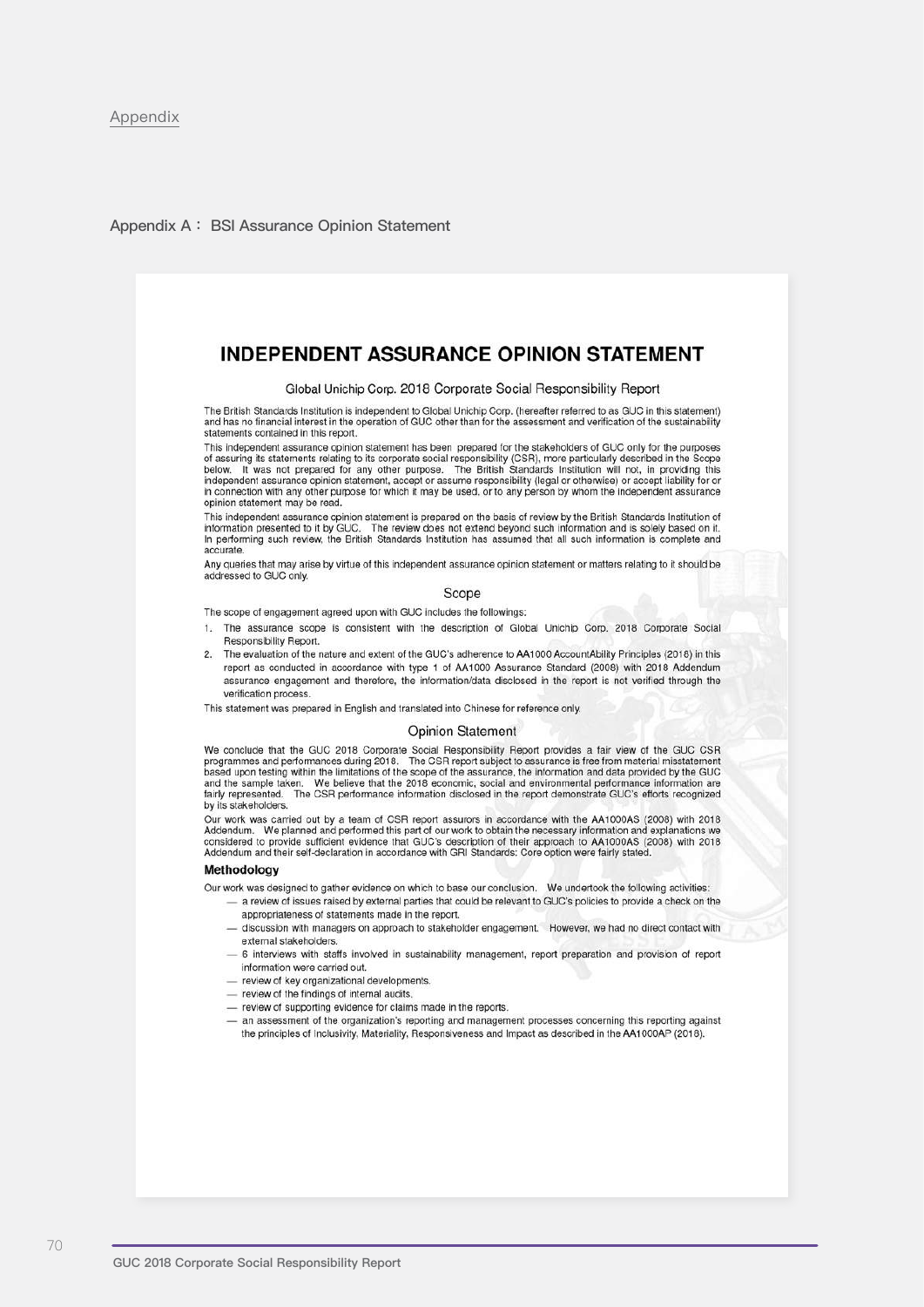### **Conclusions**

A detailed review against the Inclusivity, Materiality, Responsiveness and Impact of AA1000AP (2018) and GRI<br>Standards is set out below:

#### Inclusivity

This report has reflected a fact that GUC has continually sought the engagement of its stakeholders and established This report has reflected a fact that GUC has continually sought the engagement of its stakeholders and established<br>material sustainability topics, as the participation of stakeholders has been conducted in developing and

#### **Materiality**

Matrician material topics that will substantively influence and impact the assessments, decisions, actions and performance of GUC and its stakeholders. The sustainability information disclosed enables its stakeholders to m

#### **Responsiveness**

GUC has implemented the practice to respond to the expectations and perceptions of its stakeholders. An Ethical Policy for GUC is developed and continually provides the opportunity to further enhance GUC's responsiveness to stakeholder concerns. Topics that stakeholder concerns about have been responded timely. In our professional opinion the report covers the GUC's responsiveness issues.

### Impact

GUC has Identified and fairly represented impacts that were measured and disclosed in probably balanced and effective way. GUC has established processes to monitor, measure, evaluate and manage impacts that lead to more ef

### **GRI Sustainability Reporting Standards (GRI Standards)**

GUC provided us with their self-declaration of in accordance with GRI Standards: Core option (For each material topic GUC provided us with their self-declaration of in accordance with GHI Standards: Core option (For each material topic<br>covered by a topic-specific GRI Standard, comply with all reporting requirements for at least one topic-

#### Assurance level

The moderate level assurance provided is in accordance with AA1000AS (2008) with 2018 Addendum in our review, as defined by the scope and methodology described in this statement.

#### Responsibility

The CSR report is the responsibility of the GUC's chairman as declared in his responsibility letter. Our responsibility is to provide an independent assurance opinion statement to stakeholders giving our professional opinion based on the scope and methodology described.

#### **Competency and Independence**

The assurance team was composed of Lead auditors experienced in relevant sectors, and trained in a range of sustainability, environmental and social standards including AA1000AS, ISO 14001, ISO 45001, ISO 14064 and ISO 900

For and on behalf of BSI:

Peter Pu Managing Director BSI Taiwan 2019-06-03



Licensed Assurance Provider  $000 - 4$ 

Taiwan Headquarters: 5th Floor, No. 39, Ji-Hu Rd., Nei-Hu Dist., Taipei 114, Taiwan, R.O.C. BSI Taiwan is a subsidiary of British Standards Institution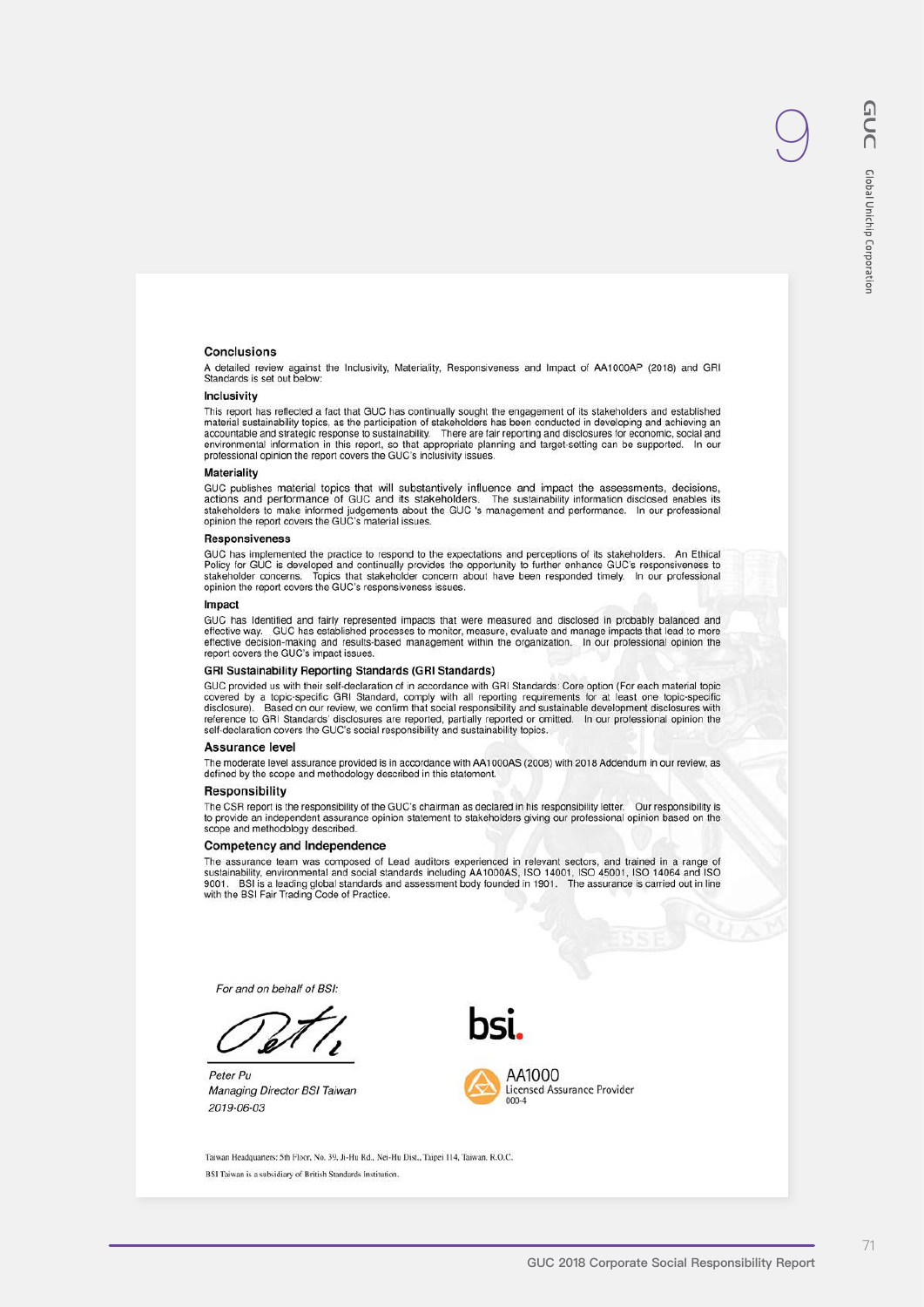# Appendix

# Appendix B: GRI Standards

| Indicator<br>numbers | <b>Material Topics</b>    | Disclosure<br>Item<br>numbers | Disclosure Item                                                 | Page(s)        |
|----------------------|---------------------------|-------------------------------|-----------------------------------------------------------------|----------------|
|                      |                           |                               | GRI 102: 2016                                                   |                |
| <b>GRI 102</b>       | Organizational Profile    | $102 - 1$                     | Name of the organization                                        | $24 - 27$      |
| <b>GRI 102</b>       | Organizational Profile    | $102 - 2$                     | Activities, brands, products, and services                      | $24 - 27$      |
| <b>GRI 102</b>       | Organizational Profile    | $102 - 3$                     | Location of headquarters                                        | $24 - 27$      |
| <b>GRI 102</b>       | Organizational Profile    | $102 - 4$                     | Location of operations                                          | $24 - 27$      |
| <b>GRI 102</b>       | Organizational Profile    | $102 - 5$                     | Ownership and legal form                                        | $24 - 27$      |
| <b>GRI 102</b>       | Organizational Profile    | $102 - 6$                     | Markets served                                                  | $24 - 27$      |
| <b>GRI 102</b>       | Organizational Profile    | $102 - 7$                     | Scale of the organization                                       | $24 - 27$      |
| <b>GRI 102</b>       | Organizational Profile    | $102 - 8$                     | Information on employees and other workers                      | $24 - 27$      |
| <b>GRI 102</b>       | Organizational Profile    | $102 - 9$                     | Supply chain                                                    | $24 - 27$      |
| <b>GRI 102</b>       | Organizational Profile    | $102 - 10$                    | Significant changes to the organization and its<br>supply chain | $24 - 27$      |
| <b>GRI 102</b>       | Organizational Profile    | $102 - 11$                    | Precautionary Principle or approach                             | $24 - 27$      |
| <b>GRI 102</b>       | Organizational Profile    | $102 - 12$                    | <b>External initiatives</b>                                     | $24 - 27$      |
| <b>GRI 102</b>       | Organizational Profile    | $102 - 13$                    | Membership of associations                                      | $24 - 27$      |
| <b>GRI 102</b>       | Strategy                  | $102 - 14$                    | Statement from senior decision-maker                            | 6              |
| <b>GRI 102</b>       | Ethics and Integrity      | $102 - 16$                    | Values, principles, standards, and norms of<br>behavior         | 28/34          |
| <b>GRI 102</b>       | Governance                | $102 - 18$                    | Governance structure                                            | 28             |
| <b>GRI 102</b>       | Stakeholder Engagement    | $102 - 40$                    | List of stakeholder groups                                      | $9 - 18$       |
| <b>GRI 102</b>       | Stakeholder Engagement    | $102 - 41$                    | Collective bargaining agreements                                | $9 - 18$       |
| <b>GRI 102</b>       | Stakeholder Engagement    | $102 - 42$                    | Identifying and selecting stakeholders                          | $9 - 18$       |
| <b>GRI 102</b>       | Stakeholder Engagement    | $102 - 43$                    | Approach to stakeholder engagement                              | $9 - 18$       |
| <b>GRI 102</b>       | Stakeholder Engagement    | $102 - 44$                    | Key topics and concerns raised                                  | $9 - 18$       |
| <b>GRI 102</b>       | Reporting Practice        | $102 - 45$                    | Entities included in the consolidated financial<br>statements   | $\mathbf{2}$   |
| <b>GRI 102</b>       | <b>Reporting Practice</b> | $102 - 46$                    | Defining report content and topic Boundaries                    | $\mathbf{2}$   |
| <b>GRI 102</b>       | Reporting Practice        | $102 - 47$                    | List of material topics                                         | $\mathbf{2}$   |
| <b>GRI 102</b>       | Reporting Practice        | $102 - 48$                    | Restatements of information                                     | $\sqrt{2}$     |
| <b>GRI 102</b>       | Reporting Practice        | $102 - 49$                    | Changes in reporting                                            | $\mathbf{2}$   |
| <b>GRI 102</b>       | Reporting Practice        | $102 - 50$                    | Reporting period                                                | $\mathbf{2}$   |
| <b>GRI 102</b>       | <b>Reporting Practice</b> | $102 - 51$                    | Date of most recent report                                      | $\mathbf{2}$   |
| <b>GRI 102</b>       | Reporting Practice        | $102 - 52$                    | Reporting cycle                                                 | $\overline{2}$ |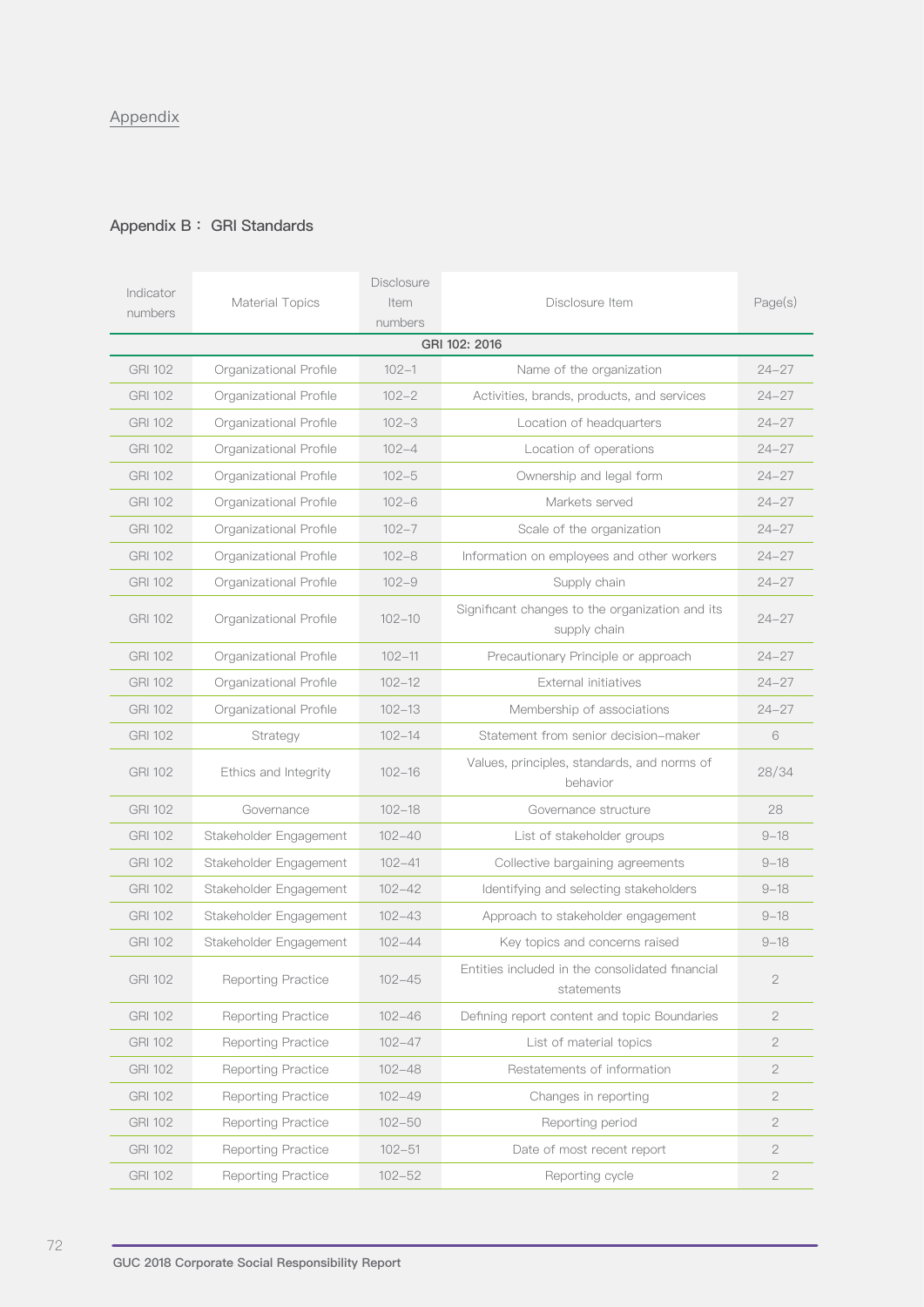9

| Indicator<br>numbers | Material Topics           | <b>Disclosure</b><br>Item<br>numbers | Disclosure Item                                             | Page(s)        |
|----------------------|---------------------------|--------------------------------------|-------------------------------------------------------------|----------------|
| GRI 102: 2016        |                           |                                      |                                                             |                |
| GRI 102              | <b>Reporting Practice</b> | $102 - 53$                           | Contact point for questions regarding the report            | 2              |
| <b>GRI 102</b>       | <b>Reporting Practice</b> | $102 - 54$                           | Claims of reporting in accordance with the GRI<br>Standards | $\overline{c}$ |
| <b>GRI 102</b>       | <b>Reporting Practice</b> | $102 - 55$                           | GRI content index                                           | $\overline{c}$ |
| <b>GRI 102</b>       | <b>Reporting Practice</b> | $102 - 56$                           | External assurance                                          | $\mathcal{P}$  |
|                      |                           |                                      |                                                             |                |

| GRI 103: 2016 |                     |           |                                                         |          |  |
|---------------|---------------------|-----------|---------------------------------------------------------|----------|--|
| GRI 103       | Management Approach | $103 - 1$ | Explanation of the material topic and its Bound-<br>ary | 28/36/40 |  |
| GRI 103       | Management Approach | $103 - 2$ | The management approach and its components              | 28/36/40 |  |
| GRI 103       | Management Approach | $103 - 3$ | Evaluation of the management approach                   | 28/36/40 |  |

| GRI 200: 2016 |                                |           |                                                                  |    |  |
|---------------|--------------------------------|-----------|------------------------------------------------------------------|----|--|
| GRI 201       | Economic Performance           | $201 - 1$ | Direct economic value generated and distributed                  | 36 |  |
| GRI 201       | Economic Performance           | $201 - 3$ | Defined benefit plan obligations and other re-<br>tirement plans | 60 |  |
| GRI 203       | Indirect Economic Im-<br>pacts | $203 - 1$ | Infrastructure investments and services sup-<br>ported           | 66 |  |
| GRI 205       | Anti-corruption                | $205 - 1$ | Operations assessed for risks related to cor-<br>ruption         | 34 |  |

| GRI 300: 2016  |                                      |           |                                                                    |           |
|----------------|--------------------------------------|-----------|--------------------------------------------------------------------|-----------|
| GRI 302        | Energy                               | $302 - 1$ | Energy consumption within the organization                         | $40 - 51$ |
| GRI 302        | Energy                               | $302 - 3$ | Energy intensity                                                   | $40 - 51$ |
| GRI 302        | Energy                               | $302 - 5$ | Reductions in energy requirements of products<br>and services      | $40 - 51$ |
| GRI 305        | Emissions                            | $305 - 2$ | Energy indirect (Scope 2) GHG emissions                            | $40 - 51$ |
| GRI 305        | Emissions                            | $305 - 5$ | Reduction of GHG emissions                                         | $40 - 51$ |
| GRI 306        | Effluents and Waste                  | $306 - 2$ | Waste by type and disposal method                                  | $40 - 51$ |
| GRI 307        | Environmental Compli-<br>ance        | $307 - 1$ | Non-compliance with environmental laws and<br>requlations          | $40 - 51$ |
| <b>GRI 308</b> | Supplier Environmental<br>Assessment | $308 - 1$ | New suppliers that were screened using envi-<br>ronmental criteria | $40 - 51$ |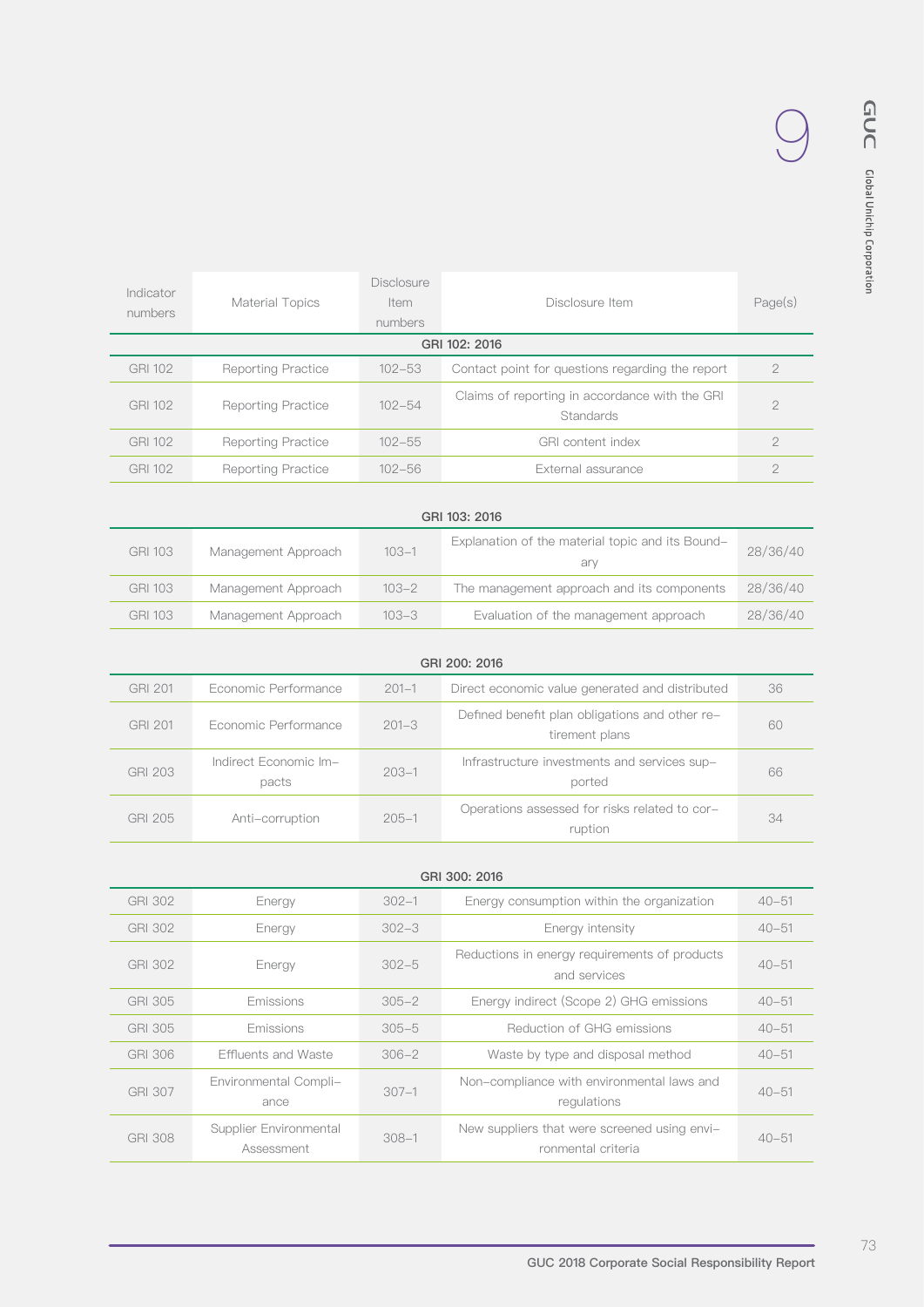# Appendix

# Appendix B: GRI Standards

| Indicator<br>numbers | Material Topics                      | <b>Disclosure</b><br>Item<br>numbers | Disclosure Item                                                                                          | Page(s)   |
|----------------------|--------------------------------------|--------------------------------------|----------------------------------------------------------------------------------------------------------|-----------|
|                      |                                      |                                      | GRI 400: 2016                                                                                            |           |
| GRI 401              | Employment                           | $401 - 1$                            | New employee hires and employee turnover                                                                 | $52 - 65$ |
| GRI 401              | Employment                           | $401 - 2$                            | Benefits provided to full-time employees that<br>are not provided to temporary or part-time<br>employees | $52 - 65$ |
| GRI 403              | Occupational Health and<br>Safety    | $403 - 1$                            | Workers representation in formal joint manage-<br>ment-worker health and safety committees               | $52 - 65$ |
| <b>GRI 404</b>       | Training and Education               | $404 - 1$                            | Average hours of training per year per employee                                                          | $52 - 65$ |
| GRI 405              | Diversity and Equal Op-<br>portunity | $405 - 1$                            | Diversity of governance bodies and employees                                                             | $52 - 65$ |
| <b>GRI 418</b>       | Customer Privacy                     | $418 - 1$                            | Substantiated complaints concerning breaches<br>of customer privacy and losses of customer<br>data       | $52 - 65$ |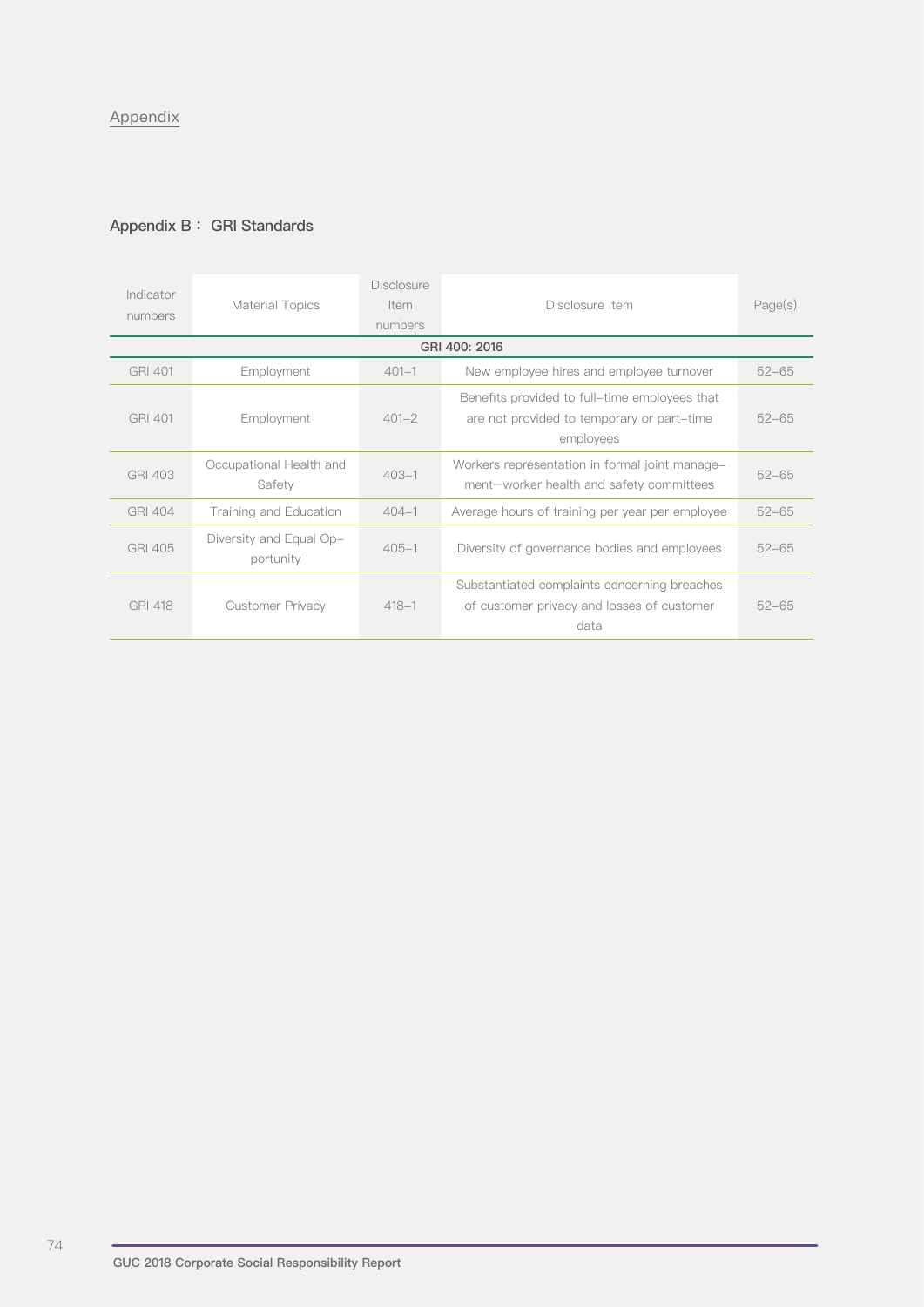